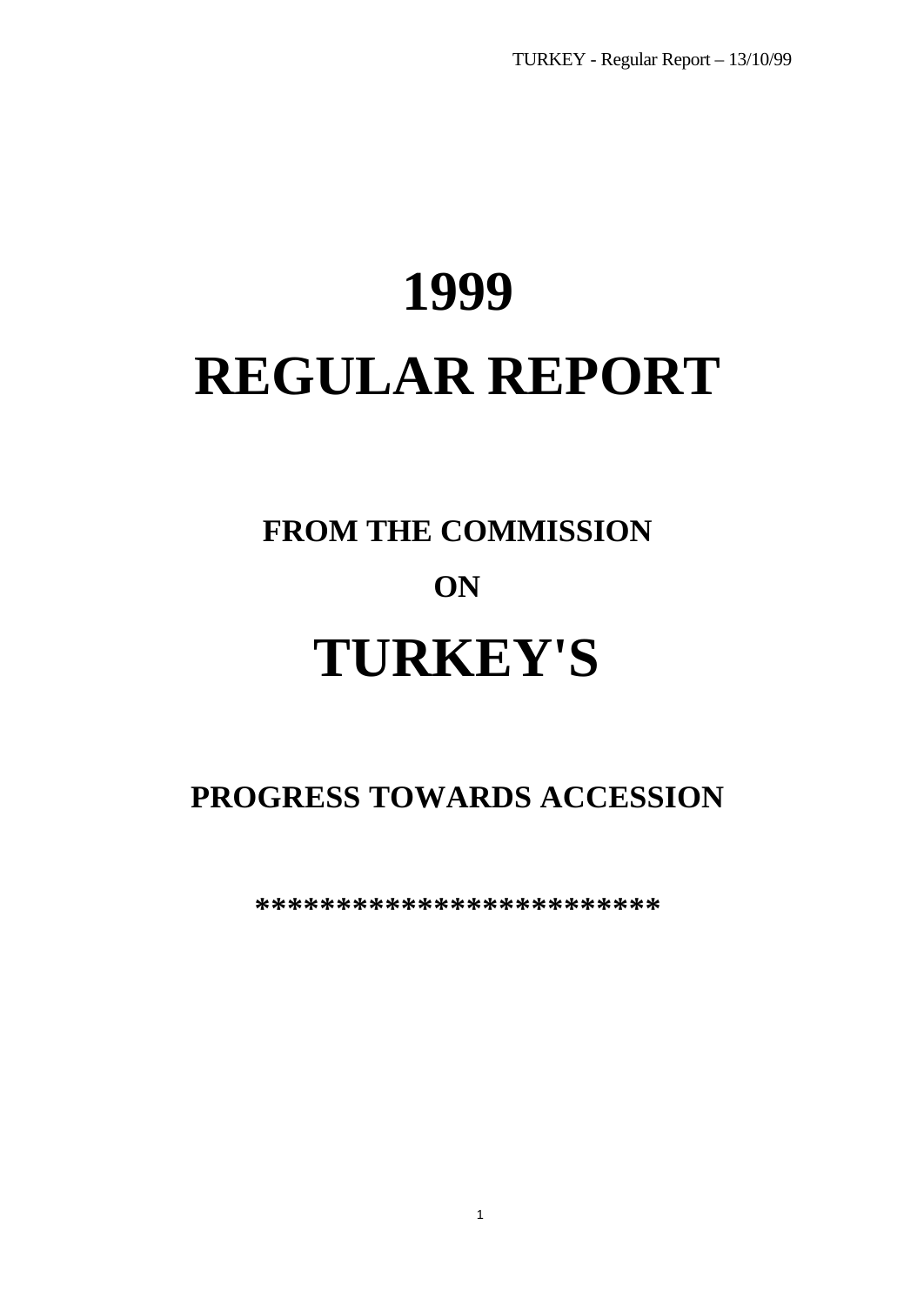# **Table of contents**

# **A Introduction**

# **a) Preface**

**b) Relations between the European Union and Turkey** Recent developments The European Strategy

# **B. Criteria for membership**

# **1. Political criteria Introduction Recent developments**

# **1.1. Democracy and the rule of law** The Parliament The executive The judiciary Anti-corruption measures The National Security Council

# **1.2 Human rights and the protection of minorities** . Civil and political rights Human rights protection instruments Economic, social and cultural rights Minority rights and protection of minorities

- **1.3 The Cyprus issue**
- **1.4 General evaluation**

# **2. Economic criteria**

# **2.1 Introduction**

- **2.2 Economic developments** Macroeconomic developments Structural reforms
- **2.3 Assessment in terms of the Copenhagen criteria** The existence of a functioning market economy The capacity to cope with competitive pressure and market forces within the Union
- **2.4 General evaluation**

# **3. Ability to assume the obligations of membership**

# **3.1 Sectors of the acquis covered by the customs union**

Internal market

-Free movement of goods

-Competition

-Intellectual, industrial and commercial property

-Commercial policy

-Customs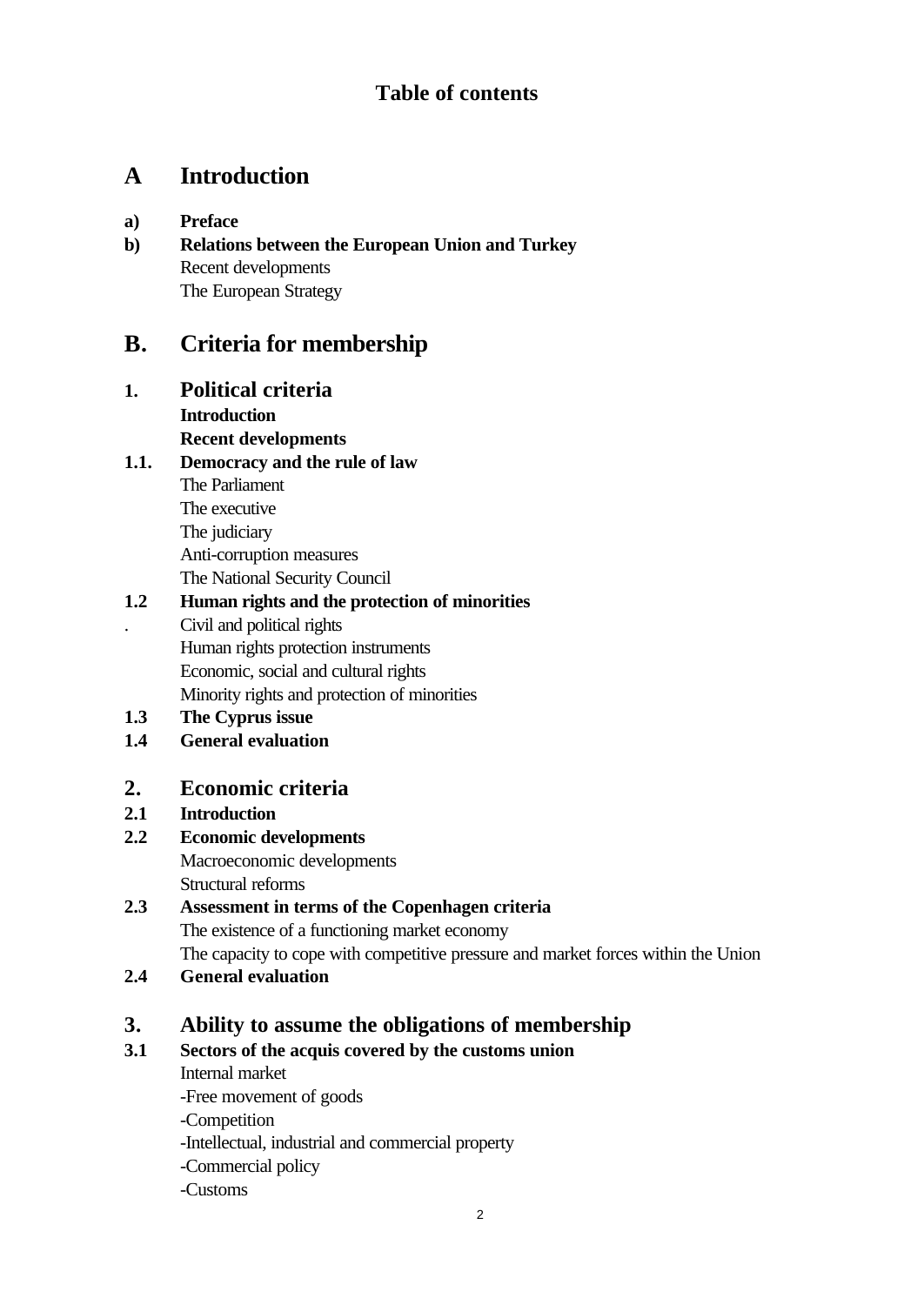Conclusion

#### **3.2 Sectors of the acquis covered by the European Strategy**

Internal market

- -Free movement of capital
- -Free movement of services
- -Public procurement

Industrial and SME policy

**Agriculture** 

Telecommunications and information society

Scientific and technical research

Environment

Transport

Energy

- Consumer protection
- Justice and home affairs
- Employment and social affairs
- Conclusion

# **3.3 Other sectors of the acquis**

Internal market Education, training and youth Audiovisual **EMU** Taxation **Statistics** Fisheries Regional policy and cohesion Common foreign and security policy Conclusion

# **3.4 General evaluation**

# **4. Administrative capacity to apply the** *acquis*

The uniform application of EC law Single market Competition Commercial policy Customs Conclusion

# **C. Conclusion**

# **Annexes**

Human Rights Conventions ratified by the candidate countries Statistical Data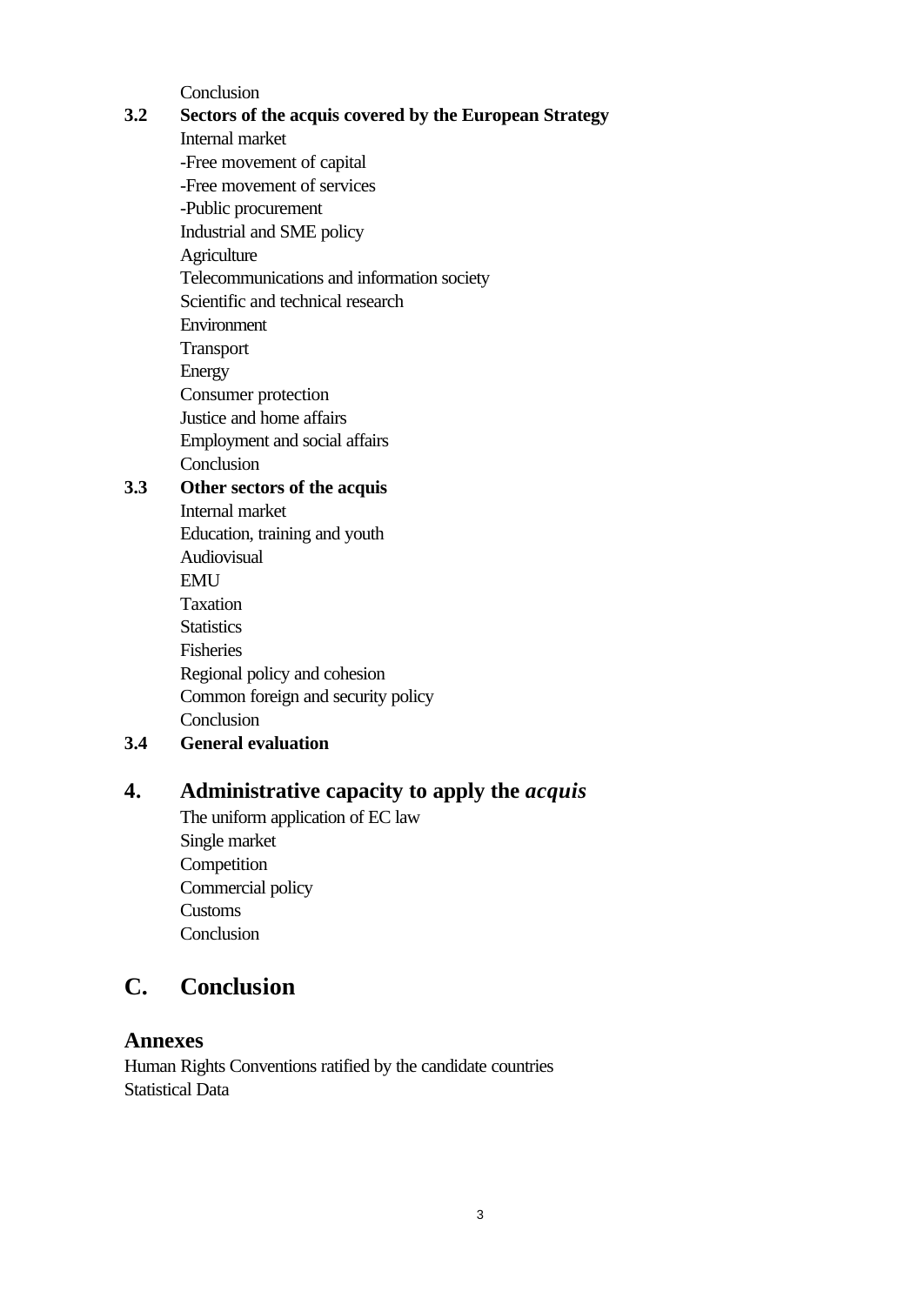# **A Introduction**

# **a) Preface**

l

The European Council in Cardiff, which took place in June 1998, welcomed the Commission's confirmation that it will submit at the end of 1998 its first regular reports on each candidate's progress towards accession. In the case of Turkey, the European Council noted that "the report would be based on Article 28 of the Association Agreement<sup>1</sup> and the conclusions of the Luxembourg European Council".

The European Council in Vienna invited the Commission to present its further progress reports with a view to the Helsinki European Council.

Like the previous one, this Regular Report takes account of the conclusions of the European Council in Copenhagen. It:

- describes the relations between Turkey and the Union, particularly in the framework of the Association Agreement;

- analyses the situation in respect of the political conditions set by the European Council (democracy, rule of law, human rights, protection of minorities);

- assesses Turkey's situation and prospects in respect of the economic conditions mentioned by the European Council (functioning market economy, capacity to cope with competitive pressures and market forces within the Union);

- addresses the question of Turkey's capacity to adopt the obligations of membership, that is, the *acquis* of the Union as expressed in the Treaty, the secondary legislation and the policies of the Union.

- gives a general evaluation of Turkey's situation and prospects on the road to accession with particular reference to the European strategy set out in the Commission communication of 4 March 1998.

It also covers judicial and administrative capacity as requested by the Madrid European Council which underlined the necessity for the candidate countries to adapt their administrative structures so as to guarantee the harmonious implementation of Community policies after membership. However, the examination of judicial and administrative capacity is limited to areas covered by the Customs union.

Article 28 states that "as soon as the operation of the Agreement has advanced far enough to justify envisaging full acceptance by Turkey of the obligations arising out of the Treaty establishing the Community, the Contracting Parties shall examine the possibility of the accession of Turkey to the Community".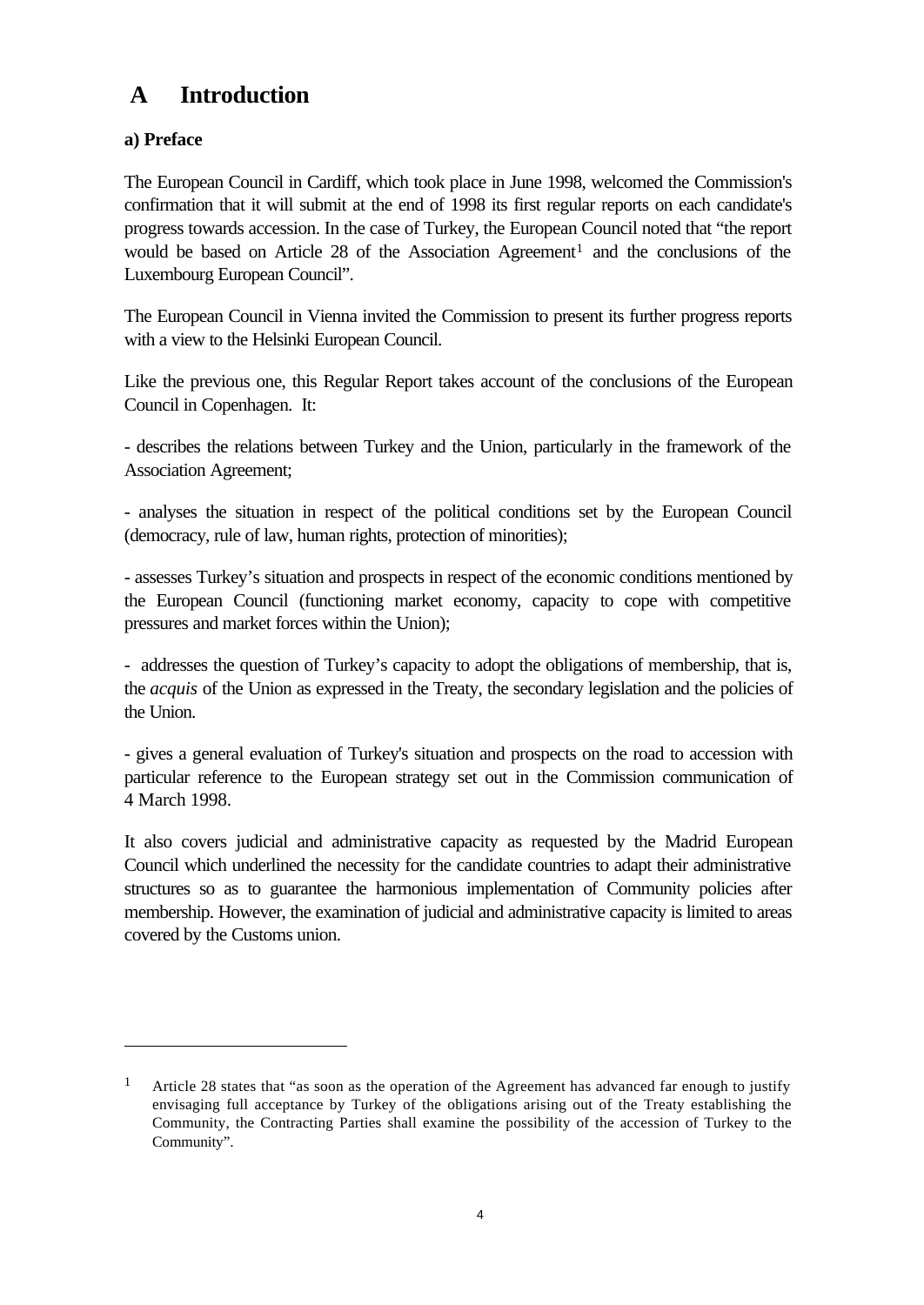The report takes into consideration progress since the last Regular Report. It looks at whether intended reforms referred to in the 1998 Regular Report have been carried out and examines new initiatives.

While the assessment of progress in meeting the political and *acquis* criteria focuses on that which has been accomplished since the last Regular Report, the economic assessment is based on a longer term evaluation of Turkey's economic performance. The assessment of progress made in adopting the *acquis* has been made on the basis of adopted legislation rather than legislation which is in various stages of either preparation or Parliamentary approval. This approach ensures equal treatment for all the candidate countries and permits objective assessment and comparison between countries in terms of concrete progress in preparation for accession.

The report draws on numerous sources of information. The candidate countries were invited to provide information on progress made in preparations for membership since the publication of the last Regular Report. Council deliberations and European Parliament reports and resolutions<sup>2</sup> have been taken into account in the preparations. The Commission also drew on assessments made by various international organisations and in particular on contributions from the Council of Europe, the OSCE and the international financial institutions as well as non-governmental organisations.

#### **b) Relations between the European Union and Turkey**

#### *Recent developments*

l

Since the adoption of the last Regular Report on Turkey, bilateral relations have developed without any major change. Although the political dialogue which Turkey brought to a halt after the Luxembourg European Council has not been re-established, regular meetings take place on the implementation of the European Strategy (see below). Given the deadlock at the political level, the Association Council has not been able to hold a meeting since April 1997.

In its conclusions, the European Council of Vienna of 11 and 12 December 1998 underlined "the great importance it attaches to the further development of relations between the EU and Turkey taking forward the European strategy to prepare Turkey for membership". It also recognised "the central role of the further implementation of the European Strategy in line with its conclusions in Luxembourg and Cardiff".

Despite efforts by the EU Presidency, the European Council of Cologne has not been able to adopt any agreed conclusions on Turkey.

EU-Turkey relations have also been marked by the arrest and trial of PKK leader Abdullah Öcalan, as well as the death sentence pronounced by the Ankara State Security Court against him on 29 June 1999.

<sup>2</sup> For the European Parliament the rapporteurs are A. Oostlander and E. Baron Crespo; Co-rapporteurs: M. Aelvoet, J. Donner, O. Von Habsburg, E. Caccavale, F. Kristoffersen, M. Hoff, C. Carnero Gonzales, P. Bernard-Raymond, R. Speciale, J. Wiersma, J.W. Bertens, B. Malone.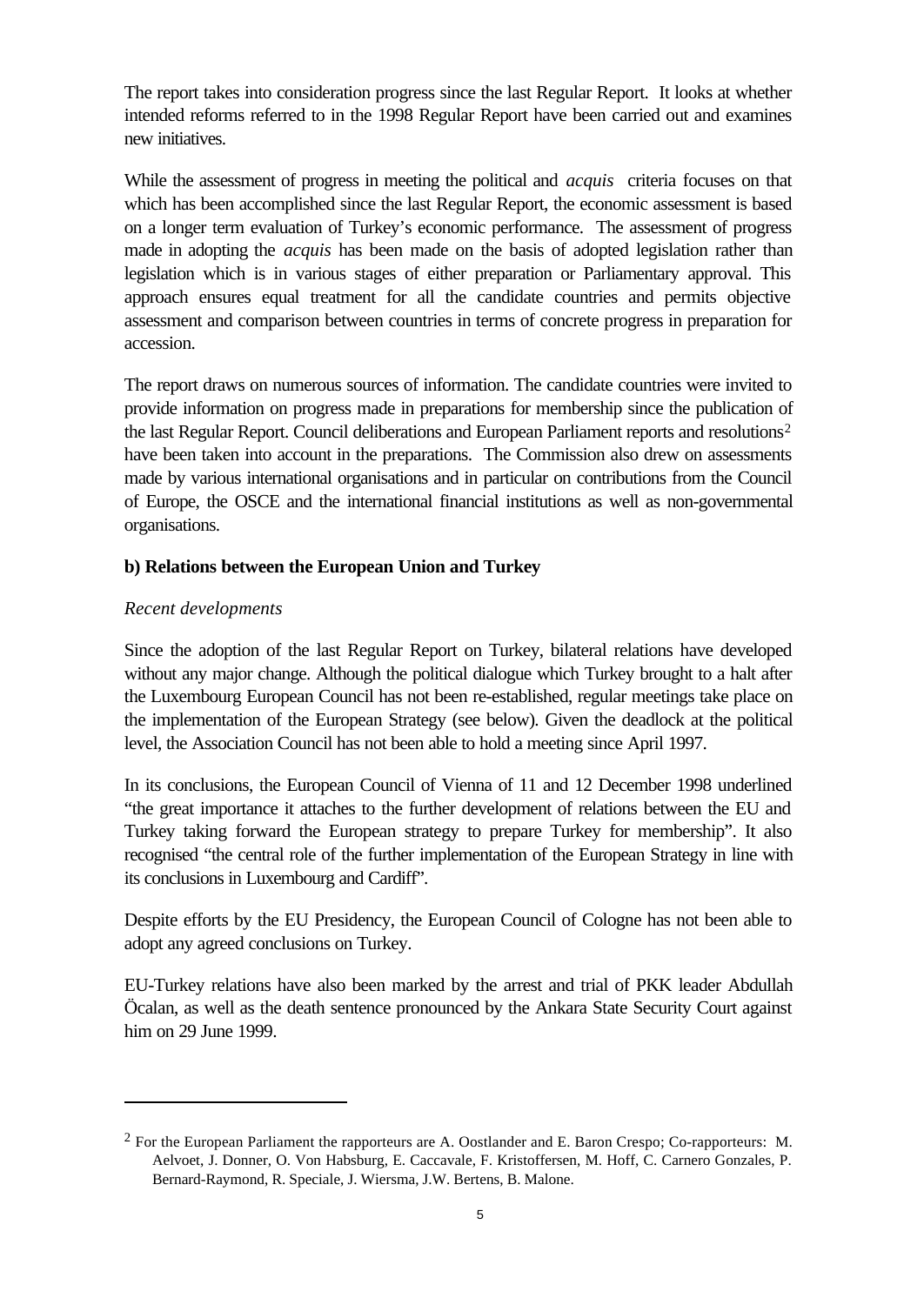After his capture in Kenya in February 1999, Öcalan was brought to the Imrali prison-island in the Sea of Marmara. The Öcalan operation triggered violent PKK demonstrations in some EU Member States and terrorist acts in Turkey for a short period though. In this context, the European Union made the following declaration at the General Affairs Council of 22 February 1999:

**"**The European Union reiterates its condemnation of all forms of terrorism. The legitimate fight against terrorism must be conducted in full respect of human rights, the rule of law and democratic norms. Legitimate interests must be expressed through a political process, not through violence.

The EU strongly deplores the fact that the arrest of Abdullah Öcalan has sparked massive unrest and violent acts which have resulted in death, hostage-taking, intimidation and extensive destruction. It reaffirms its position that such acts of violence are inadmissible and under no circumstance tolerable.

The European Union takes note of the assurance of the Turkish Government that Abdullah Öcalan will have a fair trial. It expects this to mean fair and correct treatment and an open trial according to the rule of law before an independent court, with access to legal counsel of his choice and with international observers admitted to the trial. It underlines once more its strict opposition to the death penalty.

The EU fully upholds the territorial integrity of Turkey. At the same time, the EU expects Turkey to resolve its problems by political means with full respect for human rights, the rule of law in a democratic society and in full accordance with Turkey's commitments as a member of the Council of Europe. In this context it welcomes all genuine efforts to separate the fight against terrorism from the search for political solutions and to promote conciliation. In support of this the EU stands ready to contribute, including through continued financial assistance.

Turkey's efforts in dealing with these problems in this spirit cannot but affect EU-Turkey relations positively. "

 On 23 February 1999, the Turkish Ministry of Foreign Affairs stated that "Questioning the independence of courts in Turkey is unacceptable. The intention of the EU to send observers to the hearings is tantamount to accepting and encouraging the efforts to intervene in and influence the independent judiciary. This attitude which is against the principle of the rule of law is also unacceptable."

The trial of Abdullah Öcalan started on 31 May 1999 before the Ankara State Security Court in the presence of certain foreign representatives as well as the press. According to the Council of Europe's Ad hoc Committee to ensure the presence of the Assembly at the trial of Abdullah Öcalan, the procedure of the trial "seems to have been largely correct and in accordance with the applicable Turkish law…". On the other hand, Amnesty International considered that standards for fair trials had been violated throughout the pre-trial detention period and the trial.

The passing of the death sentence against Öcalan on 29 June 1999 by the State Security Court was followed by EU reactions. In its declaration of 29 June 1999, the EU Presidency expressed "the hope that Turkey will follow what has invariably been the practice for the last fifteen years and not carry out the death sentence passed on Mr Öcalan." In a Resolution on 22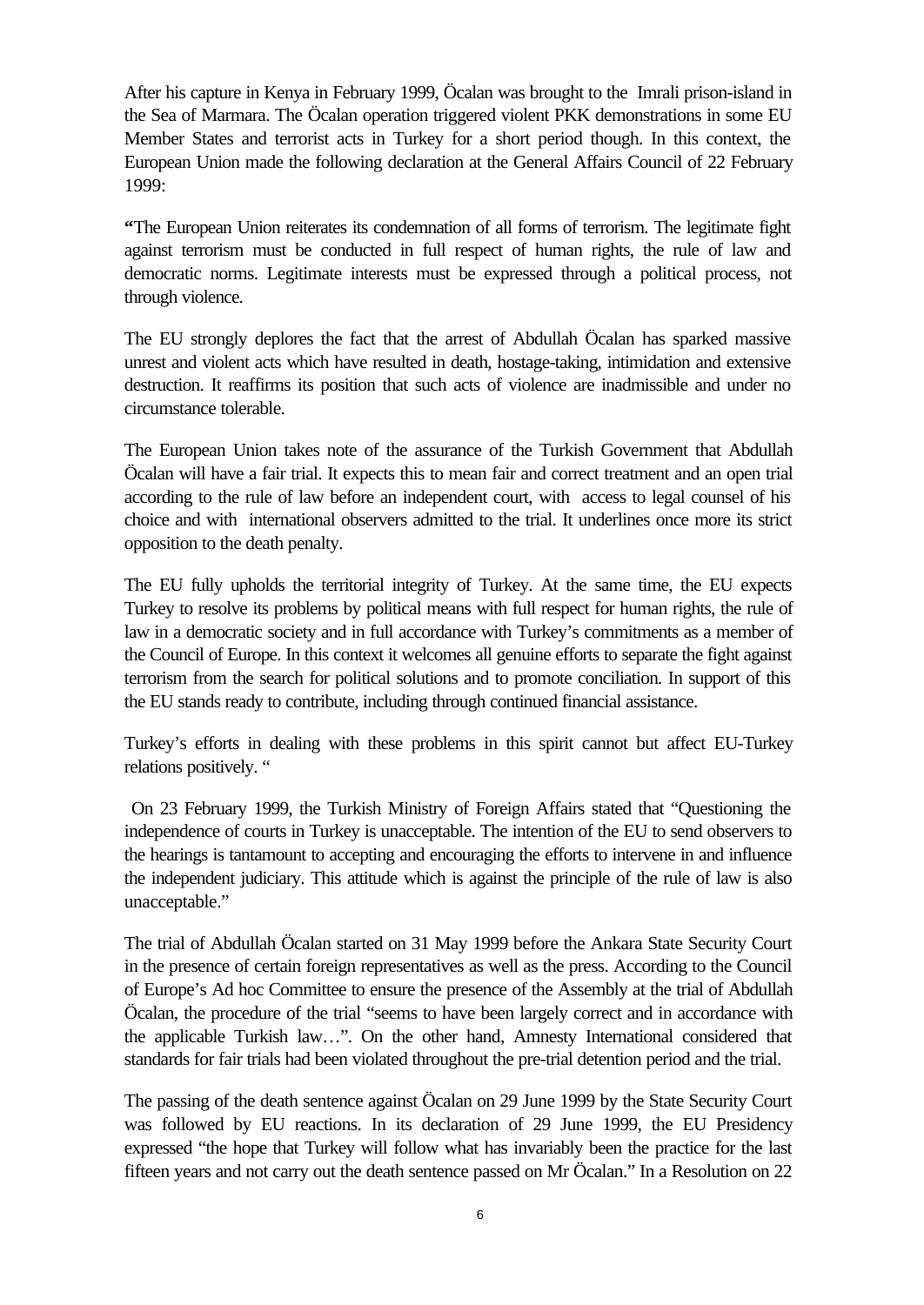July 1999, the newly elected EP also called on the Turkish authorities not to carry out the sentence.

The death sentence against Öcalan has been appealed before the Turkish Supreme Court and would also have to be confirmed by Parliament before it could be executed. If confirmed by the Supreme Court, the sentence could also be appealed to the European Court of Human Rights.

The catastrophic earthquake of 17 August 1999 has also influenced to a large extent relations between the European Union and Turkey. The response of the international community to the disaster relief was immediate, involving provision of rescue teams, medical assistance, firefighting equipment as well as financial aid. The Commission immediately released 4 millions  $\epsilon$ for emergency assistance and prepared a 30 million € support package in order to help Turkey in the rehabilitation phase. Further support measures to help in the reconstruction phase are being examined. The General Affairs Council of 13 September 1999 adopted conclusions on Turkey, welcoming in particular the Commission's intention concerning further aid to Turkey. The same day, the Turkish Minister of Foreign Affairs Mr Cem participated in the General Affairs Council luncheon.

Noteworthy is the recent positive development in relations between Turkey and Greece. Ministers of Foreign Affairs from both countries agreed on exploring possibilities of promoting co-operation between the two countries in fields such as tourism, culture, environment and combating organised crime (including illegal immigration, drug trafficking and terrorism). Talks at high official level have already been held and are reported to have taken place in a positive atmosphere.

#### *The European strategy*

As stated in the last Regular Report, the first discussions on the implementation of the European strategy took place in September 1998. After this inaugural meeting, the contact group established between the Commission and the Turkish authorities to ensure the implementation of the strategy, met three times, either in Ankara or in Brussels. It also met under an ad-hoc form, on 30 April 1999 in Brussels, to discuss the possibility of an agreement on the liberalisation of services and public procurement markets. Through these regular meetings, some progress has been made. Another meeting will be held before the Helsinki summit.

On the financial side, the two regulations adopted in October 1998 by the Commission to underpin the European strategy, have not yet been adopted by the EU budgetary authority. It is clear though that without appropriate funding, it is not feasible to implement all aspects of the European strategy.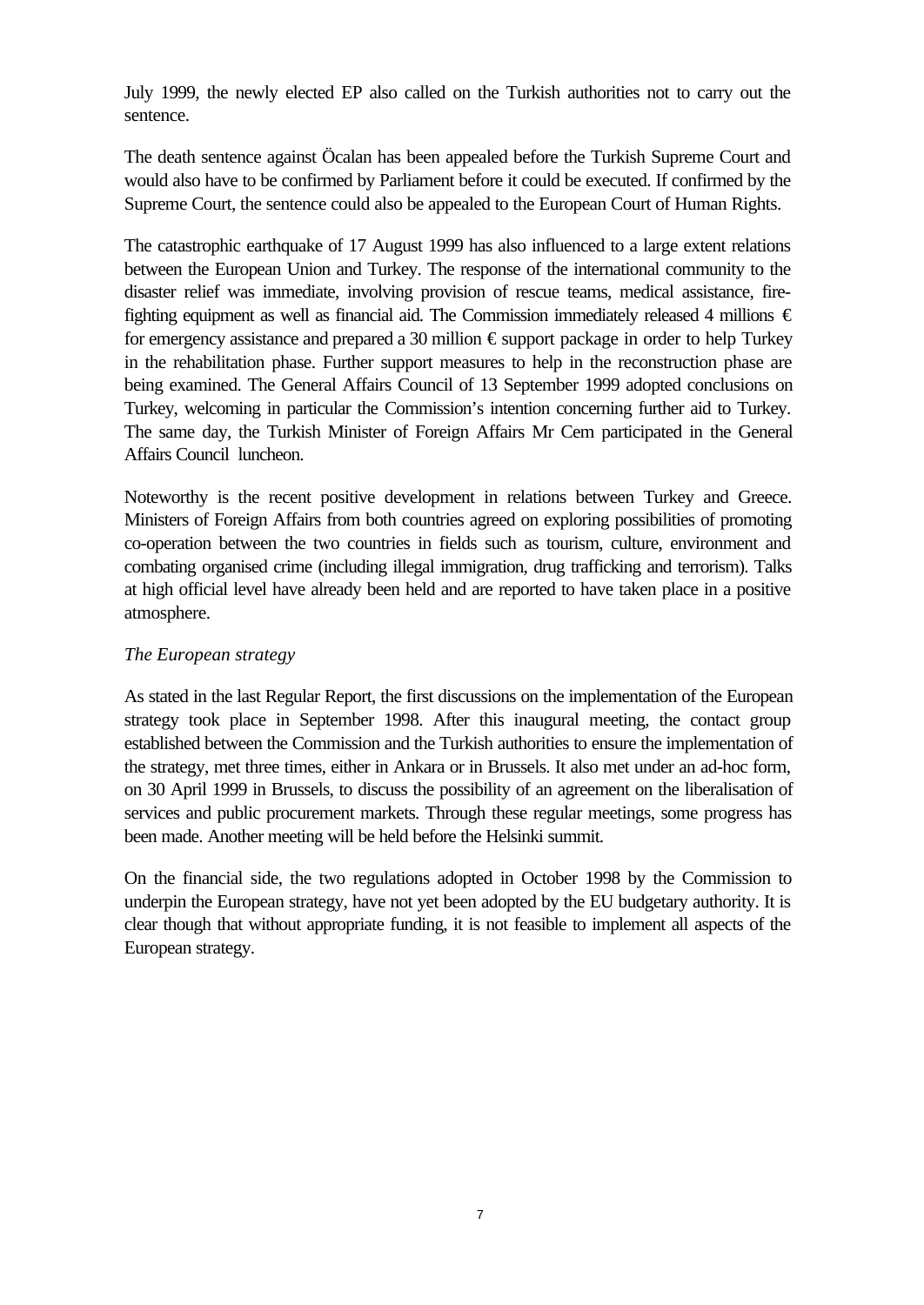# **B. Criteria for Membership**

# **1. Political criteria**

### *Introduction*

In its 1998 Regular Report on Turkey's progress towards accession, the Commission concluded that:

"On the political side, the evaluation highlights certain anomalies in the functioning of the public authorities, persistent human rights violations and major shortcomings in the treatment of minorities. The lack of civilian control of the army gives cause for concern. This is reflected by the major role played by the army in political life through the National Security Council. A civil, non-military solution must be found to the situation in south-eastern Turkey, particularly since many of the violations of civil and political rights observed in the country are connected in one way or another with this issue. The Commission acknowledges the Turkish government's commitment to combat human rights violations in the country but this has not so far had any significant effect in practice. The process of democratic reform on which Turkey embarked in 1995 must continue."

"In addition to resolving these problems, Turkey must make a constructive contribution to the settlement of all disputes with various neighbouring countries by peaceful means in accordance with international law."

The present analysis examines the progress that has been made since the 1998 Regular Report.

# *Recent developments*

In November 1998, the minority government fell. After having been assigned by President Demirel in December 1998 to form a new government, DSP leader Ecevit took office in January 1999 to be in charge until the general elections of April 1999. As a result of these elections, the DSP and the centre-right party MHP became the two biggest parties of the country. These two parties together with the centre-right party ANAP formed a coalition, led by Mr Ecevit and received a large vote of confidence by the Parliament in June. The ruling coalition now has a solid majority in the Parliament (354 seats out of 550). Since the start of the new Parliament, there has been intense legislative activity which has led to the adoption of important laws in areas crucial for democratisation. Together with the general elections, local government elections were held. On this occasion, the pro-Kurdish HADEP party won a majority in seven provincial capitals in the South-east, including Diyarbakir.

After the closure of the Refah Party in January 1998, the Turkish Constitutional Court ordered in February 1999 the closure of the pro-Kurdish Democratic Mass Party (DKP) on grounds of promotion of separatism. In April 1999, the Constitutional Court rejected an application from the Chief Prosecutor to suspend the HADEP party. In May 1999, an application was also made to the Constitutional Court against the islamist Fazilet Party which presented its defence in September 1999.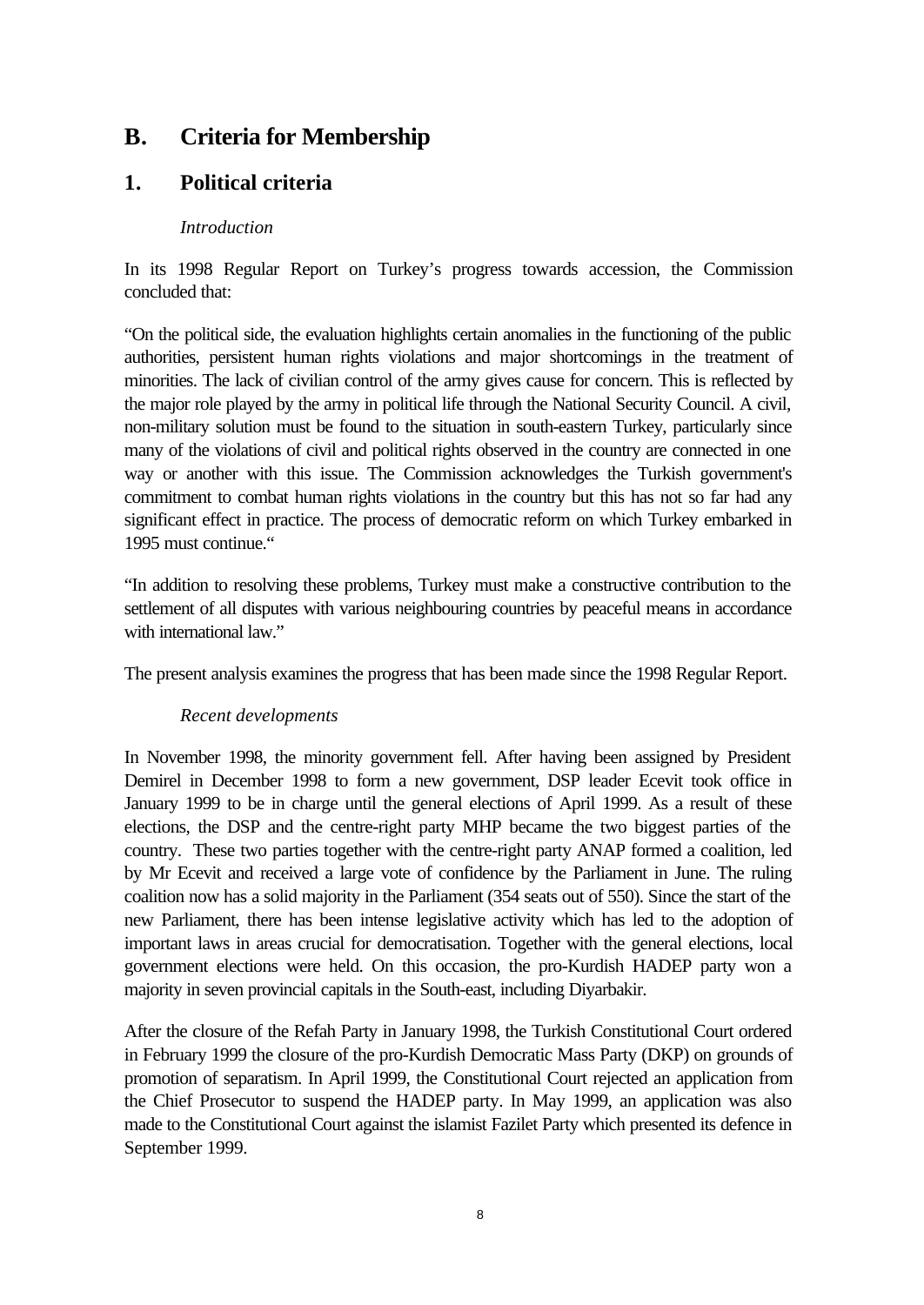The Öcalan case and the August earthquake have been the two major events in Turkey. The earthquake led to substantial public debate as to the effectiveness of the Turkish authorities in organising disaster relief and indicates that civil society is increasingly present in Turkish politics.

# **1.1. Democracy and the rule of law**

As far as the political party system is concerned, the Turkish Grand National Assembly (TGNA) adopted in August 1999 amendments to the Political Parties Law, which in particular makes it more difficult for the authorities to close a political party and ban its members from subsequent participation in political life.

# *The Parliament*

There has been no change in the parliamentary structure. The establishment of the new TGNA in April 1999 took place in accordance with the constitutional provisions. Its powers are respected and the opposition plays a full part in its activities.

The national threshold of 10 % for political party representation in the TGNA led to the nonrepresentation of about 5 million votes out of 31 million valid votes cast.

# *The Executive*

No particular development has been noted in the executive.

The new government has taken a positive step by establishing a system for the recruitment of civil servants via a centralised exam supervised by the Student Selection and Placement Centre (OSYM), in order to prevent corruption in recruitment. Applications were submitted in July 1999, and the exam will take place in autumn 1999.

# *The Judiciary*

The main legislative change in the judicial system concerns the reform of the State Security Courts (SSCs), which deal with overtly political crimes. In 1998, the European Court of Human Rights stated that the presence of a military judge in the SCC panel violated the European Convention of Human Rights. More recently, in July 1999, the European Court delivered judgement in 13 cases lodged by individuals in 1994-1995. In nine of these cases, the Court concluded that the applicants had been denied the right to have their cases heard by an "independent and impartial tribunal" because they had been tried by a SSC.

Constitutional and legal amendments removing the military judge in the SSCs were adopted by the TGNA and entered into force on 22 June 1999. As a direct effect of this reform, the military judge of the Ankara SSC in charge of the trial against Öcalan was replaced by a civilian judge on 23 June 1999.

Such a reform should clearly improve the functioning of the SSC, even if there are still some doubts about the full rights offered to the defendants in these courts. According to Justice Ministry sources, more than 7000 cases are awaiting trial by SSCs.

A number of proposals made by the current government and the previous ones and currently in the Parliament could have a positive effect on the functioning of the judicial system. They include: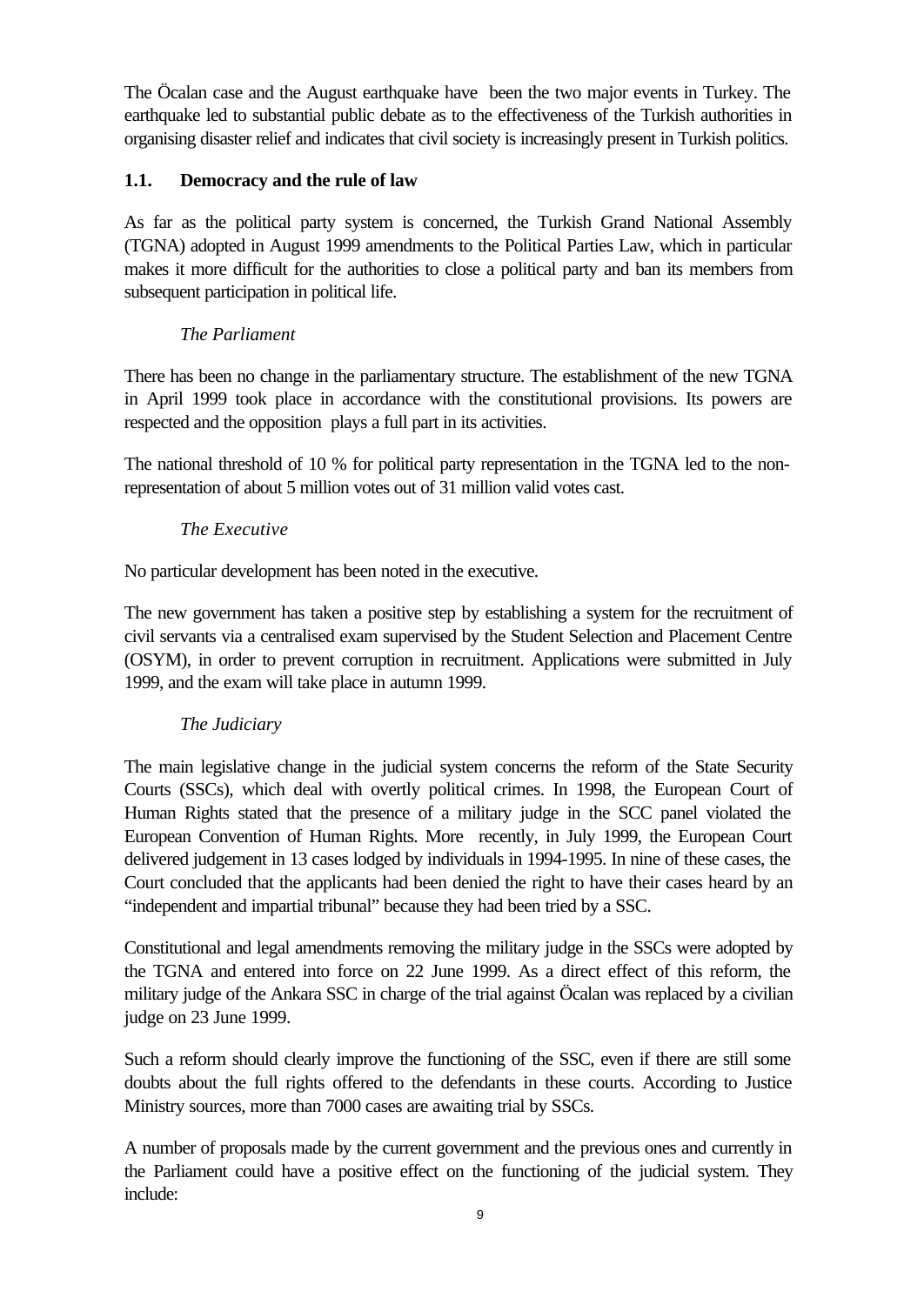- a draft of the Penal Code which in particular lifts the death penalty;

- a draft law entitled "Law on the prosecution of civil servants and other public officers" which facilitates the prosecution of public officers;

- a draft law amending the Code of Criminal Procedure regarding new arrangements on witness protection, payment of compensation to witnesses, physical examination and genetic analyses.

Finally it has to be noted that the government announced its intention to develop existing training programmes for judges and prosecutors. These initiatives aiming at raising awareness and improving training in the human rights field are of great importance.

#### *Anti-corruption measures*

Regarding the fight against corruption, bribery is considered a very serious crime which can be punished, according to the Penal Code, by up to 10 years of imprisonment. Furthermore, according to articles 48 and 98 of the Law on Civil Servants, officials found guilty of bribery are immediately dismissed from public service, irrespective of whether the penalty is postponed or commuted, and they are permanently barred from joining the civil service again. In 1997 and 1998, 399 staff were dismissed for abuse and/or bribery from the Police.

The OECD Convention on Combating Bribery of Foreign Officials in International Business Transactions which entered into force in 1999 has been signed by Turkey but not yet ratified.

Since the last regular report, no new legislation against corruption has been introduced.

# *The National Security Council*

Through the National Security Council, the Military continues to have an important influence in many areas of political life.

The National Security Council continues to play a major role in political life. While the emergency courts system remains in place, the replacement of the military judge by a civilian one in State Security Courts, represents a clear improvement in terms of independence of the judiciary.

# **1.2. Human Rights and the Protection of Minorities**

The human rights situation in Turkey is still under the monitoring procedures opened in 1996 by the Council of Europe. An information report on "Honouring of obligations and commitments by Turkey" has been published in January 1999, taking into account a visit in Turkey by the rapporteurs in September 1998.

The information report contains an analysis of the present situation in the country, focusing on the following areas: practises of torture and ill-treatment, rule of law, freedom of expression, imprisoned former DEP parliamentarians, constitutional reform and respect for the rights of Turkish citizens of Kurdish origin. The rapporteurs make also recommendations to the Turkish authorities to improve the situation.

Since the last Regular Report, Turkey signed in June 1999 the European Convention on the Exercise of Children's Rights, aiming at the protection of the best interests of children. However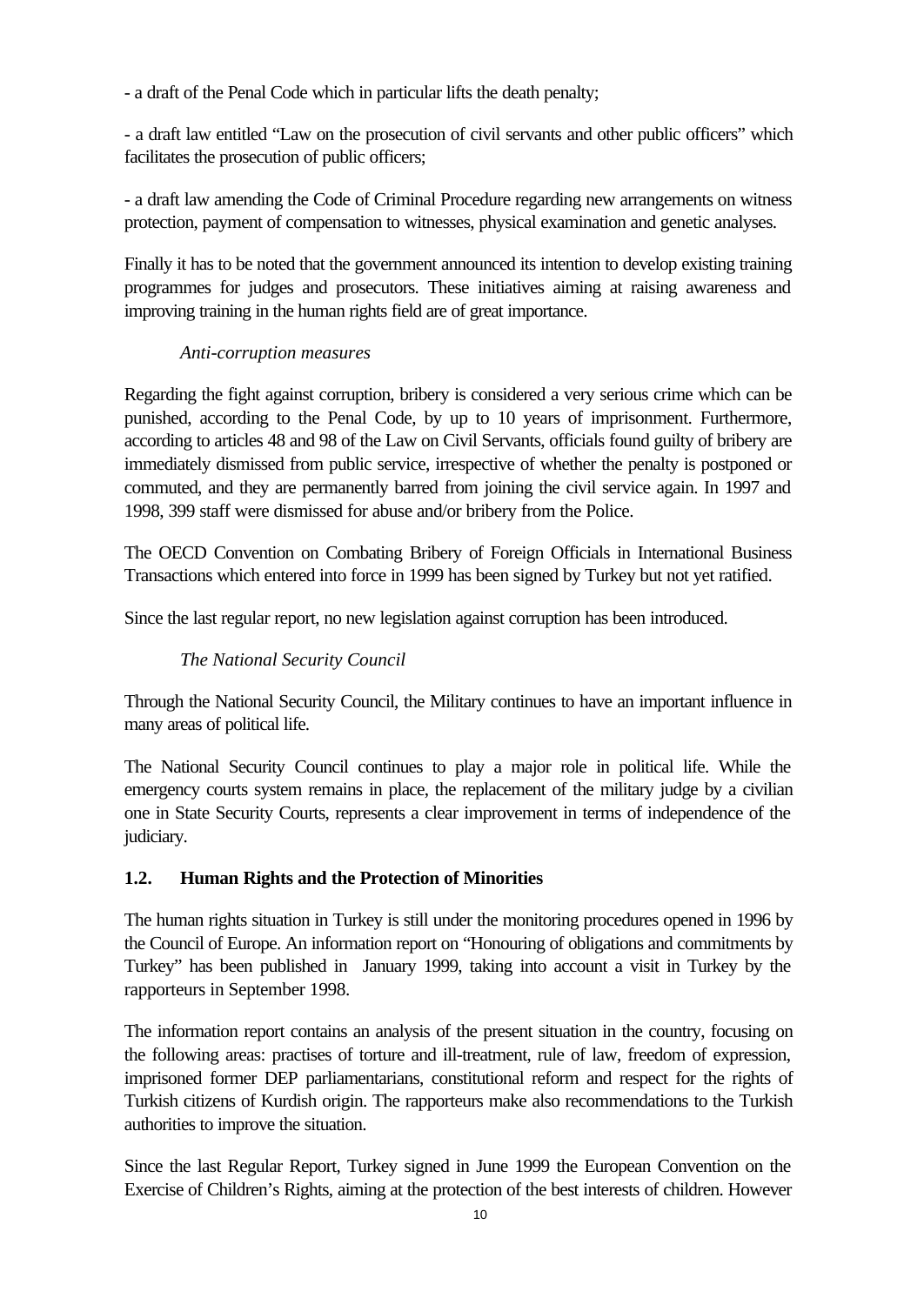a number of important Human Rights Conventions have not yet been ratified by Turkey (see annex).

# *Civil and political rights*

Even if certain positive steps have been made since October 1998, there are still problems in Turkey that give cause for concern.

Recent information from international organisations confirm that even if torture, disappearances and extra-judicial executions are not systematic, they still exist. Precise cases of torture and illtreatment have been recently registered by a delegation of the "European Committee for the Prevention of Torture and Inhuman or Degrading Treatment or Punishment (CPT)" from the Council of Europe, during their last visit to Turkey in February 1999. Most international sources indicate also that systematic judicial prosecution of law enforcement officials for misdemeanours is still not ensured. On this question, the report of the UN "Working Group on Enforced or Involuntary Disappearances" published in December 1998 recalls that impunity for law enforcement officials is one of the root causes of enforced disappearance and human rights violations. Policemen who had been previously acquitted from charges of torture in the Manisa case, will be re-tried following a verdict from the Penal Board of the Supreme Court of Appeals.

In a judgement in July 1999, the European Court of Human Rights underlined once again the existence of extra-judicial executions and torture.

The situation described in the last Regular Report has therefore not substantially changed. Nevertheless, Turkey has taken some steps that clearly go in the right direction.

As far as extra-judicial executions are concerned, the Constitutional Court annulled in January 1999 a legal provision, which entitled security officers to "fire directly and without hesitation at persons who do not stop when warned". The government has been given one year to prepare a new legal provision to replace the old one.

Concerning detention procedures, as underlined in the previous Regular Report, an important move was made in March 1997 by reducing the duration of police custody. Many cases of torture happen during incommunicado detention in police stations. The entry into force of a "Regulation on Apprehension, Detention and Release Procedures" in October 1998 which aims at improving the current practice is another important step forward. Even if a detainee may still be held incommunicado for up to four days, the systematic implementation of this Regulation will probably allow for some progress. A circular issued by the Prime Ministry in June 1999 aims also at the the effective implementation and stringent verification of the implementation of the October 1998 Regulation. As stated by Turkey in its opinion on the report by the "Committee on Honouring of Obligations and Commitments by Member States of the Council of Europe" dated January 1999, training courses for the police authorities began in November 1998.

These measures against the practice of torture have also recently been supplemented by the adoption by the Parliament in August 1999 of a law amending articles 243, 245 and 354 of the Penal Code. This law redefines torture, ill treatment and abuse of power against individuals by public officials and foresees higher penalties for public officials who commit such offences, or medical personnel who draft fake reports on torture.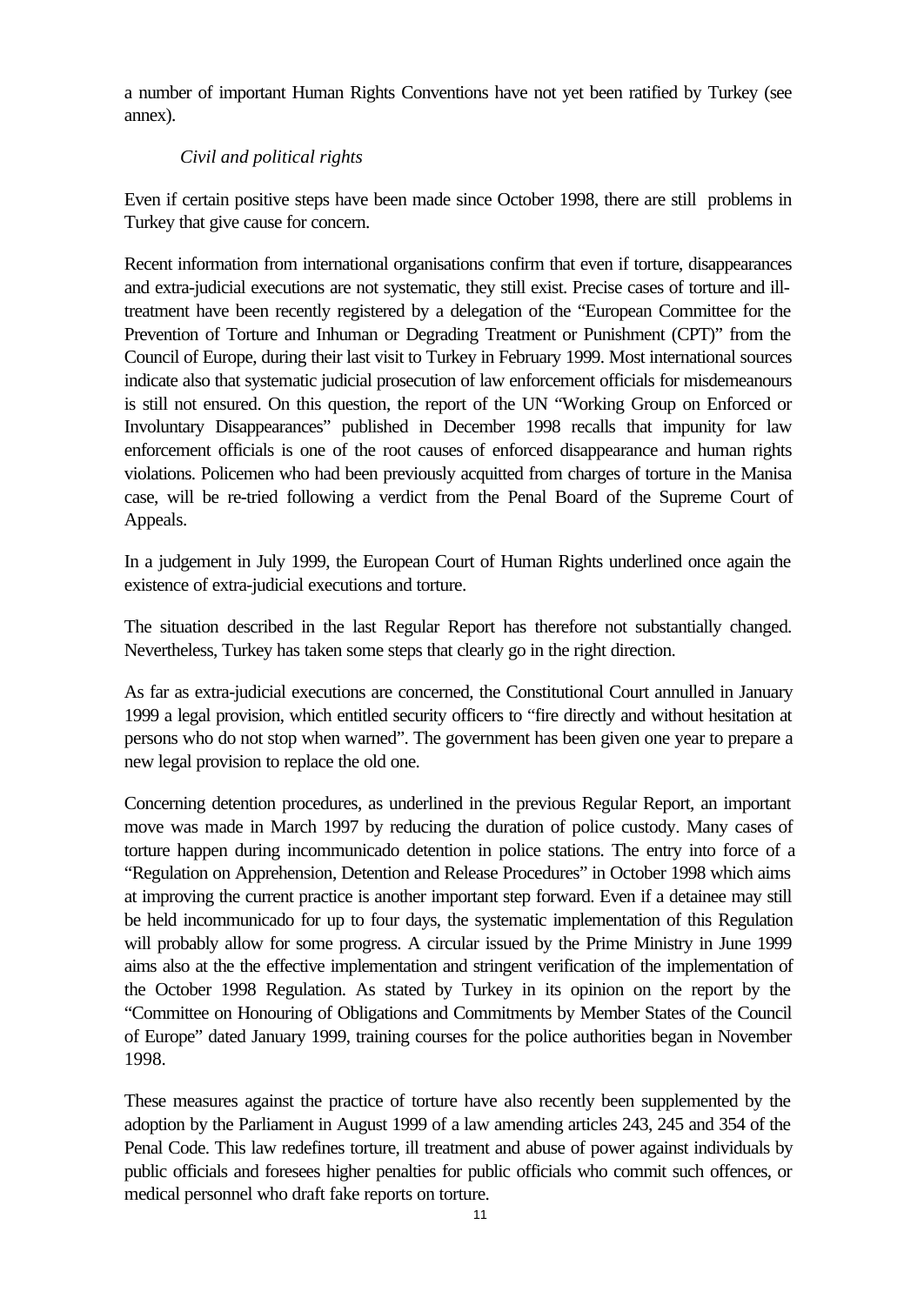It is also important to note that Turkey finally authorised in February 1999 the publication of the report of the Council of Europe CPT delegation after its visit to Turkey in October 1997.

Despite recent positive gestures made by the authorities, the situation regarding freedom of expression remains worrying.

In the aftermath of the Öcalan capture, the situation has actually slightly worsened. In March 1999, the Minister of Justice issued a communiqué to Governors to be zealous in identifying associations, foundations, publications, individuals and organisations that are likely to take initiatives in favour of PKK leader Öcalan. In April 1999, the Public Relations Department of the Ministry of Interior issued a circular forbidding the use of certain terminology in relation to the Kurdish question in press releases and publications by public institutions and organisations. At the end of May 1999, the General Penal Board of the Supreme Court of Appeals increased the sentences in relation to abuse of freedom of expression.

An encouraging measure should however be noted, albeit one of limited scope. In September 1999, President Demirel approved a law postponing prosecutions and punishment for offences committed through the press and broadcasting. This law foresees that sentences can be suspended for a three-year parole period and that if offences are repeated during this time, the original sentence comes back into effect. According to the Justice Ministry, 21 persons including the Turkish writer Ismail Besikci had already been released before mid September 19993. However, the situation of journalists in prison for offences falling outside the scope of the law (i.e. those charged with being members of illegal organisations) will remain unchanged.

Among others, the case of Mr Akin Birdal, former Chairman of the Turkish Human Rights Association, remains a matter of concern. Although he was released in September 1999 on medical grounds after nearly four months in prison, his case is to be reviewed in six months time.

Another reason for concern is the case brought against the board members of the Non Governmental Organisation TOSAV in May 1999. They are prosecuted for "separatist propaganda" on the basis of a document which is the output of a project co-financed by the EU in 1997. This project intended to strengthen civil society, human rights and democracy in Turkey through the organisation of education programmes and workshops and the publication of newsletters. Though the incriminated document is moderate in tone and appears to provide a useful contribution to debate and consensus building in Turkey, its dissemination has been prohibited.

In its July 1999 judgement, the European Court of Human Rights concluded in eleven cases that there had been a violation of the freedom of expression as guaranteed by the European Convention of Human Rights. In some of these cases the Court referred to the essential role of the press in ensuring the proper functioning of political democracy, as well as to the freedom of artistic expression.

l

<sup>3</sup> According to the Turkish Human Rights Association Report of May 1999, there were at that time 134 persons in prison for offences in the general sense of freedom of expression and thought. Out of these, 84 were journalists.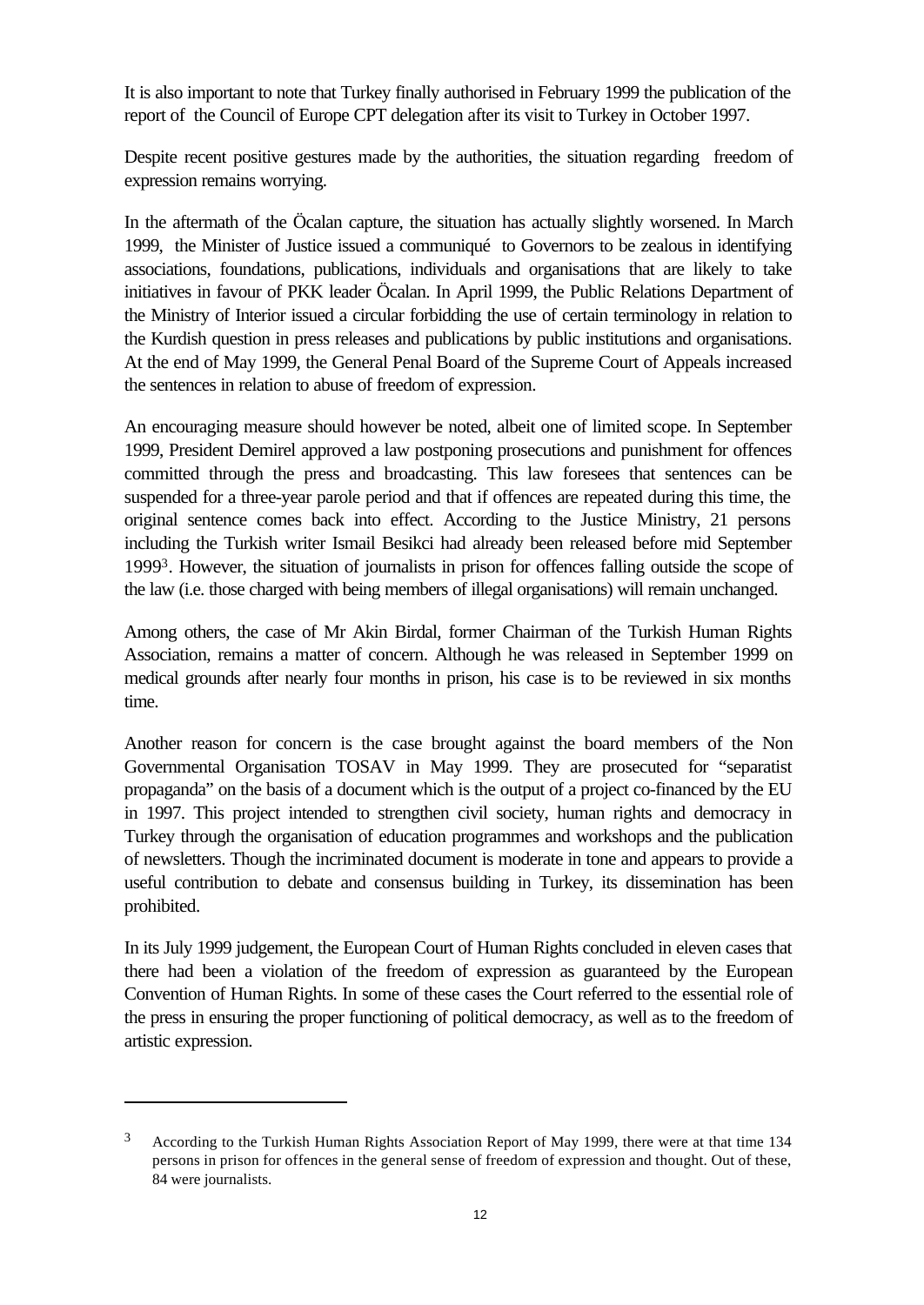Regarding the freedom of the press, the situation has not substantially changed. Cases of harassment and police violence against individual journalists have still been reported by domestic and international human rights organisations.

The conditions in Turkish prisons do not seem to have improved. Overpopulation and lack of adequate medical care remain major problems, to which hunger strikes and revolts often relate. In September 1999, a major prisoner revolt has been severely repressed.

The situation regarding freedom of association and freedom of assembly has not changed. These freedoms continues to be subject to the limitations raised in the last Regular Report. Since October 1998, several branches of the Turkish Human Rights Association have been closed by the authorities either temporarily or for an indefinite period.

As far as freedom of religion is concerned, there still exists a difference of treatment between those religious minorities recognised by the Lausanne Treaty and other religious minorities.

Regarding the status of women, a positive development is the lifting in July 1999 of Turkey's reservations against the UN Convention for the Elimination of All Forms of Discrimination Against Women. The reservations were made 14 years ago on grounds that it contradicted the provisions of the Turkish Civil Code that govern marriage and family relations.

The question of capital punishment has recently been a major subject of debate in Turkey as well as outside Turkey in connection with the Öcalan trial. As mentioned above, on 29 June 1999, Öcalan was convicted of treason and the intention to separate part of the territory of the Turkish Republic, and sentenced to the death penalty. It is clear that the application of such a sentence would nullify the important effort made for the abolition of the death penalty in Turkey. In this context, it has to be recalled that the draft Turkish Penal Code bill which is on the agenda of the Parliament provides for the abolition of the death penalty.

#### *Human rights protection instruments*

As mentioned above, new rulings against Turkey have been adopted by the European Court of Human Rights since the last Regular report. The case of Mrs Loizidou which is developed under part 1.3 is still pending.

Generally speaking, since the last report, the situation concerning civil and political rights in Turkey has not evolved significantly. Several sources continue to underline the existence of torture, disappearances and extra-judicial executions. Moreover, certain administrative measures taken in the aftermath of the Öcalan affair show a more restrictive attitude by the Turkish authorities as regards freedom of expression. Nevertheless, there have been some concrete improvements reflecting the intention of the authorities to end human rights abuses by law enforcement officials. Several legislative and administrative measures adopted since October 1998 in order to fight against torture practises are important in this context. The recent adoption of a law postponing prosecution and punishment for some offences committed by journalists appear as a good will gesture from the authorities. Its implementation will be followed carefully.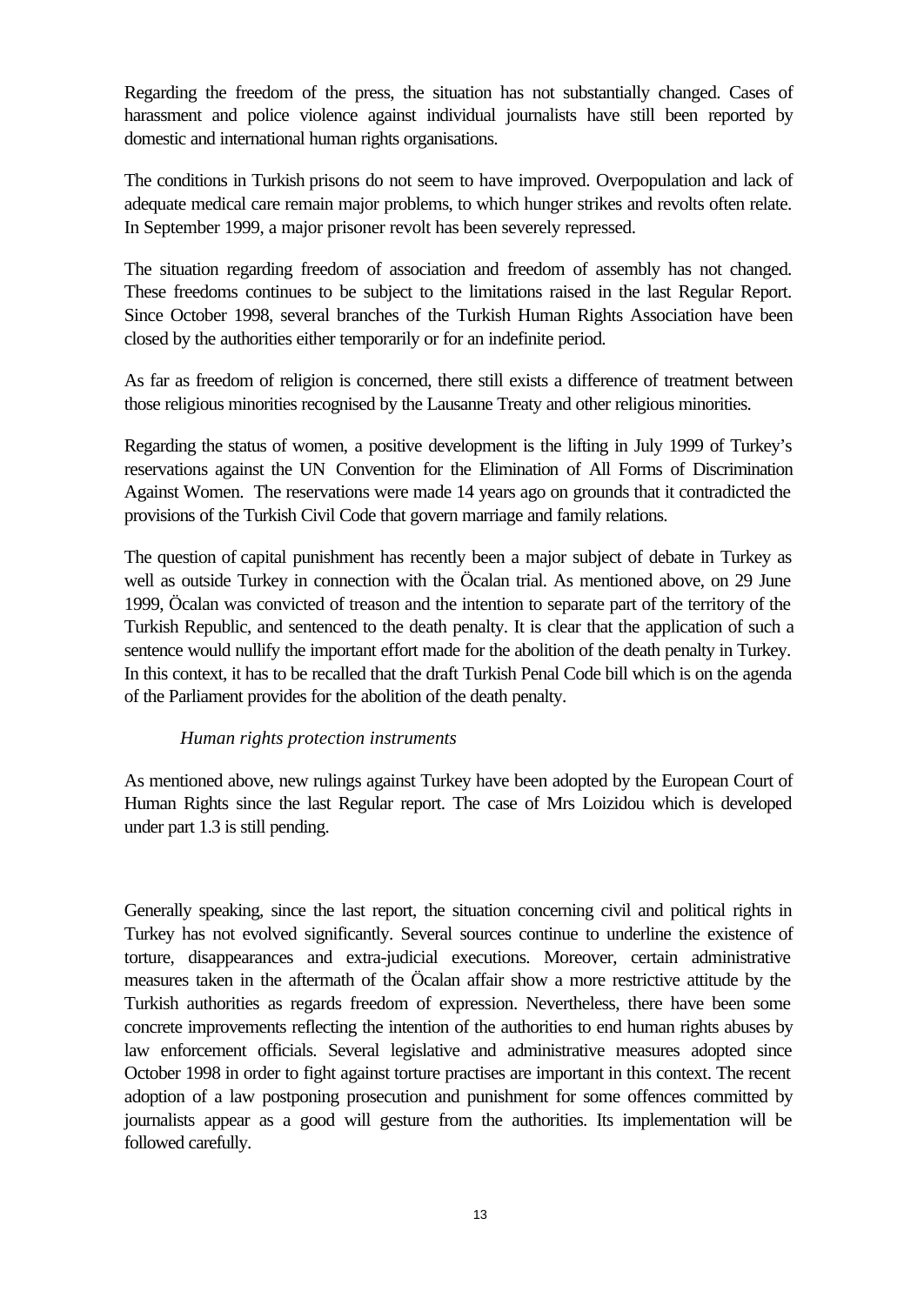#### *Economic, social and cultural Rights*

There has been no particular development concerning these rights.

#### *Minority Rights and Protection of Minorities*

Contrary to certain hopes expressed notably by some Member States in the context of the Öcalan trial, progress on the Kurdish question has not been made. These hopes were mainly based on the expectations that the arrest of Öcalan as well as other key PKK figures would help bring terrorism under control and increase the prospects of a civil solution to the problems of the South east. As stated in the last Regular Report, "a civil solution could include recognition of certain forms of Kurdish cultural identity and greater tolerance of the ways of expressing that identity, provided it does not advocate separatism or terrorism". For instance, TV broadcasting in Kurdish, while apparently tolerated for non-political programmes, is still officially not allowed.

The "Committee on the Honouring of Obligations and Commitments by Member States of the Council of Europe" indicated in its January 1999 report that " the essential point is that any such group [Turkish citizens of Kurdish origin] should have the opportunity and material resources to use and sustain its natural languages and cultural traditions in circumstances and under conditions now clearly and reasonably defined by two important Council of Europe Conventions: the Framework Convention on Protection of National Minorities and the European Charter for Regional or Minority Languages, as well as by Assembly Recommendation 1201 (1993) on an additional protocol on the rights of national minorities to the European Convention on Human Rights."

Emergency legislation remains in force in six provinces. Certain developments are however likely to have a positive impact on the situation in the region. Firstly, the Repentance Law (N°4450), applicable for a six month period and granting an amnesty notably to PKK members who surrender and disclose information on their organisation, has been adopted by the Parliament in August 1999. This law excludes from its application the PKK command structure and those PKK members who have killed members of the security forces. Secondly, PKK leader Öcalan called in August 1999 the members of its organisation to end attacks on Turkish targets and to withdraw from Turkish territory. He asked the PKK to end its struggle as of the 1<sup>st</sup> September 1999. It is difficult at this stage to evaluate to what extent the withdrawal has been implemented. Thirdly, last August, President Demirel met with representatives of the HADEP party apparently to discuss the problems of the South east.

On the economic side, it is worth noting that in March 1999, PM Ecevit announced that the Government will support the socio-economic development of the south-east Anatolia region with an additional USD 100m over the next two years.

Concerning the right of asylum, some positive changes have been made in January 1999 to the existing legislation. The period of requesting residence permission of an asylum seeker is extended to 10 days from the previously recognised 5 days. Also for those aliens whose applications are refused, the time for appealing has been extended from 10 days to 15 days*.*

#### **1.3. The Cyprus issue**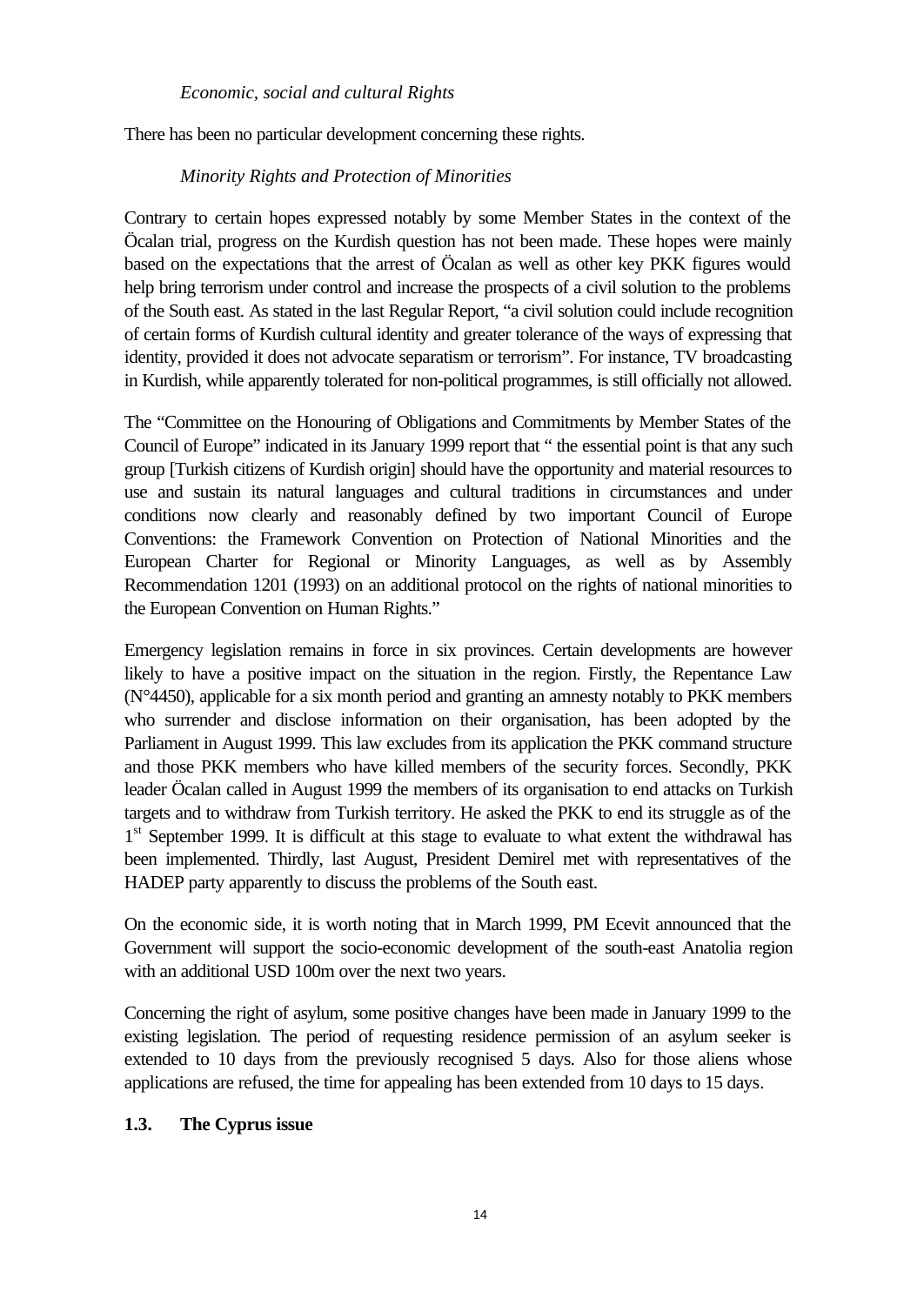Since the last Regular Report, the UN Secretary General and his representative in Cyprus have continued the process of separate meetings with the two Cypriot leaders aimed at finding a basis for a resumption of direct talks.

 In order to reinforce the UN efforts the G-8 Summit of Head of States decided on 21 June 1999 to "urge the UN Secretary-General in accordance with relevant UN Security Council resolutions to invite the leaders of the two parties to negotiations in the fall of 1999". In the conclusions it was further stated that both parties should commit to set no pre-conditions, put all issues on the table, negotiate in good faith until a settlement is reached , and to take full consideration of relevant UN resolutions and treaties

With resolution 1250 on June 29, the Security Council requests the UN Secretary-General to invite the Greek and Turkish Cypriot leaders to hold negotiations in the autumn. It also calls on the two sides on Cyprus, including military authorities, to work constructively with the Secretary-General and his special representative to create a positive climate on the island that will pave the way for these negotiations.

As evidenced by the Joint Declaration of 20 July 1999 issued by Messrs. Denktash and Ecevit, Turkey and the North of Cyprus still envisage to develop their relations « in line with the target of integration set at the highest level ».

Turkey as a guarantor country, should show strong commitment to bring the two sides together under the UN process launched at the invitation of the G8. Turkey could have an active and constructive role in this framework in order to reach a comprehensive solution that addresses the legitimate concerns of all parties.

In 1996, the European Court of Human Rights delivered a ruling against Turkey in the case of a Greek-Cypriot woman (Mrs Loizidou) who was deprived of access to her property in northern Cyprus. In a second judgement in July 1998, the Court decided on pecuniary compensation for the claimant and gave Turkey until October 1998 to pay the compensation. Till now, arguing that the land in question is not Turkish but part of the  $TRNC<sup>4</sup>$ , Turkey has not complied with the Court judgement. In April 1999, the President of the Committee of Ministers of the Council of Europe recalled the obligation of Turkey to pay the compensation awarded by the Court.

Other questions related to the situation in the North of Cyprus have been referred to the European Court of Human Rights since the last regular report, in particular within the context of the interstate complaint Cyprus against Turkey (application n° 25781/94).

# **1.4 General evaluation**

l

Recent developments confirm that, although the basic features of a democratic system exist in Turkey, it still does not meet the Copenhagen political criteria. There are serious shortcomings in terms of human rights and protection of minorities. Torture is not systematic but is still widespread and freedom of expression is regularly restricted by the authorities. The National Security Council continues to play a major role in political life. Although there have been some

<sup>4</sup> "Turkish Republic of Northern Cyprus" not recognised by the international community apart from Turkey.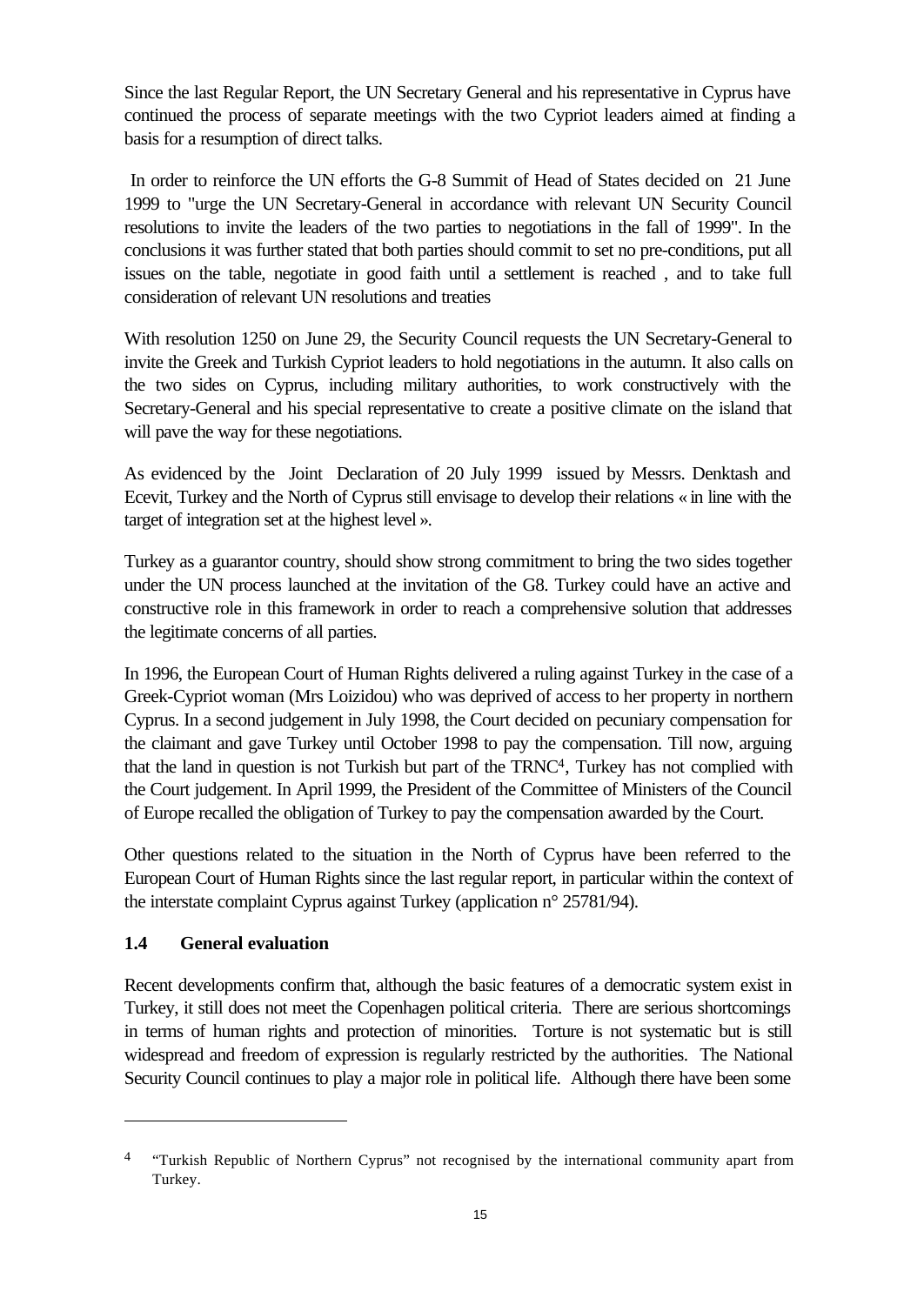improvements in terms of the independence of the judiciary the emergency courts system remains in place. In recent months there have been some more encouraging signs of democratisation. The government and Parliament have worked to adopt some keys laws regulating political life, the justice system and protection of human rights. It is too early to assess the impact of these measures but these efforts should be pursued and extended to all citizens, including those of Kurdish origin. The Commission hopes that the positive impact of these measures will not be undone by the carrying out of the death sentence passed on Mr Abdullah Öcalan.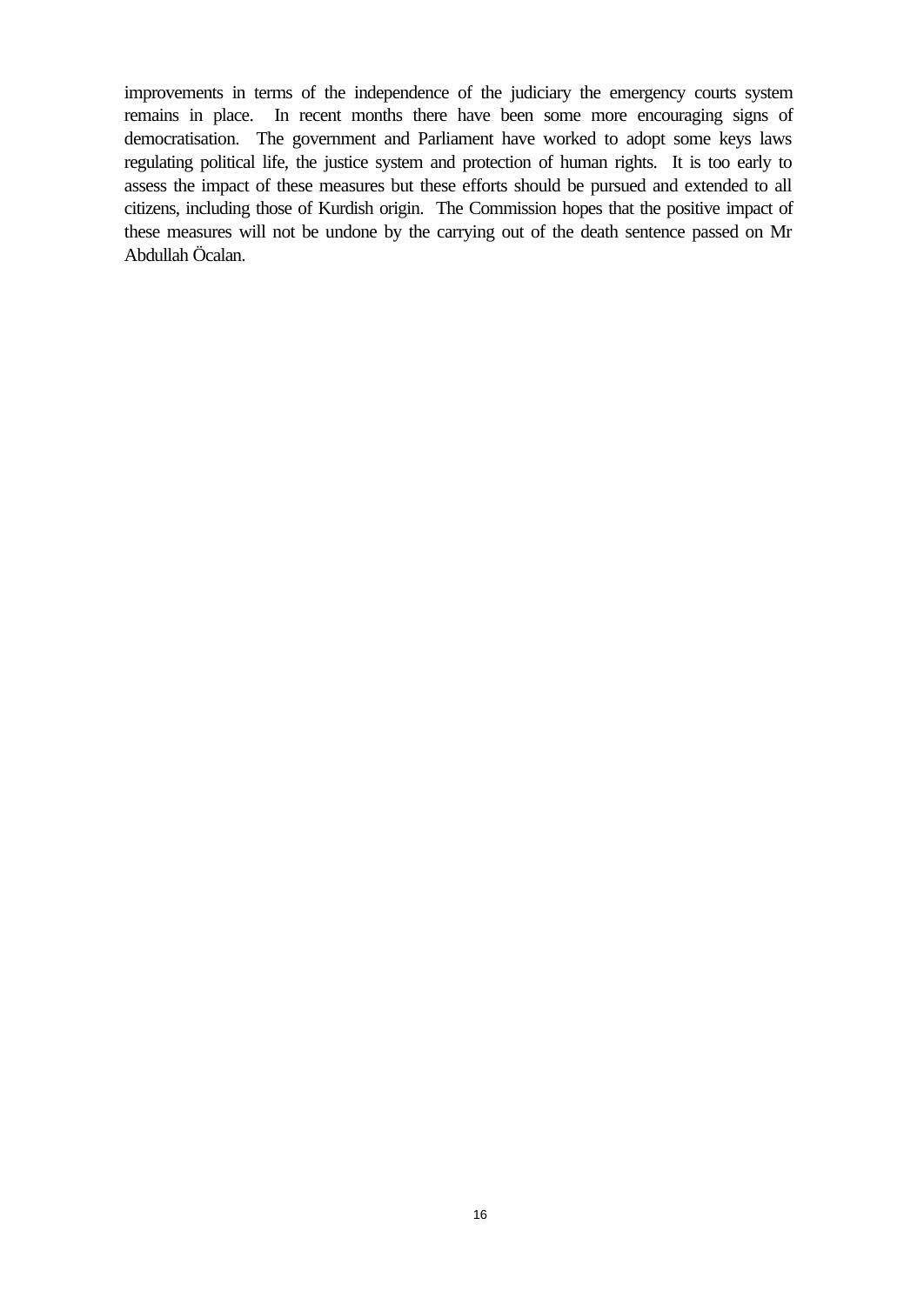# **2. ECONOMIC CRITERIA**

#### **2.1 Introduction**

In its 1989 Opinion on Turkey's application for EU membership, the Commission concluded:

"Turkey's economic and political situation, … , does not convince it that the adjustment problems which would confront Turkey if it were to accede to the Community could be overcome in the medium term".

In the 1998 Regular Report the Commission found that: Turkey had achieved most of the "hallmarks of a market economy", and that "… the proven considerable potential for growth and the shown great adaptability, especially in the context of the customs union, … should enable Turkey in the medium term to acquire a viable market economy able to withstand the pressure of competition".

In examining the economic developments in Turkey since the Opinion, the Commission's approach was guided by the conclusions of the European Council in Copenhagen in June 1993 which stated that membership of the Union requires:

- the existence of a functioning market economy;
- the capacity to cope with competitive pressure and market forces within the Union.

In the analysis below, the Commission has followed this methodology.

# **2.2 Economic developments**

After three years of strong growth, economic activity slowed down considerably since mid-1998. The Russian financial crisis hit the Turkish economy primarily through its negative effects on the financial markets. As a result of a substantial flight of short-term capital, the interest rate level rose significantly in Autumn 1998, deterring private investment and increasing drastically the costs for the financing of the public deficit. Export growth slowed down markedly, but lower imports more than offset the effects on the trade balance. The current account turned into surplus, benefiting also from increased capital inflows, as workers remittances rose sharply in reaction to the increased interest rate differential. For the first time in the 1990s, consumer price inflation declined throughout the year. The general government deficit was reduced, despite sharply increased costs of debt financing and higher than expected transfers to the agricultural sector. Structural reforms came virtually to a standstill in the second half of 1998, as the economic environment deteriorated. A new government entered office end of May with an ambitious reform programme. It has already brought through parliament numerous important reform packages.

On 17 August 1999, a massive earthquake struck Turkey's industrial core region and caused considerable damage. The temporary disruption of production might dampen economic growth by about 0.5 percentage points but the reconstruction needs (about 2.5-3.5% of GDP) will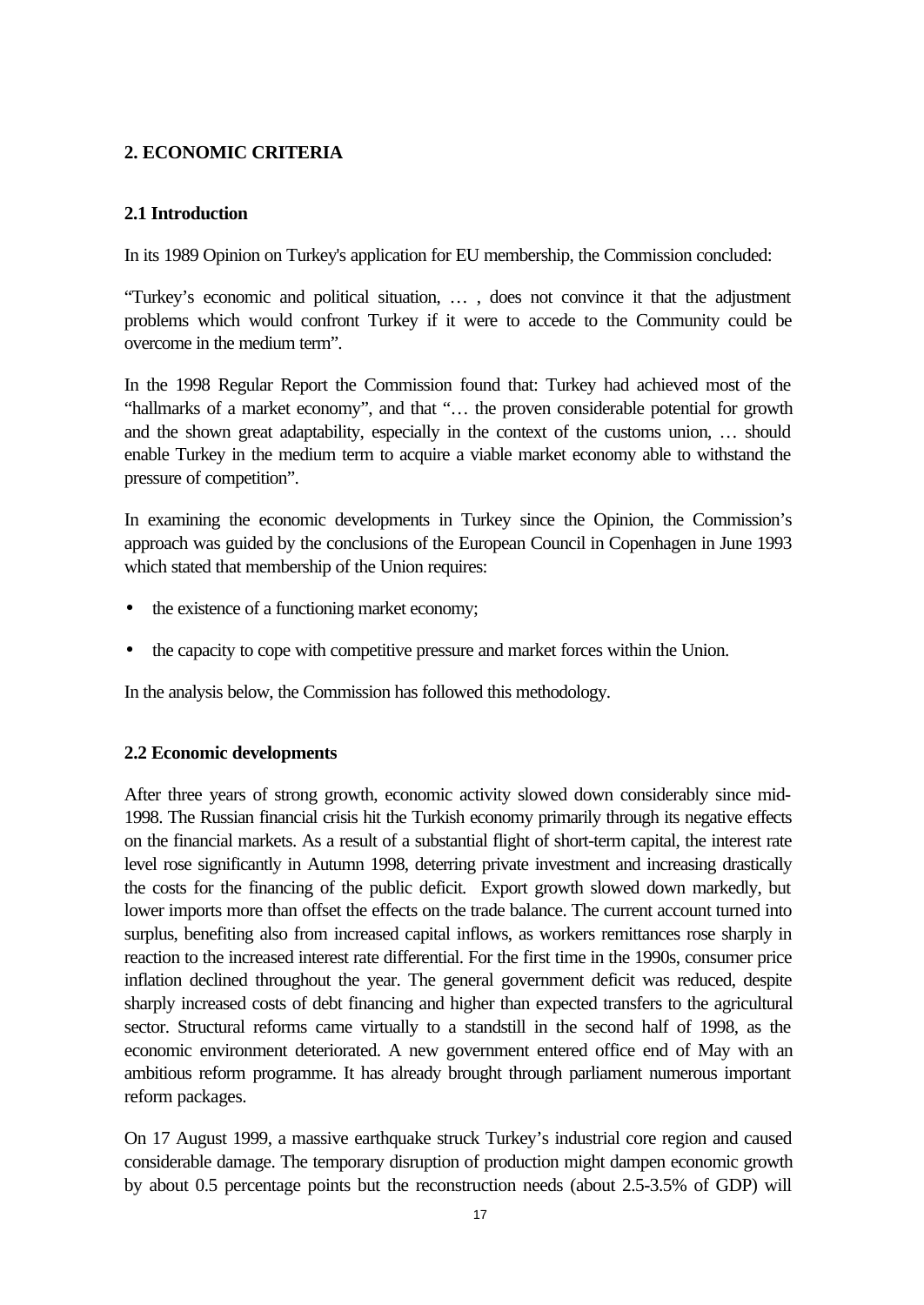lead to stronger growth next year. There is a risk that fiscal consolidation will be delayed and structural reforms could be postponed. Although, it is only the swift implementation of structural reforms, especially in the field of public finances, which could prepare the ground for being able to master the economic challenges caused by the natural disaster.

#### *Macroeconomic developments*

Economic activity in Turkey slowed down markedly in the second half of 1998. In the first quarter of 1998, real GDP growth still was rather strong (8.5% above the level a year before) but it declined throughout the year and became negative in the fourth quarter of 1998. The decline continued in the first half year of 1999. Overall GDP growth in 1998 was 2.8% significantly below the level of around 7% during the period 1995-1997.

Private consumption remained largely unchanged in 1998, year-on-year, while private investment contracted sharply by 6.7%, compared with growth rates well above 10% in the three previous years. The main reasons for the decline in investments have been the negative impact of the Russian crisis on the financial markets and a sharp rise in interest rates, discouraging business investment as investing into government bonds offered higher returns at a lower risk. The lack of private consumption dynamics reflected declining consumer confidence and lower wage growth. Public consumption rose by 5% in real terms, and public sector fixed investment also increased considerably in 1998. In the first quarter of 1999, private consumption declined by 6.7% year-on-year and private investment declined by 21%.

With respect to production it was mainly strong growth of the agricultural output - accounting for 14% of GDP and increasing by 7.6% year-on-year - which prevented real GDP growth from slowing down even sharper, while industrial production (25% of GDP) rose by a mere 1.8% and trade (20% of GDP) increased by only 1.2% year-on-year.

Registered employment rose by 2.8% in 1998, mainly thanks to increased labour demand in agriculture and services. In contrast to recent trends, the share of employment in the agricultural sector increased slightly to 42.3% of total employment in 1998, while the share in the service sector remained unchanged (34.9 % in 1998) and the share of the industrial sector even declined marginally (from 17.2% in 1997 to 16.8% in 1998). This reflects the slowdown in output during the second half of 1998 and in the first half of 1999. However, the underlying labour market dynamics might be higher than indicated by statistical data, as the share of unregistered employment is relatively high in the textile and metal industries, which were most affected by the slowdown in growth. The official unemployment rate remained largely unchanged in 1998, as labour supply rose in parallel to demand.

Foreign trade was strongly affected by the deterioration in the external environment and the decline in domestic demand. Growth of commodity exports declined from 13.1% in 1997 to 2.7% in 1998. Exports benefited from a rather stable demand from the European Union and North African countries, while export to the CIS and the Asian region declined markedly. This slowdown was more than offset by a strong decline in imports (-5.4% in 1998, after an increase of 11.3% in 1997) and the fall in oil prices; the import content of exports is relatively high. The trade deficit decreased to 7.1% of GDP . In the first quarter of 1999, the trade deficit shrank to 0.9% of GDP, compared with 2.3% of GDP in the first quarter of 1998 .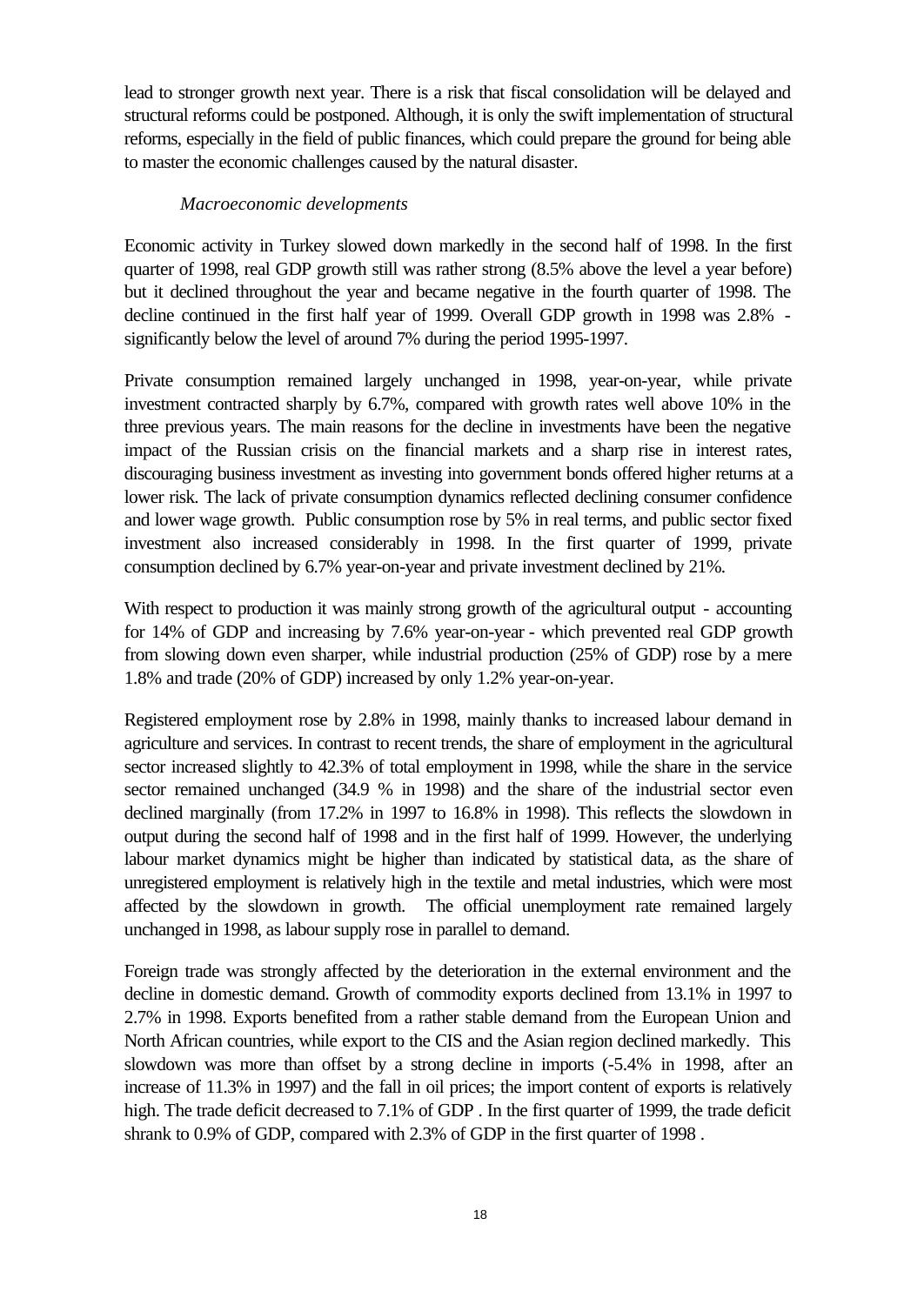The current account improved in 1998, turning from a deficit of 1.4% of GDP in 1997 to a surplus of 0.9% of GDP. The most significant contributions to the improvement came from the decline in the trade deficit and from a rise in workers' remittances (from 2.2% of GDP in 1997 to 2.7%), which mainly occurred in the last quarter of 1998, when interest rate differential rose sharply. Tourist revenues, accounting for 2.7% of GDP in 1997, remained largely unchanged during 1998 but declined by some 25% in the first quarter of this year. The declining number of tourists indicates that tourist revenues might be quite weak in 1999. After the drain in foreign exchange reserves during the second half of 1998, reserves recuperated in the first half of 1999 and are at present covering nearly 6 months of imports.

The continuous and substantial decline in inflationary pressures has been one of the most noteworthy developments during the last year. Starting from a level of 101.6% in January 1998, 12-month consumer price inflation declined continuously since then and reached a level of 64.3% in June 1999. Diminishing demand and lower import prices contributed to that development. In Turkey inflationary developments are largely driven by strong growth of public expenditures for agricultural support and public sector wages and from inflationary expectations. As part of the 3-year stabilisation programme adopted end of 1997, the Turkish government tried to break the inflationary inertia and shifted the indexation of agricultural price support and of public wages from backward to forward looking indexation. This policy seems to have been successful in breaking inflationary inertia.

The Turkish Central Bank aims at maintaining the real exchange rate broadly constant. At a monthly level, the lira is allowed to depreciate daily in line with a predetermined unannounced monthly rate against a currency basket containing 1 US dollar and  $\epsilon$ 0.77. In terms of a trade weighted real effective exchange rate, the Turkish currency appreciated by 2.6% year-on-year during the first half of 1998 and depreciated afterwards, so that during the first half of 1999 the real effective value of the Turkish currency was nearly 5% below the value of a year before.

Central government finances largely remained in line with targets of the IMF-guided consolidation. This is a remarkable success and a significant change compared to previous consolidation attempts. The fiscal consolidation took place despite a series of adverse influences: interest payments rose sharply in the wake of the Russian crisis (from 7.8% of GDP in 1997 to 11.7% of GDP in 1998); costs for agricultural support were higher than expected as world market prices were below expectations; revenues were dampened by the first-round effect of the 1998 tax reform. The government reacted by further reducing expenditures and intensifying tax collection on the base of the stricter regulations of the new tax law. In addition, there were one-off privatisation revenues such as those from the sale of mobile phone licences. As a result, the primary surplus was raised from 0.1% of GDP in 1997 to 4.7% in 1998, while the general government financial deficit declined from 7.5 % of GDP in 1997 to estimated 7% in 1998. However, revenue shortfalls and higher expenditures during the first half of 1999 made it necessary to revise upwards the budgetary deficit target.

| <b>Main Economic Trends</b> |          |      |      |      |      |        |             |
|-----------------------------|----------|------|------|------|------|--------|-------------|
| <b>Turkey</b>               |          | 1995 | 1996 | 1997 | 1998 |        | 1999 latest |
| Real GDP growth rate        | per cent | 7.2  | 7.0  | 7.5  | 2.8  | $-5.1$ | Jan-Jun     |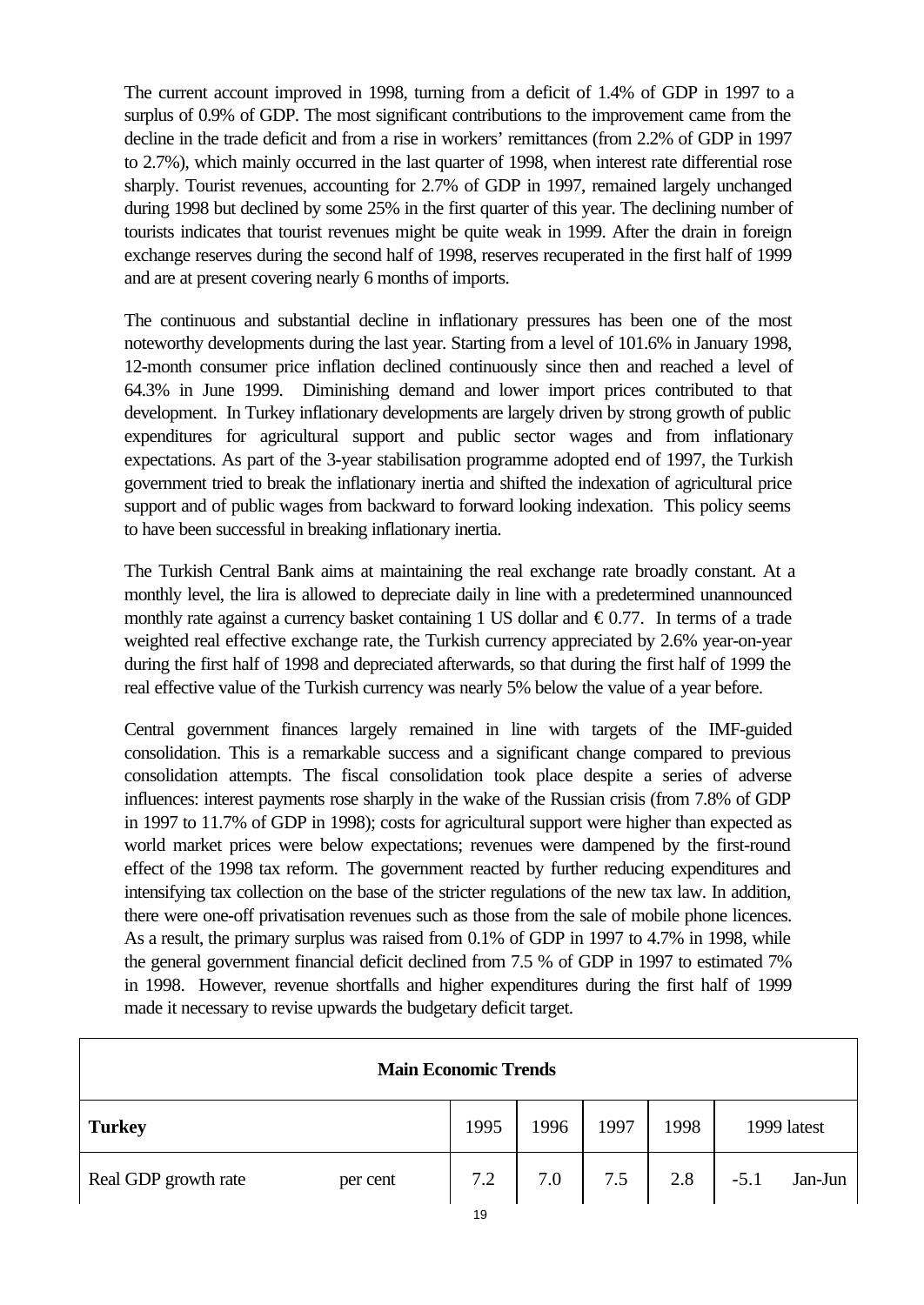| Inflation<br>rate<br>- annual<br>average<br>- December-on-December                          | per<br>cent<br>per cent                               | 93.6<br>76.0      | 80.4<br>79.8      | 85.7<br>99.1      | 84.6<br>69.7   | 64,4       | Jan-Aug            |
|---------------------------------------------------------------------------------------------|-------------------------------------------------------|-------------------|-------------------|-------------------|----------------|------------|--------------------|
| Unemployment rate, end-year<br>- ILO definition                                             | per cent                                              | 6.9               | 6.1               | 6.4               | 6.4            | 7.3        | April              |
| budget<br>General<br>government<br>balance <sup>5</sup>                                     | of<br>per<br>cent<br><b>GDP</b>                       | $-4.0$            | $-8.3$            | $-7.5$            | $\ddot{\cdot}$ |            |                    |
| Current account balance                                                                     | of<br>cent<br>per<br><b>GDP</b><br>million ECU/ $\in$ | $-1.4$<br>$-1787$ | $-1.3$<br>$-1919$ | $-1.4$<br>$-2362$ | 1.0<br>1669    | 0.2<br>905 | Jan-Mar<br>Jan-Mar |
| debt <sup>6</sup><br>Foreign<br>- debt<br>ratio<br>export<br>- gross foreign debt           | cent<br>per<br>billion ECU/ $\in$                     |                   |                   | 98<br>51.0        | 86<br>48.4     |            |                    |
| Foreign<br>direct investment net<br>inflow<br>- balance of payments data                    | of<br>cent<br>per<br><b>GDP</b><br>million ECU/ $\in$ | 0.5<br>677        | 0.4<br>569        | 0.4<br>710        | 0.5<br>838     | 0.6<br>182 | Jan-Mar            |
| Source: National sources, OECD external Debt Statistics, IMF Government Finance Statistics. |                                                       |                   |                   |                   |                |            |                    |

# *Structural reforms*

In the framework of the IMF-guided stabilisation programme, the privatisation of state assets plays a central role for debt redemption. During the first half of 1998 privatisation has been rather successful, selling 12.3% share of the Is Bank and two 25-year mobile phone licenses, generating revenues of nearly  $\epsilon$  1 billion. This is about 0.5% of GDP, or nearly a quarter of realised privatisation revenues since the beginning of privatisation in 1985. However, other more important privatisation projects were either suspended or postponed in the second half of 1998, when the situation on the international capital market deteriorated, legal and institutional obstacles appeared and the increasing internal political instability seriously interfered with the decision making process. Thus, instead of the targeted privatisation revenues of roughly  $\epsilon$  2 billion, only about one billion could be realised in 1998. Given the limited objectives of the caretaker government, only little emphasis was devoted to privatisation activities in the first half of

l

<sup>5</sup> Excluding local government.

<sup>&</sup>lt;sup>6</sup> The data are the result of cooperation between BIS, IMF, OECD and World Bank. This source should be more reliable in terms of broader coverage, avoidance of double counting, etc., as well as improved timeliness.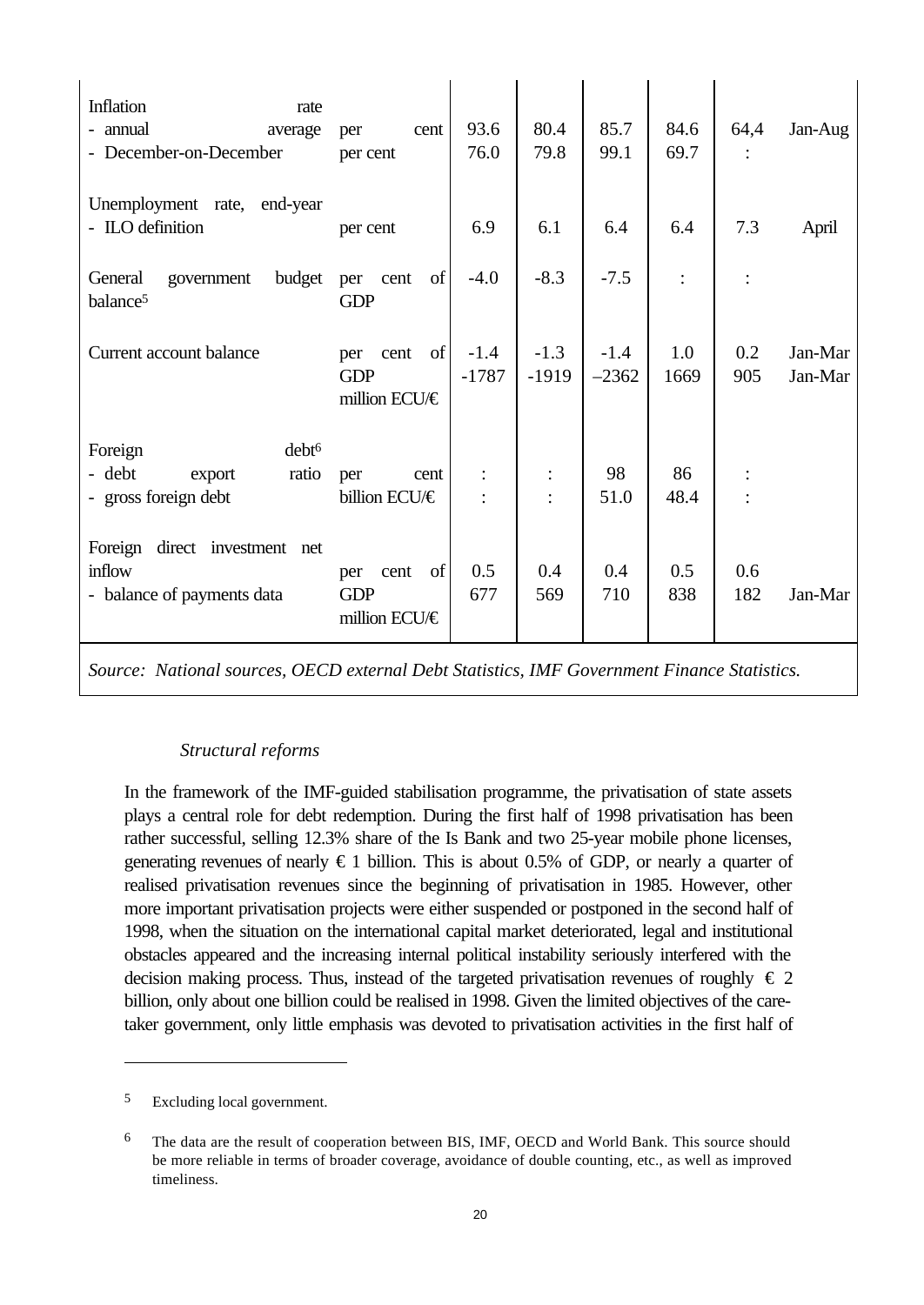1999. However, there are ambitious plans to realise privatisation revenues of nearly  $\epsilon$ 4 billion during the second half of the year, selling state-dominated companies in the manufacturing sector (oil, iron and steel, chemical industry, ...) and the national airlines. Out of the 76 companies lined up for privatisation, 26 are earmarked for sale in 1999.

With respect to the privatisation of state banks, Turkey is presently restructuring the Emlak Bankasi, specialised in the financing of housing construction. Two other banks, the Halk Bankasi (savings bank) and the Ziraat Bankasi (agricultural bank) are also on the list for privatisation, but the current situation might make it difficult to generate sufficient interest.

The newly adopted amendments to the banking law closed important legislative gaps, and established a new regulatory and supervisory body, the Banking Regulation and Inspection Board, to be operative by the beginning of next year. The new law also tightened rules and raised penalties for misbehaviour. This modified banking law is an important step towards improving transparency in the banking sector. However, further steps are necessary, such as the reduction of the still considerable role of the state banks.

After lengthy discussions and massive resistance by the trade unions, the parliament recently adopted a reform of the pension system, which at present is a heavy burden on public finances. Despite the favourable age structure of the Turkish population, the number of contributors is relatively low, while expenditures are relatively high due to the generous provisions on the retirement age and increasing life expectancy. The bill raises the retirement age to 58 for women and 60 for men. Workers who had maximum two years left to his/her retirement will not be affected by the new scheme. A transition period of ten years is foreseen for the remaining workers. The minimum premium payment period is increased from 5000 days to 7000 days. The new law also introduces for the first time an unemployment insurance scheme in Turkey, which will be launched in June 2000. The unemployed will continue enjoying medical treatment while they are jobless and being trained to find a new job. The amount of benefit is to be calculated as 50% of the net earnings on the basis of the last 4 months' social security premium payments. Pensions are also indexed to monthly inflation. In early September, the reform package received the required approval by the President.

Other proposals which have been put to parliament are the customs code, the bill on unfair competition in imports and accreditation and the capital markets board law.

|                                   |                                      | <b>Main Indicators of Economic Structure in 1998</b> |
|-----------------------------------|--------------------------------------|------------------------------------------------------|
| Population (average)              | thousand                             | 63451                                                |
| GDP per head                      | PPS-ECU<br>per cent of<br>EU average | 6400<br>32                                           |
| Share of agriculture <sup>7</sup> |                                      |                                                      |

<sup>7</sup> Agriculture, hunting, forestry and fishing.

l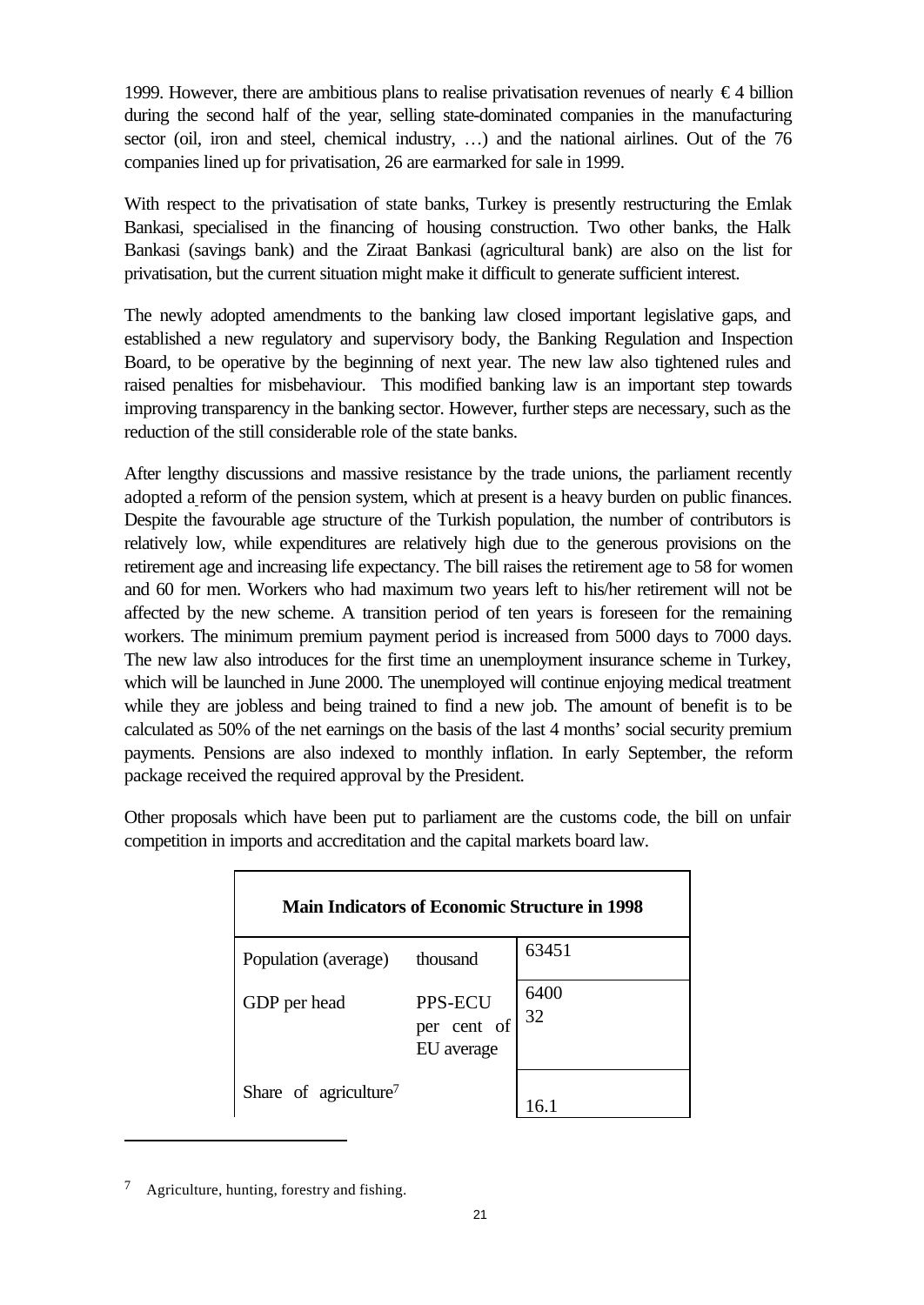| in:<br>- gross value added per cent<br>employment                                       | per cent         |   | 42.3 |
|-----------------------------------------------------------------------------------------|------------------|---|------|
| Investment-to-GDP<br>ratio                                                              | per cent         |   | 25.4 |
| Gross<br>debt/GDP                                                                       | foreign per cent |   | 27.6 |
| Exports of goods $\&$ per cent<br>services/GDP                                          |                  |   | 24.2 |
| Stock of foreign direct billion<br>investment, according $\epsilon$ per head<br>to EBRD |                  | € |      |
| Source: National sources, OECD external Debt Statistics,<br>IMF, EBRD.                  |                  |   |      |

#### **2.3 Assessment in terms of the Copenhagen criteria**

#### *The existence of a functioning market economy*

As set out in Agenda 2000, the existence of a functioning market economy requires that prices, as well as trade, are liberalised and that an enforceable legal system, including property rights, is in place. Macroeconomic stability and consensus about economic policy enhance the performance of a market economy. A well-developed financial sector and the absence of any significant barriers to market entry and exit improve the efficiency of the economy.

After years of frequently changing governments, the parliamentary election in April 1999 resulted in the formation of a coalition government with a comfortable parliamentary majority and a strong political commitment to tackle overdue structural reforms and to bring down the chronic high levels of inflation and public deficits paralysing the Turkish economy during most of the 1990s. In early July 1999, the new government has already reached a further agreement with the IMF on a Staff Monitored Programme until the end of 1999 and a consolidation programme starting in the year 2000, with the target of bringing down inflation to single digit numbers by 2002. Trade unions in Turkey appear to agree with the government on the need for swift reforms.

With respect to macroeconomic stability, 1998 has been a difficult year for Turkey. The response to the negative external shock demonstrated the flexibility and swift adaptability of the Turkish economy. But it also illustrated its vulnerability, as it revealed that the functioning of the economy depends crucially on the access to liquid capital markets, which when markets are squeezed markets is only provided at high costs. Thus, despite the considerable potential to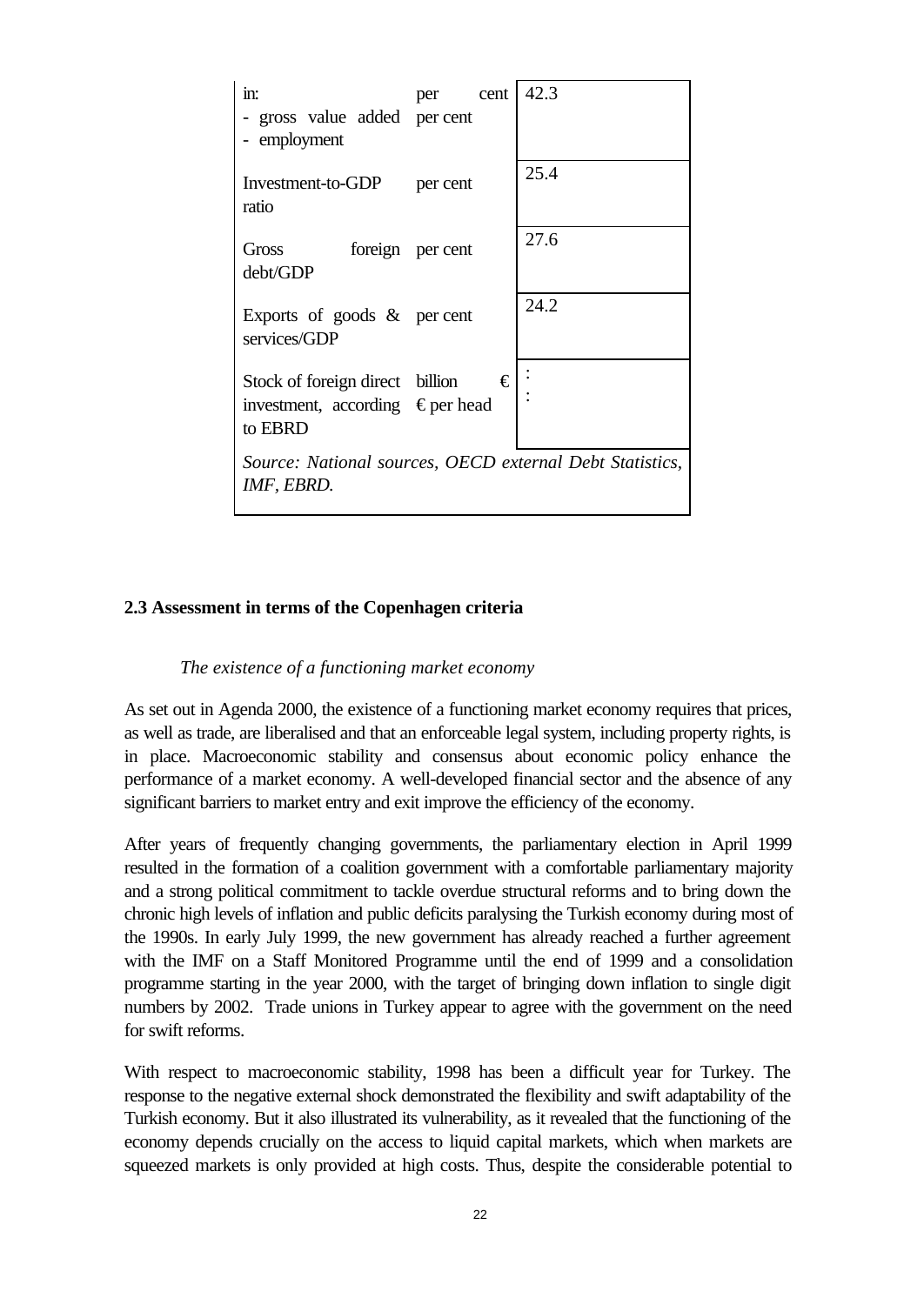face adverse developments, the degree of macroeconomic stability that has been reached does not allow economic agents to plan beyond a short-term horizon.

In principle, prices are determined by market forces. However, roughly one third of the items in the consumer price index basket still is subject to administrative pricing.

As far as external liberalisation is concerned, Turkey has made, in line with its commitments under the Customs Union, further progress in negotiating preferential agreements with EU partner countries. For example, it has signed Free Trade Agreements with all EU candidate countries.

As a heritage of decades of trying to use its own enterprises to modernise and diversify the Turkish economy, the state still plays an important role as an economic agent, especially in sectors like basic industries and banking.

Market entry and exit remain free. Foreign direct investment is subject to prior authorisation, which however is generally conceded. There are neither quantitative restrictions on the inflow of capital, nor on the remittance of capital earnings. The legal framework for the working of a market economy is largely in place. In 1998, this newly established, independent Competition Authority started to deal with competition infringements, considered applications for mergers and acquisitions and gave its opinion on possible incompatibilities between various government institutions. The new government also brought through parliament a change to the constitution, in order to allow for international arbitration. This measure facilitates privatisation of enterprises in the energy, telecommunications and infrastructure sector and removes a considerable disincentive for foreign direct investment, which until now is still very low in view of the economy's size and potential. However, despite the progress achieved there is still a need to improve the implementation of already existing legislation.

The remaining distortions in the financial sector, impact negatively on the development of small and medium-sized enterprises. However, the recent amendment to the banking law has introduced stricter regulations in an attempt to improve transparency in the sector.

Turkey has many of the characteristics of a functioning market economy. It has made progress in achieving macroeconomic stability, especially in reducing inflationary pressures and public deficits. The authorities have demonstrated the ability to adhere to budgetary consolidation in an unfavourable economic environment and during a time of political uncertainty. However, the process of achieving a smoothly functioning market economy is not completed, as there are still considerable areas of state dominance and market distortions - especially in agriculture and the financial sector. Structural imbalances, such as the close link between the banking sectors' profitability and the existence of a high and short-term financing need of the public sector lead to a distorted capital market and high real interest rates. In order to cure such chronic imbalances and to unveil Turkey's slumbering growth potential, the authorities should continue to focus on bringing down inflationary pressures and public deficits, and on developing further structural reforms.

> *The Capacity to Cope with Competitive Pressure and Market Forces within the Union*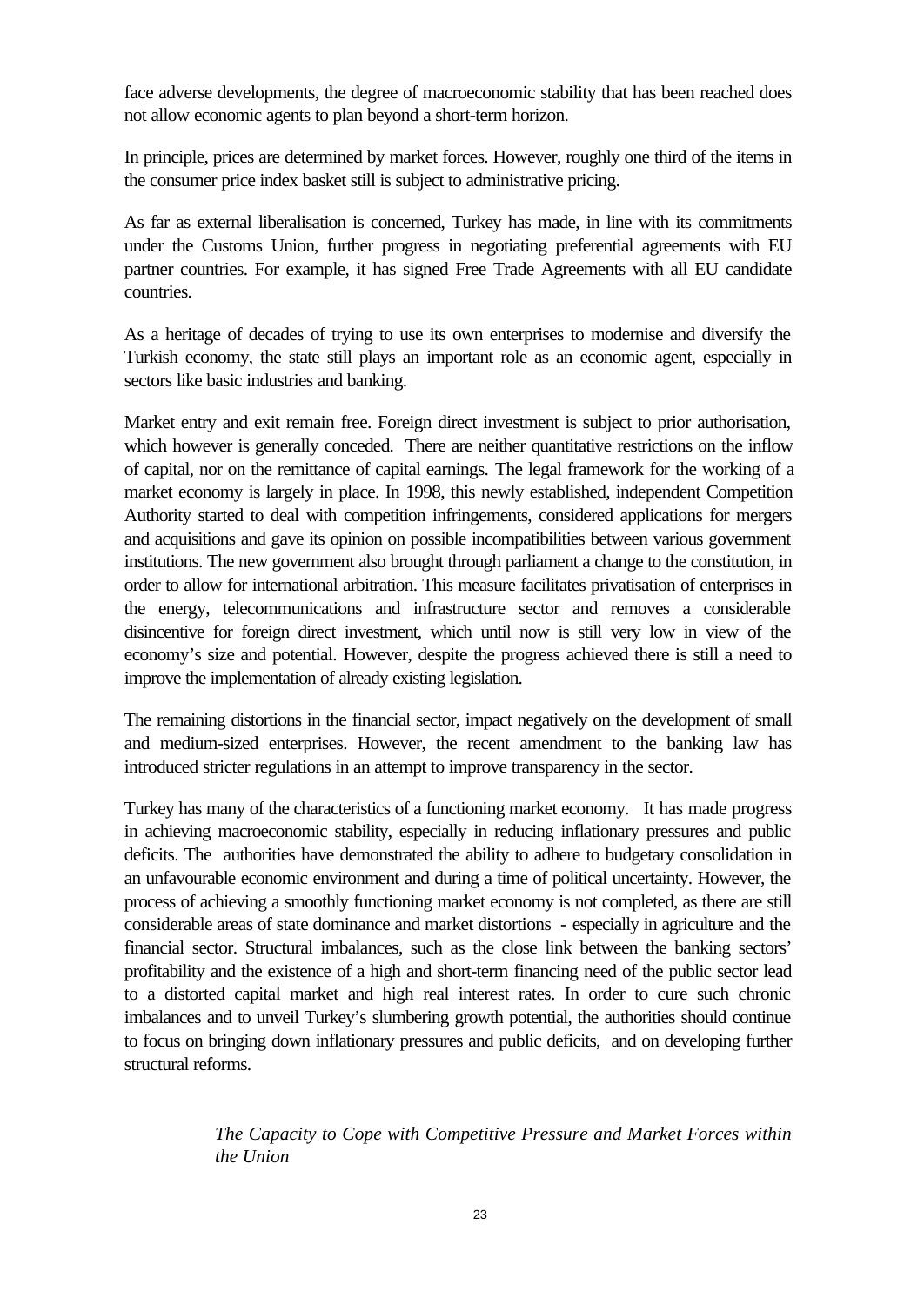Turkey's ability to fulfil this criterion depends on the existence of a market economy and a stable macroeconomic framework, allowing economic agents to make decisions in a climate of predictability. It also requires a sufficient amount of human and physical capital, including infrastructure. State enterprises need to be restructured and all enterprises need to invest to improve their efficiency. Furthermore, the more access enterprises have to outside finance and the more successful they are at restructuring and innovating, the greater will be their capacity to adapt. Overall, an economy will be better able to take on the obligations of membership the higher the degree of economic integration it achieves with the Union prior to accession. Both the volume and the range of products traded with EU Member States provide evidence of this.

With respect to the existence of a functioning market economy, the Turkish economy has shown a considerable degree of flexibility when weathering the turbulence caused by the Russian crisis. In addition, the relative ease with which the economy took up the increased competition due to the customs union provides further evidence for the economy's potential. Nevertheless, macroeconomic stability is not reached to a sufficient degree. Due to the high level of inflation, the planning horizon of economic agents is very short in Turkey and strongly biased towards liquidity consideration. The present environment does not allow for longer-term investment considerations, which would be necessary to secure the long-term competitiveness of the Turkish enterprise sector within the environment of a common market.

As far as physical capital is concerned, Turkey's investment share is over 25% of GDP, which is in line with other catching-up economies, but is subject to a relatively high degree of volatility and distortions. In addition to the normal volatility, the investment behaviour is hampered by the volatile monetary environment, the sub-optimal functioning of the financial sector in channelling the investment funds to the most efficient uses and the crowding-out by the public sector. Public investment accounted for 6.7% of GDP in 1998, which is more than one quarter above the level of the previous year. About 70% of public investment is used for construction purposes.

Foreign direct investment accounts for about 0.5% of GDP, which is relatively low, despite the liberal Turkish regime for foreign direct investment, the large domestic market and the free access to the European market for manufactured commodities.

Turkey is in the favourable position of having a relatively young population. However, the level of human capital is relatively low when compared to other applicant countries. Turkey's competitiveness in terms of human capital could further deteriorate and enter a vicious cycle of low education and low wages.

Wage flexibility remains relatively high in Turkey. In the early 1990s, wage growth was rather strong, but it declined sharply after the recession in 1994. In 1998, real wages of employees in the public sector declined by 0.4%, while private sector wages rose by 9.6%. Productivity per registered employee rose by 12% in 1997 but declined by 2.6% in 1998.

Physical infrastructure is a potential bottleneck of economic growth. Especially the railway system is outdated and operates only with considerable deficits. On the other hand, the quality of the telecommunication network has improved considerably in recent years. Furthermore, the government is very active in expanding and upgrading networks for energy transport.

Trade integration with the European Union remains relatively high. Turkey is the only applicant country which has entered a customs union with the EU, covering industrial and processed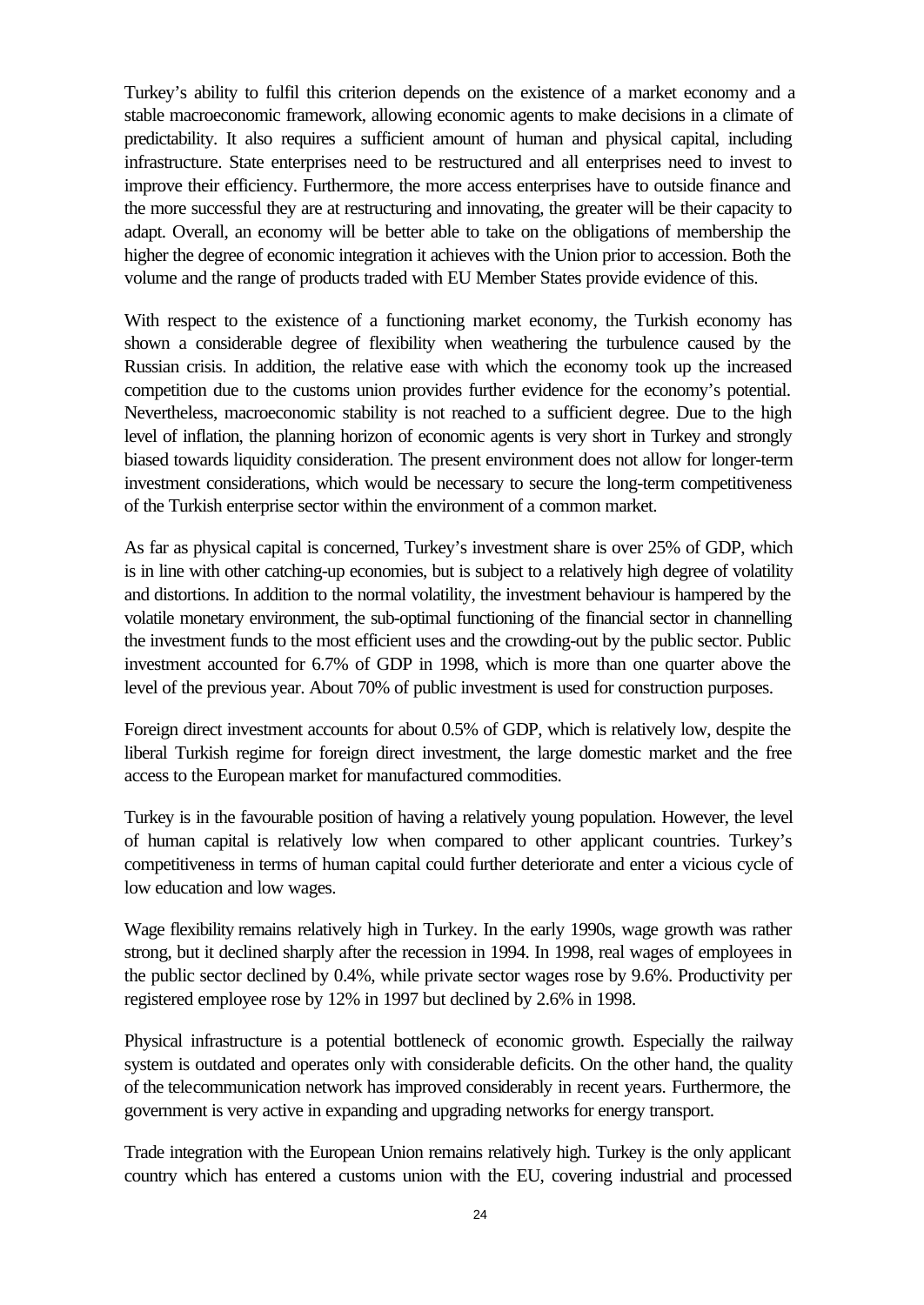agricultural commodities. About 50% of Turkey's trade is carried out with the EU. More than two thirds of Turkey's exports went to the wider set of European countries.The major economic effect of the customs union, which is in force since 1 January 1996, was a redirection of Turkish imports towards the EU, while the share of Turkey's exports to the EU declined over last few years: this phenomenon results from firstly from a relatively low growth of import demand in the EU and secondly from a dynamic increase of Turkish exports markets in Central Asia. Turkish enterprises have had no major problems in adjusting to the new competitive situation. During the 1990s, the commodity structure of Turkey's trade improved rapidly, with the share of manufactured commodities rising from 66% in 1990 to 78% in 1998. The share of intra-industry trade with the EU is relatively high.

Small and very small family companies are the backbone of the Turkish private sector. In the manufacturing sector they account for 99.5% of the total number of enterprises, employ about 61.1% of total employment and generate 27.3% of value added. These companies demonstrated a high degree of flexibility and adaptability to new situations, but their competitiveness in a bigger market is limited as their access to the Turkish capital market is restricted and their management and administrative skills are not up to modern standards.

Given Turkey's relatively smooth economic performance within the customs union with the EU, considerable parts of the Turkish economy are able to sustain competitive pressures and market forces. However, there are still significant pockets of sheltered and non-competitive sectors, which are not able to survive without substantial government support, such as agriculture and state dominated basic industries and banks. In addition, small and medium-sized enterprises need considerable upgrading for being able to sustain international competition. The economy has not yet reached a sufficient degree of stability to allow for medium-term planning of economic agents. The overall level of education and of the transport infrastructure has to be improved significantly. Regional disparities between urban and rural areas and East and West are very large, leading to considerable internal migration flows. Despite government's attempts, like the Güney Anadolu Projesi, to promote economic development in underdeveloped areas, the present disparities pose a potential threat to Turkey's social and economic stability.

With regard to the capacity to cope with competitive pressure and market forces within the Union, Turkey is a dual economy. Part of the Turkish economy should be able to cope with competitive pressure and market forces within the Union in the medium term; another part needs major development. Much progress still is needed in order to remove structural imbalances.

# **2.4 General Evaluation**

Turkey has many of the characteristics of a market economy. It should be able to cope, albeit with difficulties, with competitive pressure and market forces within the Union, provided sustainable macroeconomic stability is attained and there is further progress towards the implementation of legal and structural reform programmes.

Turkey has continued its consolidation policy and economic imbalances have been reduced. The public deficit and inflation have been reduced, the latter through a change in wage and price indexation. Pension reform has been approved by parliament. The efficiency of revenue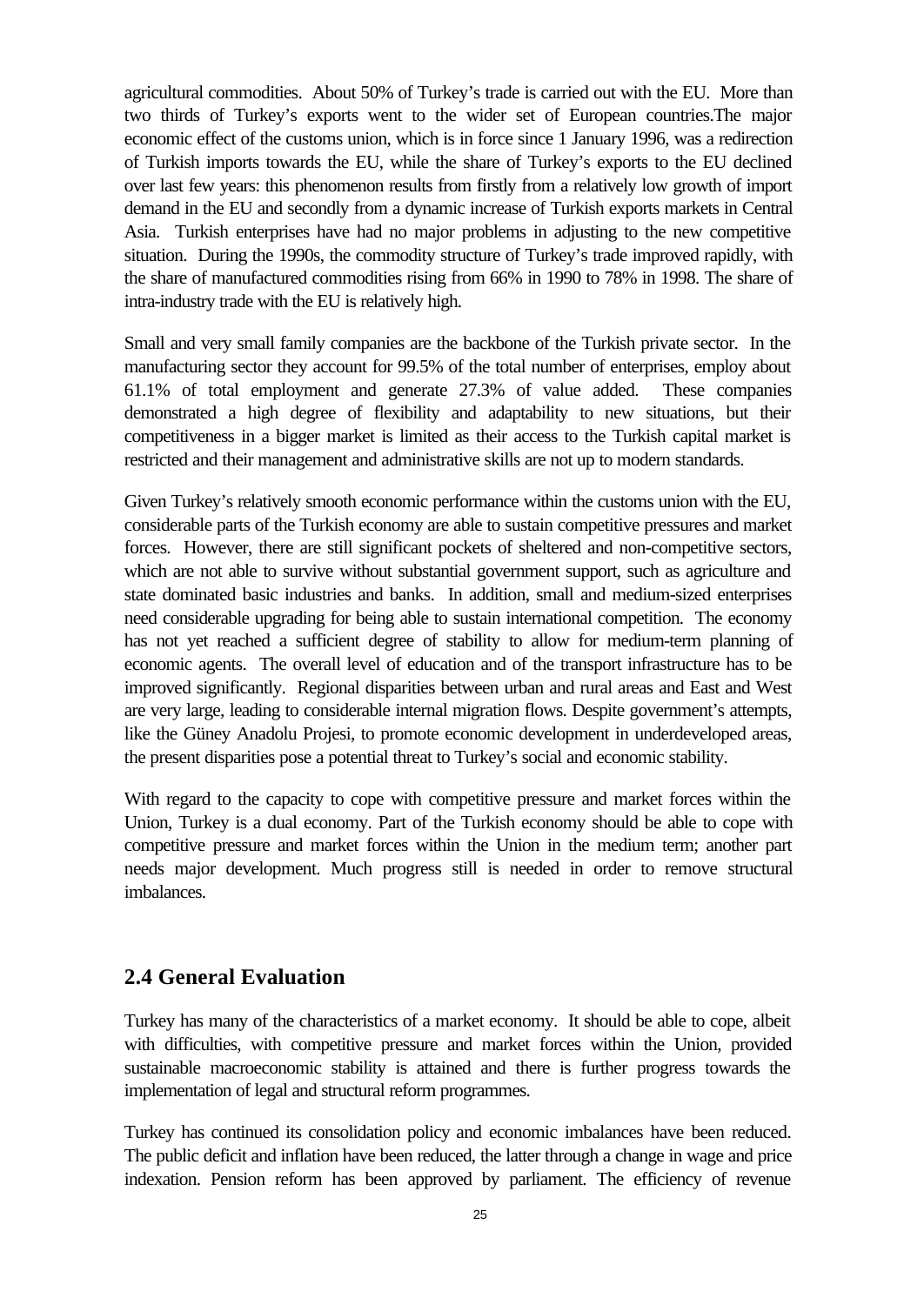collection procedures has been improved. The constitution has been changed to permit international arbitration. This should facilitate privatisation of the electricity sector and investment in infrastructure and reomove an important impediment for foreign direct investments.

Priority should be given to reduce inflationary pressures and fiscal deficits in order to reduce real interest rates and high financing needs of the public sector, which are crowding out private sector investment. In view of the financing needs for the repair of earthquake damage, special attention should be paid to the overall fiscal discipline and to the swift implementation of further structural reforms. Privatisation needs to be continued and the promotion of SMEs has to be enhanced. The uneven distribution of income and the huge regional disparities impede sound economic development. Attention should be paid to education as an element of an overall socio-economic development strategy.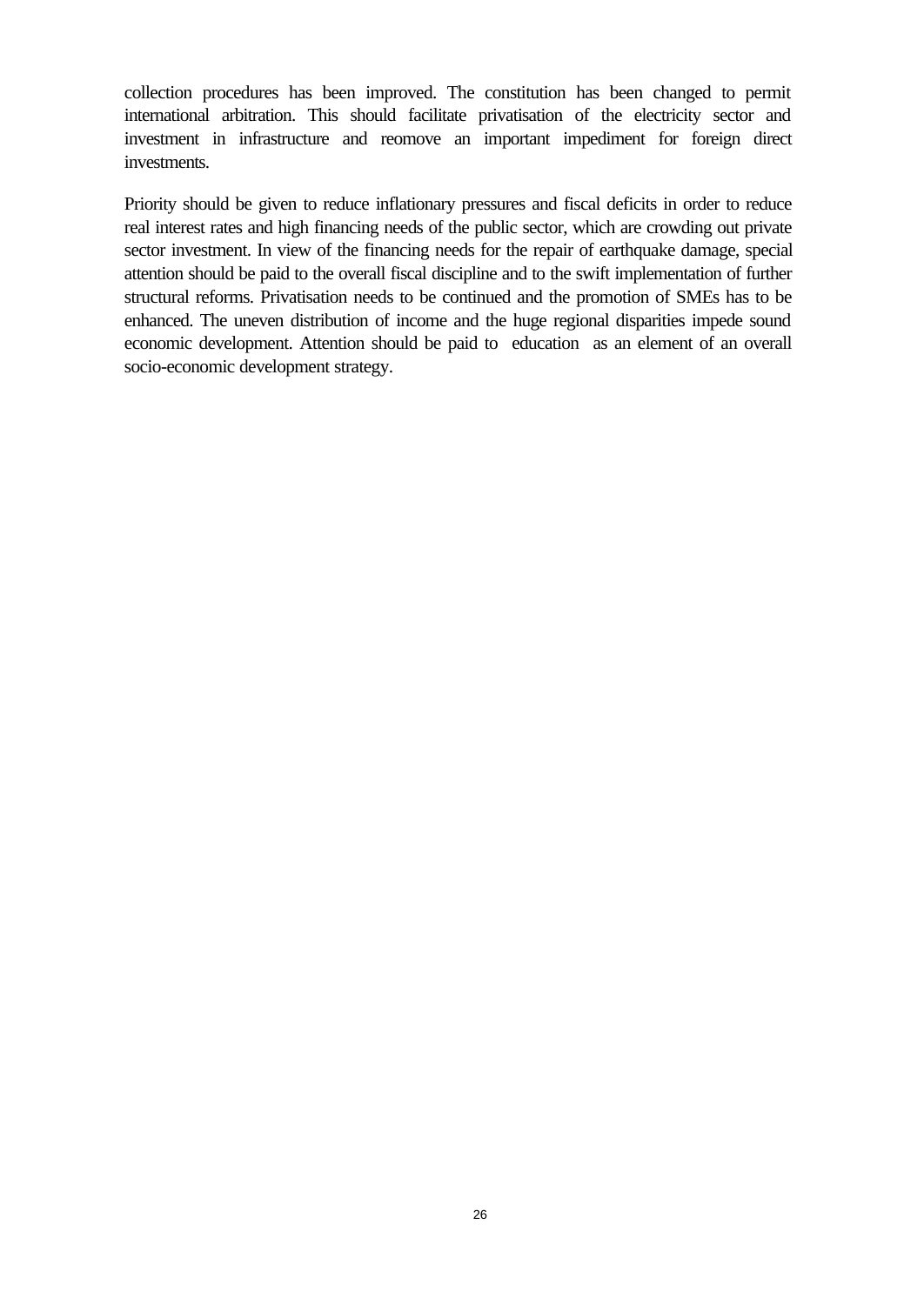# 3. Ability to assume the obligation of membership

The presentation of this chapter follows the structure used in the last Regular Report. It reflects Turkey's gradual approach to the adoption of the Community *acquis*.

In the perspective of the preparation of this report, Turkey has done an important work of selfassessment of the level of harmonisation of its legislation with the Community acquis. This exercise will serve as a starting point for further discussion between the Commission and Turkey on approximation of legislation.

# **3.1 Sectors of the** *acquis* **covered by the customs union**

The customs union continues to form the backbone of the relationship between the EU and Turkey. As a result of an unfavourable external environment, Turkey has faced difficulties in sustaining its exports to some of its major trading partners. There was a considerable drop in overall exports of 7.1% in the first half of 1999. Turkey's exports to its biggest trading partner, the EU, however, posted growth of 2.4% in the same period, demonstrating the benefit of the customs union and partly compensating for a loss in exports to some other destinations.

# *Internal market*

# **Free movement of goods**

# *Current situation*

There is free movement of industrial goods between the EU and Turkey. As far as technical legislation is concerned the situation is the following.

The Framework Law on the Preparation and Implementation of the Technical Legislation on Products has not yet been adopted. This has delayed the adoption of its implementing legislation, which is already prepared and covers specific issues on CE marking, conformity assessment bodies, market surveillance and exchange of information on technical regulations. It has also delayed the adoption of separate *New Approach* directives.

The transposition of European standards has substantially progressed. Full membership in CEN and Cenelec of the Turkish Standards Institution is currently a first priority.

As regards *sector specific legislation* related to areas covered by the new approach, the regulations transposing the directives on personal protective equipment, recreational crafts, machinery, low voltage, electromagnetic compatibility, lifts, civil explosives, gas appliances, pressure vessels, medical devices and toys, which have been prepared, have not yet been adopted.

New legislation has been adopted in the field of legal metrology.

Concerning sector specific legislation related to areas covered by the old approach, progress has been uneven. In the field of foodstuffs, most of the EC legislation is already in place. New regulations need to be adopted in the field of materials and articles intended to come into contact with foodstuffs. Customs checks on EU imported foodstuffs, which are still in place, should be urgently removed.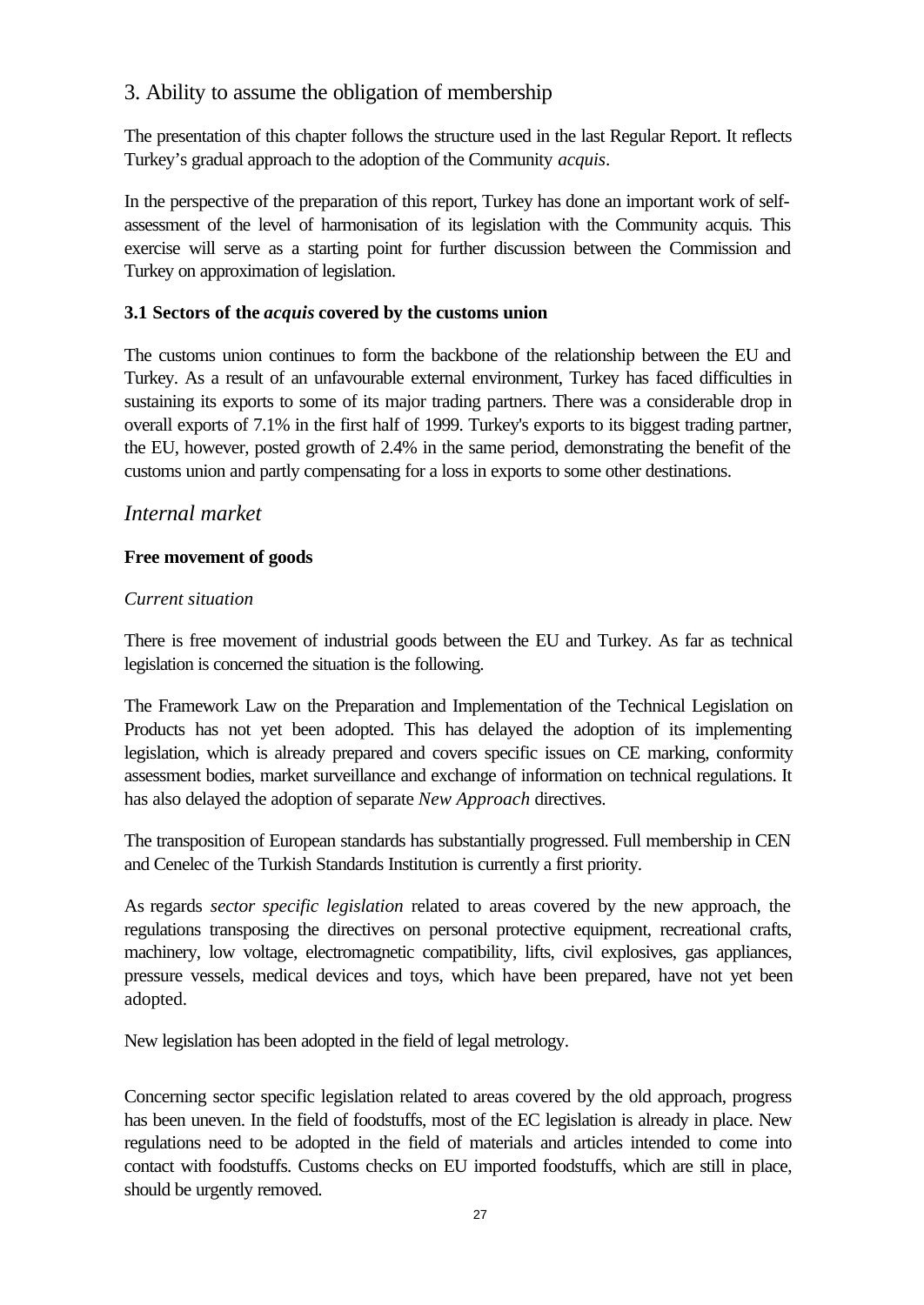In the field of pharmaceuticals, directives on homeopathic products, pricing, immunological products, products derived from human blood, distribution, classification, labelling and advertising still need to be transposed.

In the field of chemicals, the EC directive on classification, packaging and labelling on dangerous substances and preparations as well as the Directive on restrictions on the marketing and use, which have been prepared, have not yet been transposed.

In the field of cosmetics, textiles, footwear, crystal glass and wood, no progress has been made.

Concerning motor vehicles the main progress is the transposition in 1999 of the type-approval directive for agricultural and forestry tractors.

With regard to product liability, Directive  $85/374/EEC$  is only partially transposed.

#### *Evaluation*

The general situation with regard free movement of industrial products is satisfactory but implementation of EC legislation on elimination of technical barriers to trade is limited. In particular a framework legislation is still missing. Although in some sectors (based on the product specific approach) alignment with the directives is already in place, there has been no significant progress in completing this alignment since the last regular report, apart from the motor vehicles sector.

#### **Competition**

#### *Current situation*

There has been no significant change since the last regular report.

As far as the implementation of *anti-trust* rules is concerned, the situation remains satisfactory.

However, progress still remains to be made in order to finalise the approximation on the *acquis* as foreseen in the customs union Decision. Regarding *state aid*, information on Turkey's state aid schemes have already been submitted to the Commission. Their conformity with EC rules still needs to be discussed between the Commission and the Turkish authorities.

As far as adjustment of *monopolies and enterprises with exclusive rights* is concerned, the Commission is still particularly concerned with regard to the privileged position enjoyed by TEKEL, the Turkish State alcohol, tobacco and salt conglomerate.

#### *Evaluation*

The great efforts that Turkey undertook in the preparation of the entry into force of the customs union should be continued.

#### **Intellectual, industrial and commercial property**

*Current situation*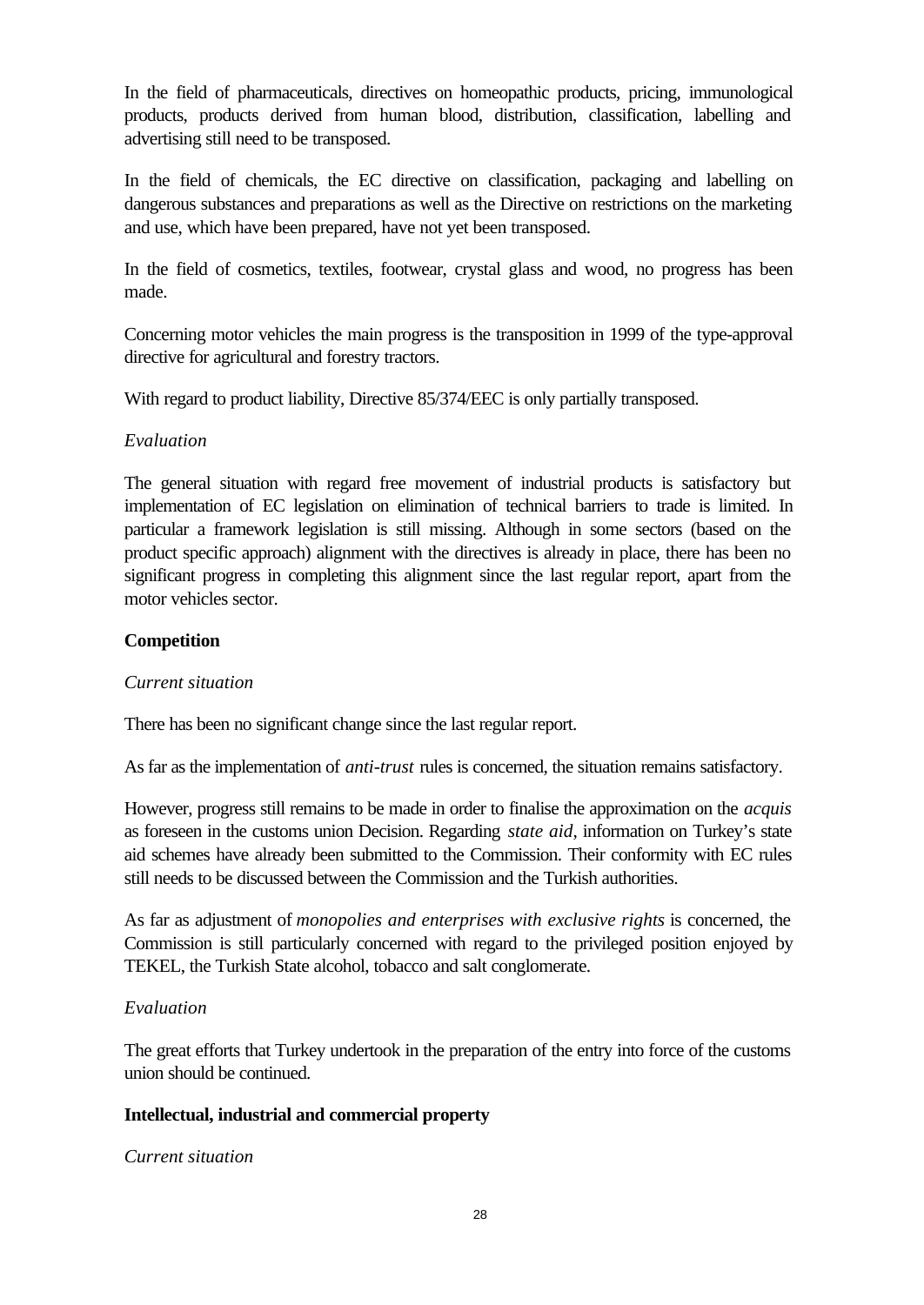Patent protection on pharmaceutical products and processes is ensured in Turkey since January 1999 in line with Turkey's obligations under the **customs union** Decision. However, other obligations under annex 8 of this Decision (i.e accession to the Convention of new varieties of plants, protection of copyrights and neighbouring rights in satellite and cable broadcast etc), due to be fulfilled before 1 January 1999, have not been met.

#### *Evaluation*

There has been real progress in terms of protection of industrial property rights in Turkey. The other obligations that Turkey has to fulfil should not raise major problems but effective enforcement still merits special attention.

# **Commercial policy**

#### *Current situation*

As stated in the last Regular report, Turkey's commercial policy is already largely aligned on EC policy. Further alignment has been achieved in the preferential policy field. Negotiations on a Free Trade Agreement with Poland were concluded in July 1999. When this agreement is formally adopted, Turkey will have Free Trade Agreements with all candidate countries from Central and Eastern Europe as well as FYROM. Negotiations with Egypt, Tunisia, Morocco and the Palestinian Authority continue, while negotiations with Malta and Jordan should start soon.

The EU is also holding preliminary discussions on the possible extension of the Customs union with Turkey to services and public procurement. A successful extension of the Customs Union in this area and enhanced co-ordination with Turkey and other candidate countries in the WTO should lead to a progressive alignment of Turkey's position with that of the EU in the GATS, the GPA etc.

Turkey is fully involved in the consultation process between the EU and the other candidate countries in view of the forthcoming negotiations in the WTO.

#### *Evaluation*

Turkey's compliance with the Community commercial policy remains very satisfactory.

#### **Customs**

#### *Current situation*

As stated in the last Regular report, Turkey's customs regime is similar in substance to the Community Customs Code rules. The differences between the two regimes have nevertheless not yet been totally eliminated, in particular concerning free zones, suspensive arrangements and customs procedures with economic impact. The new Turkish Customs Code, pending in the parliament since 1995, has still not been adopted.

Since 1 January 1999, Turkey participates, as foreseen in the European Strategy, in the pan-European cumulation system for rules of origin for industrial products.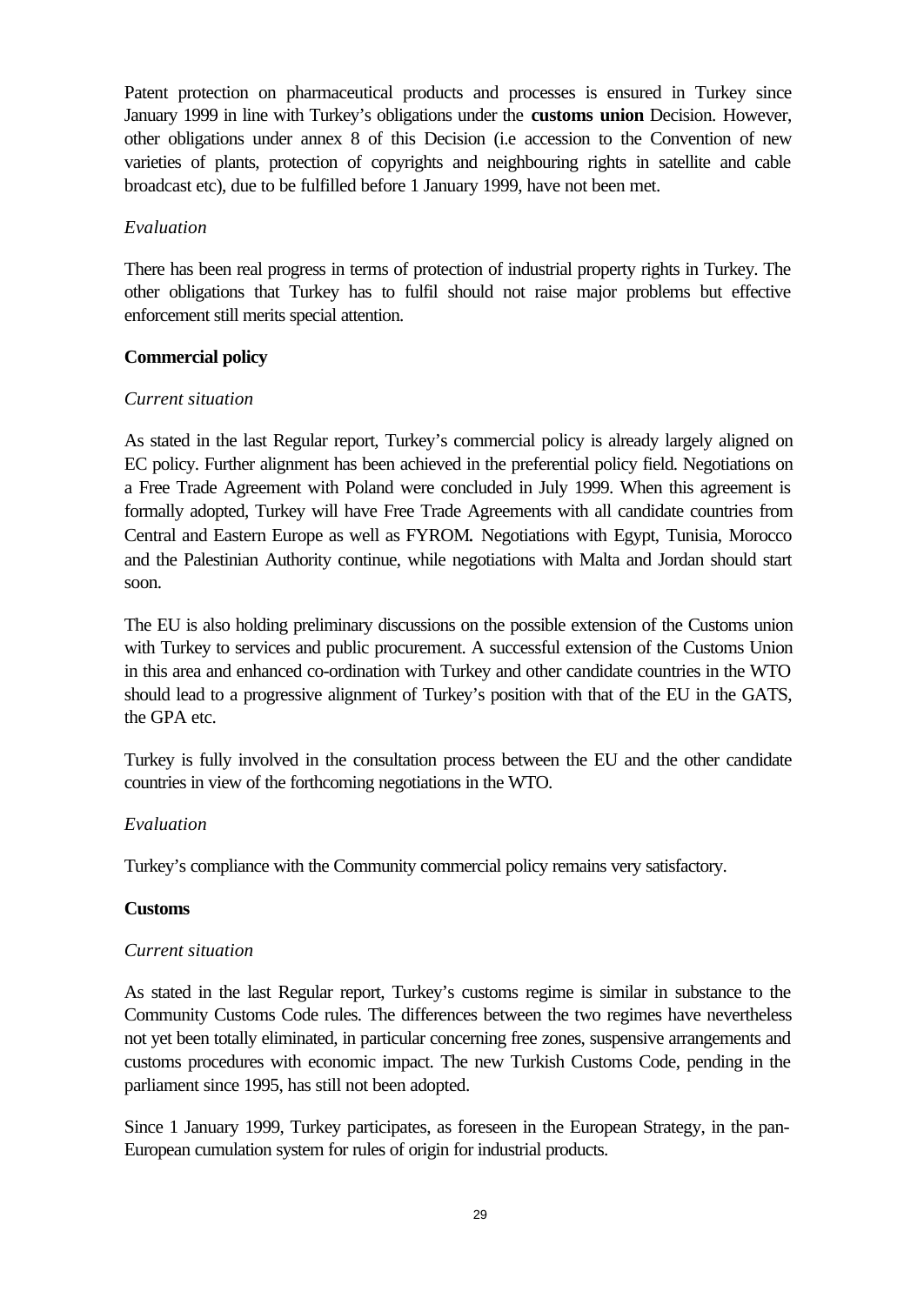A further strengthening of the Customs union, also envisaged in the European strategy, has been achieved through the establishment on 1 January 1999 of a common outward processing system for textile products. This system allows for economic outward processing operations involving both parts of the Customs union to be undertaken in a third country.

# *Evaluation*

Some progress has been achieved but further efforts are needed to reach full harmonisation

# *Conclusion*

While Turkey continues to comply with most of its obligations under the customs union, additional legislative efforts should be made in order to reach full compliance in the competition and customs fields.

# **3.2 Sectors of the** *acquis* **covered by the European Strategy**

Although Turkey has no legal obligation on approximation of legislation outside the scope of the Customs union, the last regular report assessed the position with regard to the adoption of the acquis in the sectors covered by the European strategy. The present section examines progress made.

#### *Internal market*

# **Free movement of capital**

After a long period of gradual opening up of its regime on capital movements, the alignment of the Turkish legislation with the acquis in this field is well advanced.

No recent liberalisation measures have been taken. Restrictions remain in particular in the field of foreign direct investment by foreigners in the Turkish mining, energy and banking sectors. Investment by foreigners in the field of real estate is also restricted. Public offering of foreign securities to the domestic capital markets by foreign issuers is only possible with a minimum quality track record. Finally, insurance companies' technical reserves cannot be invested in foreign assets.

Although Turkey was severely affected by the global financial crisis starting in 1997 and continuing through 1998, it did not revert to any measures which would have restricted the free movement of capital.

The dialogue on greater liberalisation of movements of capital between the Community and Turkey, as foreseen in the European Strategy, was supposed to start together with the macroeconomic dialogue. Both sides intend the discussions on these issues to take place in autumn 1999.

# **Free movement of services**

A few legislative developments entered into force in the financial services sector. In the *banking* sector a new Banking Act has been adopted in June 1999. The Act introduces, among other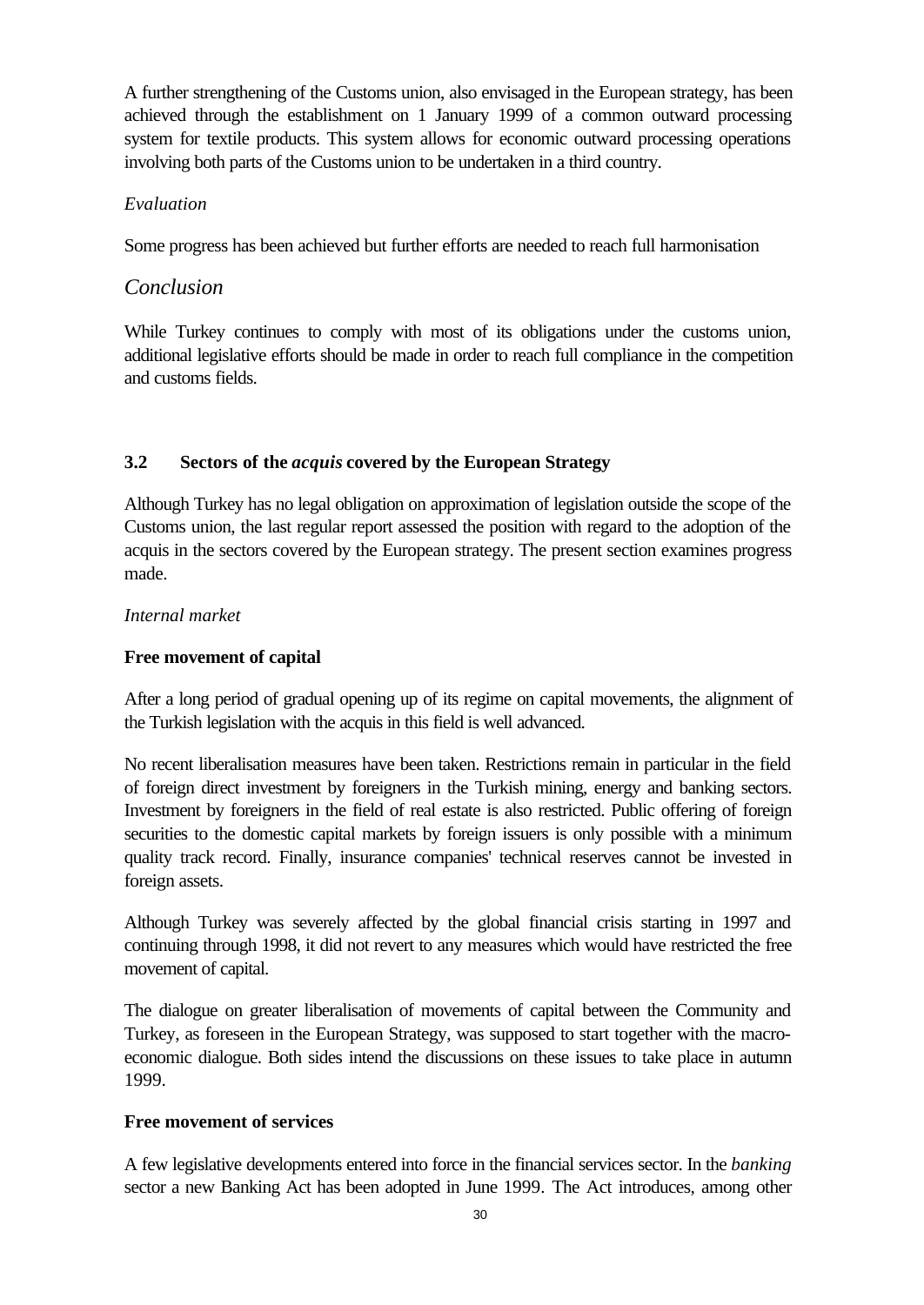things, a stricter set of requirements for the taking up and pursuit of the business of banking. It also introduces provisions to avoid misuse of resources by shareholders. Further large exposures are defined. The Act also foresees the establishment of a Banking Regulatory and Supervisory Authority with auditing and monitoring capacity. The conformity of this new law with the First and Second Banking Co-ordination Directives and the Directives on Large Exposures and Deposit Guarantee Schemes will have to be evaluated. The conditions of its implementation will also have to be followed. Efforts must continue to fully align with the EC Directives in this field.

No major progress can be reported in the *securities* market and *insurance* sector, in which, according to the last year regular report, further approximation with the acquis was needed.

Concerning the *payment* infrastructure, a real time gross settlement (RTGS) system is already in place and the Central Bank of Turkey is currently introducing more advanced features in the system. No information is available on progress on the implementation of the electronic securities transfer and settlement (ESTS) system, that will have a real-time connection to the settlement system. Based on the existing RTGS system, the payment system in Turkey can be considered as rather advanced.

Exploratory talks between the Commission and the Turkish authorities on a preferential agreement on the liberalisation of services foreseen in the European strategy have progressed well on questions such as the form, structure and scope of the agreement. On many occasions the EU and Turkey have underlined the great importance they attach to substantial progress in these two sectors.

#### **Public procurement**

The information available does not make possible an evaluation on the openness of the Turkish public procurement market.

Discussions on mutual opening of public procurement markets, as foreseen in the European strategy, have been held in the context of discussion on services.

#### *Industrial and SME policy*

Turkish industry has been influenced by negative international macro-economic developments.

Due to lower domestic demand, domestic market oriented sectors like the Turkish automotive industry have experienced a drop in sales, while export oriented sectors like the textile industry had to cope with increased price competition from Asian countries on world markets. This has led to pressures from some parts of industry for protection. Despite these pressures and the political uncertainty in the run-up to the last elections, the Turkish Government has resisted protectionist calls.

In this context, the customs union with the EU has acted as a stabiliser for Turkish industry, because exports of industrial products to the EU have been largely unaffected by the crisis, while imports from the EU have decreased in line with the fall in domestic demand.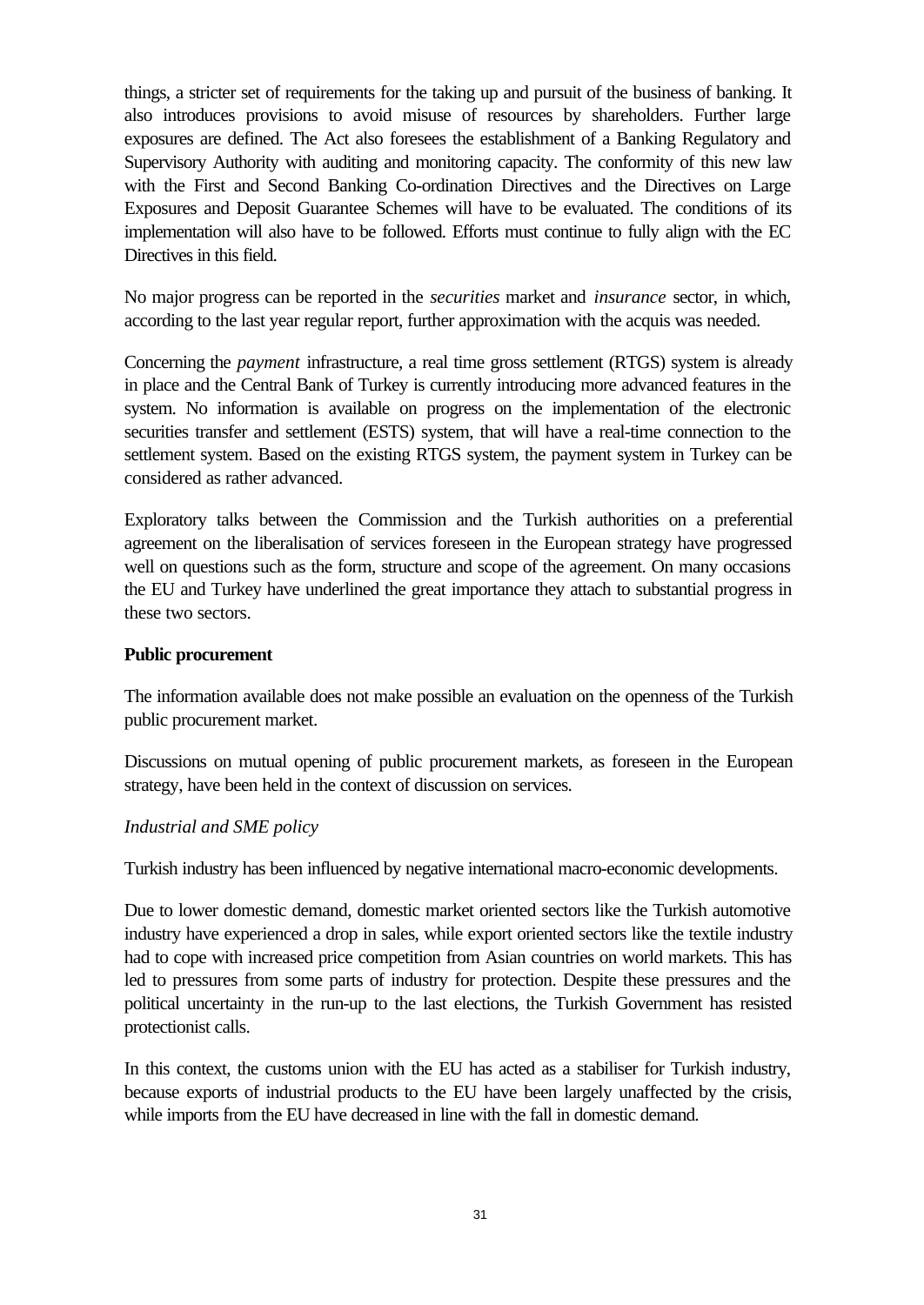As mentioned above (chapter on economic criteria) structural reforms and stabilisation measures are still needed in order to improve the business environment. It is also crucial that Turkey improves its rating as a foreign investment location.

An important dimension of the industrial policy is the control of state aids (see competition chapter).

Concerning the privatisation programme, the ambitious targets for 1998 have not been met. However, the new Government has declared that it will continue privatising State run companies, and has set itself the target of  $\epsilon$ 3.8 billion privatisation revenues in 1999.

As far as the steel sector is concerned, the privatisation of the steelworks at Eregli, although planned for 1997, has not yet taken place. Moreover, the entire sector needs to restructure, while ensuring that any state aid granted is compatible with international obligations.

SMEs play an important role in the economic and social fabric of the country. However they still face a series of difficulties that stem from traditional modes of production in certain sectors and parts of country. They find it difficult to get access to the capital markets and to cope with high interest rates.

The EU and the Turkish Government are currently in the process of setting up a contact group for industrial co-operation, consisting of the main industry and SME federations. This group will have a pivotal role to play in defining future strategy for EU-Turkish industrial co-operation, and should also work on concrete co-operation projects, which could be realised in the framework of the European strategy for Turkey. Through ad hoc participation of Turkey in various Community initiatives, co-operation between Turkish and EU business organisations continues as well as direct business-to-business contacts.

# *Agriculture*

Compared to 1997, the sector's total contribution to GDP rose by 2.8 percentage points to 17.8% in 1998, which is the highest value reached in this decade. The agricultural share in employment is about 43%. Foreign trade of agricultural goods is reported to be stable on the export side with  $\epsilon$  2.4 billion in 1998 while imports shrank considerably. The decrease amounted to 13,5 % resulting in only  $\epsilon$  1.8 billion of agricultural imports. Thus, the Turkish agricultural trade surplus was  $\epsilon$ 626 million compared to  $\epsilon$ 335 million in 1997.

Agricultural and food trade between the EU and Turkey followed the same lines. Stable Turkish exports and decreasing imports from the EU resulted in Turkey's positive agricultural and food trade balance with the EU of  $\in$ 980 million.

However, agricultural trade relations between Turkey and the EU are still disturbed by Turkish restrictions on imports of live bovine animals and beef from the EU.

With regard to agricultural policy, Turkey continued its path of relatively high support and protection for agriculture. Provisional OECD data on percentage PSE (producer support estimate) amounts to 39. This compares to 31 in 1997 and is the highest value ever calculated for Turkey. The most important increases in PSE were observed for cereals, sugar and beef.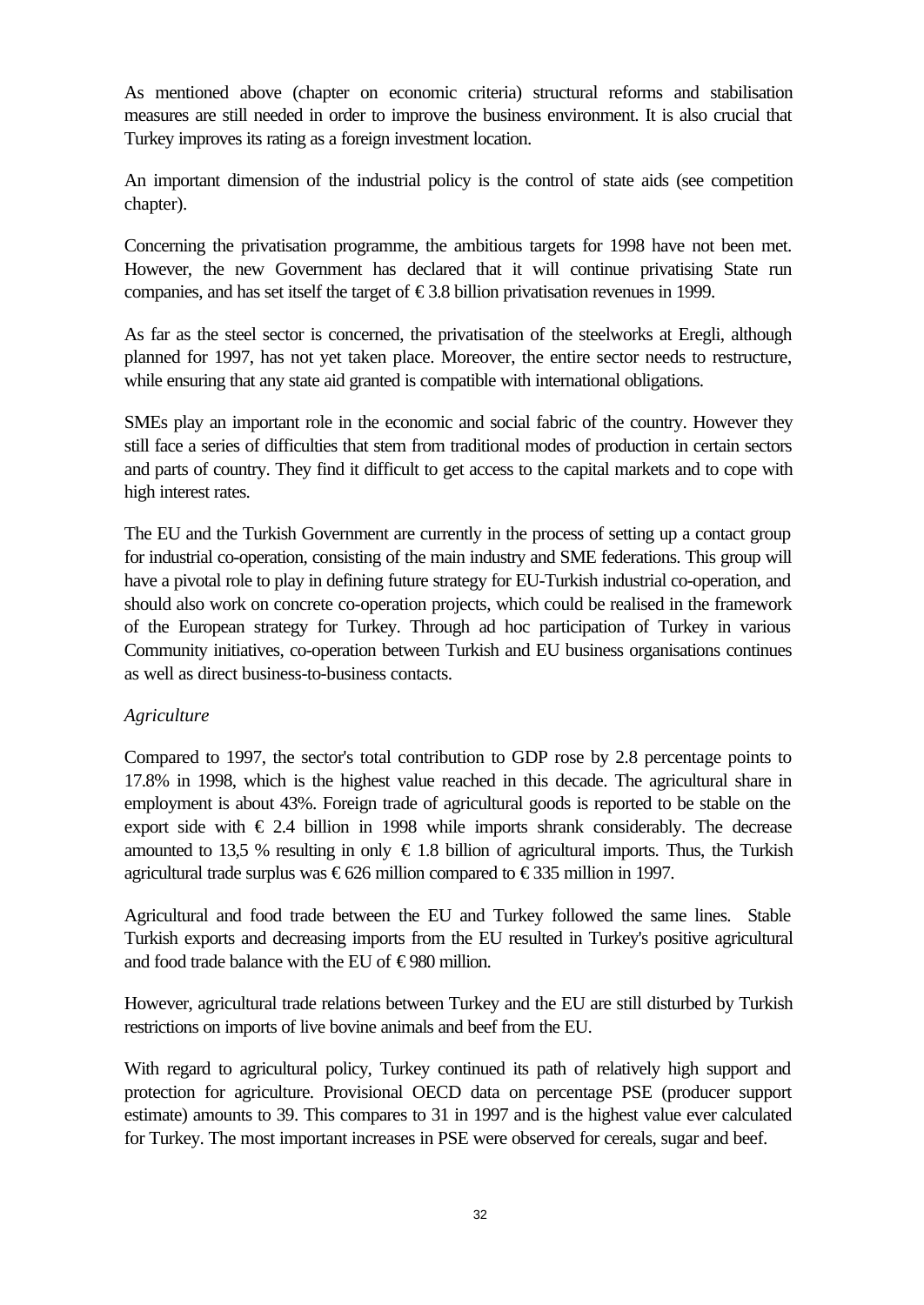Another important issue concerns the abolition of state involvement in marketing and processing of agricultural produce, which is still strong for alcoholic beverages, tobacco, cereals, tea, sugar and red meat. As far as can be ascertained by the Commission, no significant progress was reached in this area since the last regular report.

As part of its European strategy for Turkey the Commission has proposed a programme along the lines of the approach followed for the candidate countries from Central and Eastern Europe to help Turkey to bring its farm policy in line with the CAP. The Commission's services and the Turkish authorities have started a process of policy comparison in the area of arable crops.

#### **Telecommunications and information society**

The expansion and modernisation of services and infrastructure is developing well with a penetration rate in fixed telephony of 32 lines per 100 inhabitants, and in mobile telephony of 5.3 per 100 inhabitants. The digitalisation of the backbone network went up to 82.9%, although the market for fixed voice telephony will remain under the monopoly of Turk Telecom until 1 January 2003.

A further liberalisation of the market for mobile telephones is under preparation (adding further licences to the two GSM licenses granted in 1998).

A new telecommunications law has been prepared which will change the status of Turk Telecom, allow for partial privatisation of up to 49 % of the company, introduce general conditions for concession and licences and provide for the establishment of an independent regulatory authority. A regulation has been prepared on revenue sharing between Turk Telecom and the mobile network operators has been elaborated. In order to cope with the rapidly growing demand for Internet connections, a new Internet backbone service (TT-NET ) will be launched by Turk Telecom this year.

The major part of the *acquis* has still to be adopted, including a new law, the draft of which is in essential parts not in line with EU regulations.

Co-operation in specific technical and regulatory projects would be facilitated if funding were available. As part of the European strategy, the Commission and the Turkish institute Tubitak have recently decided to co-operate through their respective Information Society Technology Programme and TIDEB Programme.

#### **Scientific and Technical research**

No particular development can be reported.

During recent contacts between the Turkish administration and the Commission, Turkey has indicated that it would not participate as a fully associated country in the Fifth Framework Programme and that it will continue to participate on a project by project basis.

#### **Environment**

The last regular report indicated that the Turkish law was very different from that of the Union, particularly in terms of standards, monitoring requirements and methods of measurement, and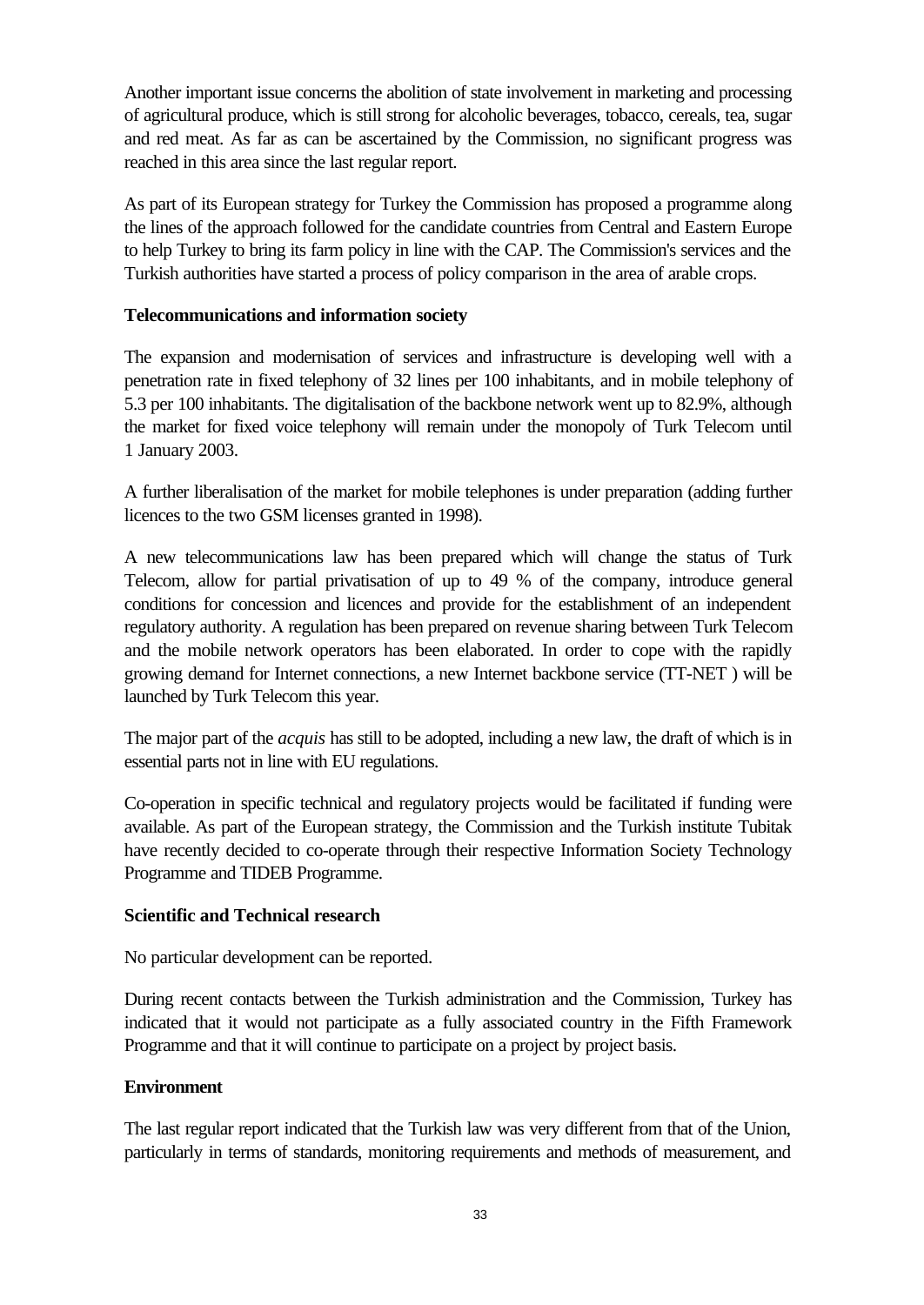that the implementation of the law left much to be desired. It also underlined that the May 1998 national environmental action plan devoted little attention to adoption of the acquis.

Complete adoption of the environmental *acquis communautaire* remains a long-term prospect. Since the last Regular report, no evidence of progress in adopting the *acquis* is apparent in areas such as water, nature protection, waste incineration, industrial pollution control and risk management, chemicals, ozone depleting substances, nuclear safety and radiation protection.

Turkey has reported that the regulations on the protection of air quality and noise control are being revised taking into account EC norms and the prevailing conditions in Turkey. It also report that it has partially amended the regulation on medical waste control.

The production or marketing of genetically modified organisms (GMOs) is not currently permitted. Acts and regulations to control GMOs are under preparation by the appropriate ministries following receipt in 1998 of the first application to import genetically modified potato, maize and cotton.

Turkey has continued to play an active role in the Black Sea environmental co-operation and currently holds the Chairmanship of the Istanbul Commission set up under the 1992 Bucharest convention for the protection of the Black Sea.

The Community programme LIFE-Third Countries continues to be used to fund environmental projects complying with the aims of Community policy and legislation with three new projects having been agreed in 1999.

Turkey has responded positively to the European strategy by making concrete propositions for enhanced environmental co-operation. Further progress will require the adoption of financial regulations providing support for implementation of the European strategy.

In March 1999, Turkey formally applied to participate in the activities of the European Environment Agency (EEA). In July 1999 the Commission adopted a draft proposal for a Council Decision concerning the negotiations on behalf of the Community on the participation of all candidate countries in the EEA.

# **Transport**

Turkey is following a policy of progressive adaptation of its regulatory system to that of the EU.

In road transport, Turkey does not yet apply some of the important UN-ECE multilateral conventions in the field of social legislation and transport of dangerous goods, which are also incorporated into the Community *acquis*; however, ratification of the AETR is now in its final phase, and accession to the ADR is planned for this year. A number of difficulties remain in road transport (authorisations and permits for road hauliers, safety, weights and dimensions).

In the maritime field, the treatment in Turkish ports of vessels serving Cyprus and of vessels on the Cyprus register is still cause of major concern. Considering the very high detention rate of Turkish vessels in foreign ports, maritime safety should be a priority issue.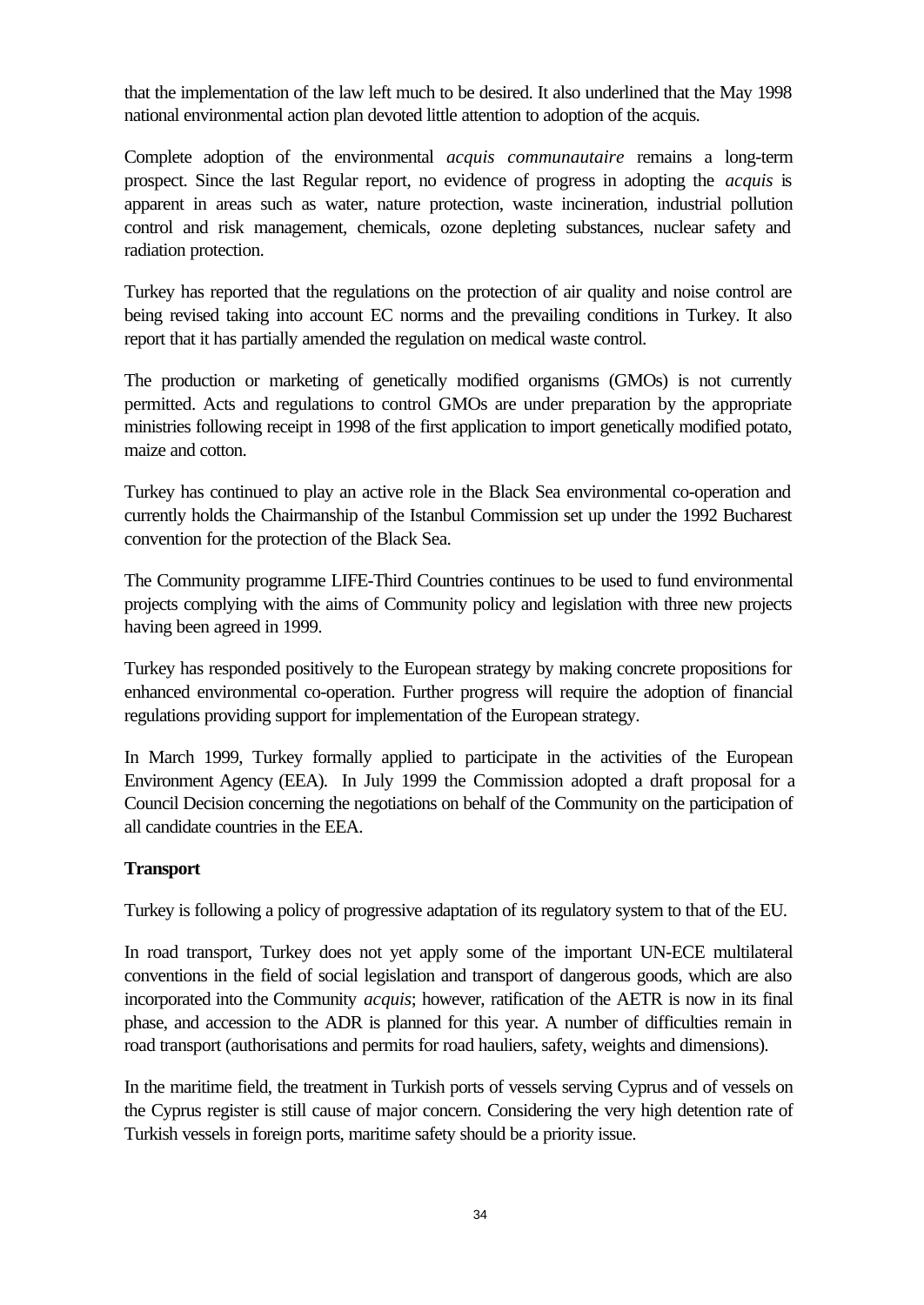On the occasion of various contacts between the Commission and the Turkish authorities on the European strategy, specific fields of co-operation have been discussed. Nevertheless, the implementation of European strategy proposals has not substantially progressed, in part due to the absence of adequate financial support.

Concerning air transport, the Commission remains open to entering into exploratory discussions on liberalisation.

Concerning infrastructure, Turkey has expressed its interest to participate in the extension of the transeuropean network of Global Navigation Satellite System (GNSS). Discussions with the Commission services have started on this subject.

# **Energy**

Turkey's energy policy objectives remain to a large extent in line with those of the EU and include security of energy supplies, diversification, market principles, environmental norms and increased efficiency. The recent change to the Constitution allowing privatisation and international arbitration has been an important development in this sector. Turkey is also considering the creation of an independent structure in the energy sector (Regulatory body). Improving energy efficiency is a priority but much remains to be done.

There has been no major policy change concerning recourse to nuclear power and the planned Akkuyu nuclear power station.

In line with the European strategy, Turkey has prepared an inventory of EU and Turkish energy legislation with a view to the harmonisation with the energy *acquis*. This inventory will be assessed by the Commission in a similar way as for the other candidates countries.

Next steps should include alignment in areas such as the internal energy market, oil stocks, state interventions in solid fuels sector, improvement of energy efficiency including losses in power transmission and distribution, promotion of the use of renewable energies and the Euratom *acquis*.

Following Turkey's request for participation in the INOGATE oil and gas pipeline management programme, discussions have started in view of the financing of specific projects in this field under MEDA.

#### **Consumer protection**

Turkish alignment with the consumer protection *acquis* is progressing rather slowly and none of the directives in this field have been fully transposed. Market surveillance authorities need to be reinforced. Consumer protection associations need to be further strengthened to become effective.

Under the European strategy, proposals for co-operation are being discussed.

# **Justice and Home Affairs**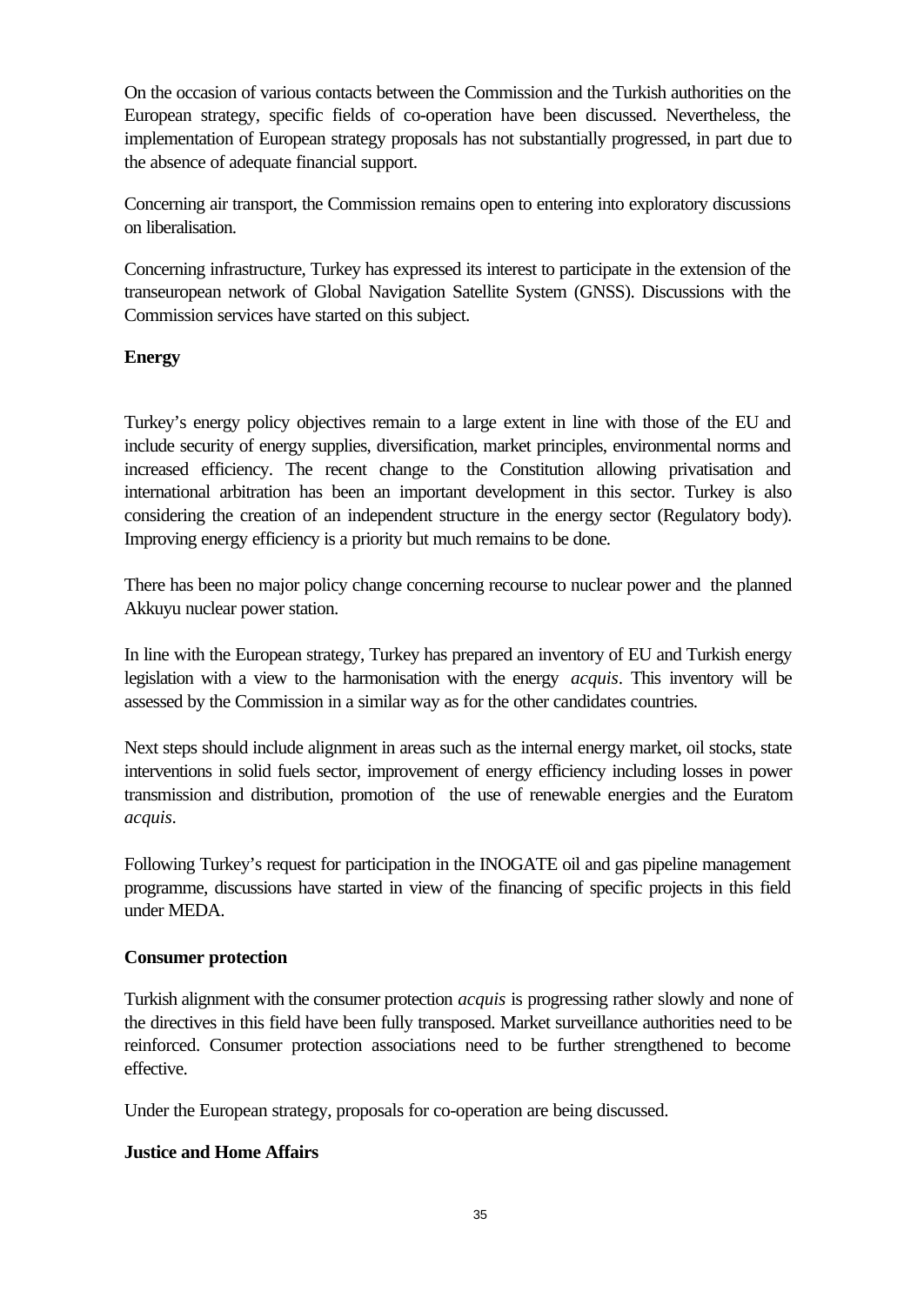The last Regular Report called on Turkey to develop active cooperation with the EU on immigration, to lift its geographical reservation on the Geneva Convention and to adopt a number of items of legislation (under criminal law).

### *Immigration / border controls*

*So far as immigration is concerned,* in 1998 the number of persons caught while transiting illegally through Turkey exceeded 40.000. This figure represents a significant increase in comparison to 1997 (30.000) and 1996 (18.000). The majority of these people come from Pakistan, Bangladesh, Sri Lanka, Afghanistan and first and foremost from Iraq. Coast guards, Land forces, Gendarmerie and Police are responsible for the prevention of illegal immigration.

Turkey is not a country of final destination : almost all the persons caught try to reach Western European countries and the majority of them are caught at the land border between Turkey and Greece at Edirne since most illegal immigrants try to enter Greece as a first step. The number of illegal crossing attempts in Bulgaria is negligible. The sharp increase in the number of immigrants caught calls for a development of the facilities and an increase of the financial means to accommodate the illegals.

The fight against illegal immigration is on the agenda of the talks which started in July 1999 between Turkey and Greece. Turkey participates in the Budapest Process against illegal immigration and also co-operates with the Office for International Migrations in the field of training.

The objection of Turkey to conclude readmission agreements remains a serious difficulty.

*So far as borders are concerned,* sea borders fall under the responsibility of coast guards (Ministry of Interior) while Land forces (Ministry of Defence) and Gendarmerie (Ministry of Interior) are responsible for the protection of the green borders. In the future, merging within a unified Border Guard of the different services in charge of border controls could be considered in order to improve co-ordination and efficiency.

# *Right of asylum*

Turkey co-operates with UNHCR in the field of training. 17746 Kosovars have been granted temporary residence for six months as from March 1999. In addition, as mentioned above (chapter 1), the procedure for the examination of residence permission request have been improved.

Turkey still maintains a geographical reservation to the 1951 Geneva convention and only grants refugee status to people coming from European countries, thus largely rendering the asylum machinery ineffective. The conditions in which asylum-seekers are held need to be improved. A department specifically intended to handle asylum cases also needs to be set up. It would also have to be able to gather and evaluate figures on the number and origin of asylum seekers and on the reasons for refusal of asylum.

# *Police*

The internal security forces (151.664 persons), i.e. the bodies affiliated to the Ministry of Interior, are the General Directorate of Security, the Gendarmerie and the Coast guards. These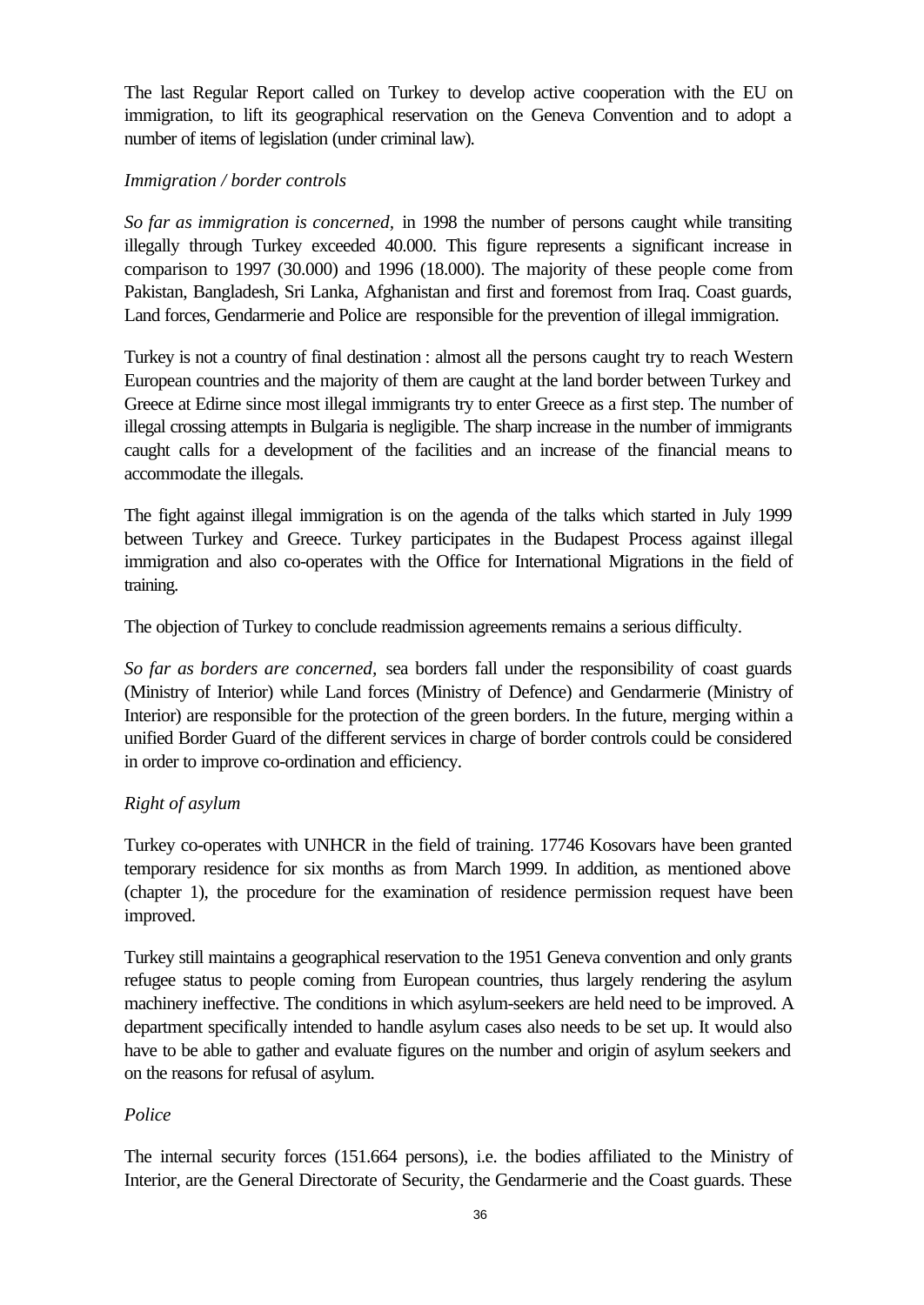three bodies perform their tasks respectively in urban areas, rural areas and on the coasts. The General Directorate of Security, i.e. Police stricto sensu, is divided into judicial, administrative and political branches.

As far as crimes against public order in 1998 are concerned, when compared to 1997, the highest increase is observed in illegal gambling, robbery, wounding and child kidnapping while there was a significant decrease in women kidnapping and pyromania. Crimes regarding traffic and smuggling are on the increase.

In July 1999, Parliament passed a new law intended to combat organised crime, with the intention of curbing the power of the Turkish mafia and other illegal organisations. The law will bring increased powers of surveillance to the security services, allowing police and gendarmerie to monitor and record the movements and activities of individuals after obtaining a court order. Police will not be required to determine a suspect's guilt before embarking on surveillance operations and may do so for a period of three months while awaiting court approval. Members of illegal organisations who provide information to the State benefit from a witness protection programme. The new law gives a detailed definition of organised crime. These provisions bring Turkey closer to the EU acquis in that field.

The issue of money laundering is regulated by Law 4208 of November 1996 on the Prevention of money laundering, complemented by a Regulation which provides that financial institutions are liable to prosecution if they fail to report suspicious transactions.

Regarding international co-operation, Turkey has signed so far 44 bilateral agreements on cooperation for the fight against organised crime and drug trafficking. Turkey also participates in a number of fora such as the OECD Financial Action Task Force (FATF).

Fight against organised crime should be strengthened, especially as regards trafficking of human beings. Although relevant articles of Law 4422 and of the Penal Code are applicable to trafficking in human beings, this activity is not criminalised as such in the Turkish legislation. This gap should be filled.

#### *Drugs*

An agreement on cooperation in combating drug trafficking was signed with India in 1998.

Turkey remains a major trafficking centre, particularly for drugs coming from Afghanistan, Iran and Central Asia. It is also a centre for refining opium.

.The Turkish authorities need to devote attention to dismantling hidden laboratories and combating the chain of trafficking more effectively. Greater efficiency will require significant reinforcement of police cooperation with EU Member States, an area hitherto marked by insufficient exchanges of information. The Turkish authorities will have to acquire legal instruments which are compatible with international police cooperation practices, particularly in connection with "controlled delivery".

# *Judicial cooperation*

*In the field of civil law*, Turkey ratified the European Convention on Recognition and Enforcement of Decisions concerning Custody of Children in August 1999, but it has so far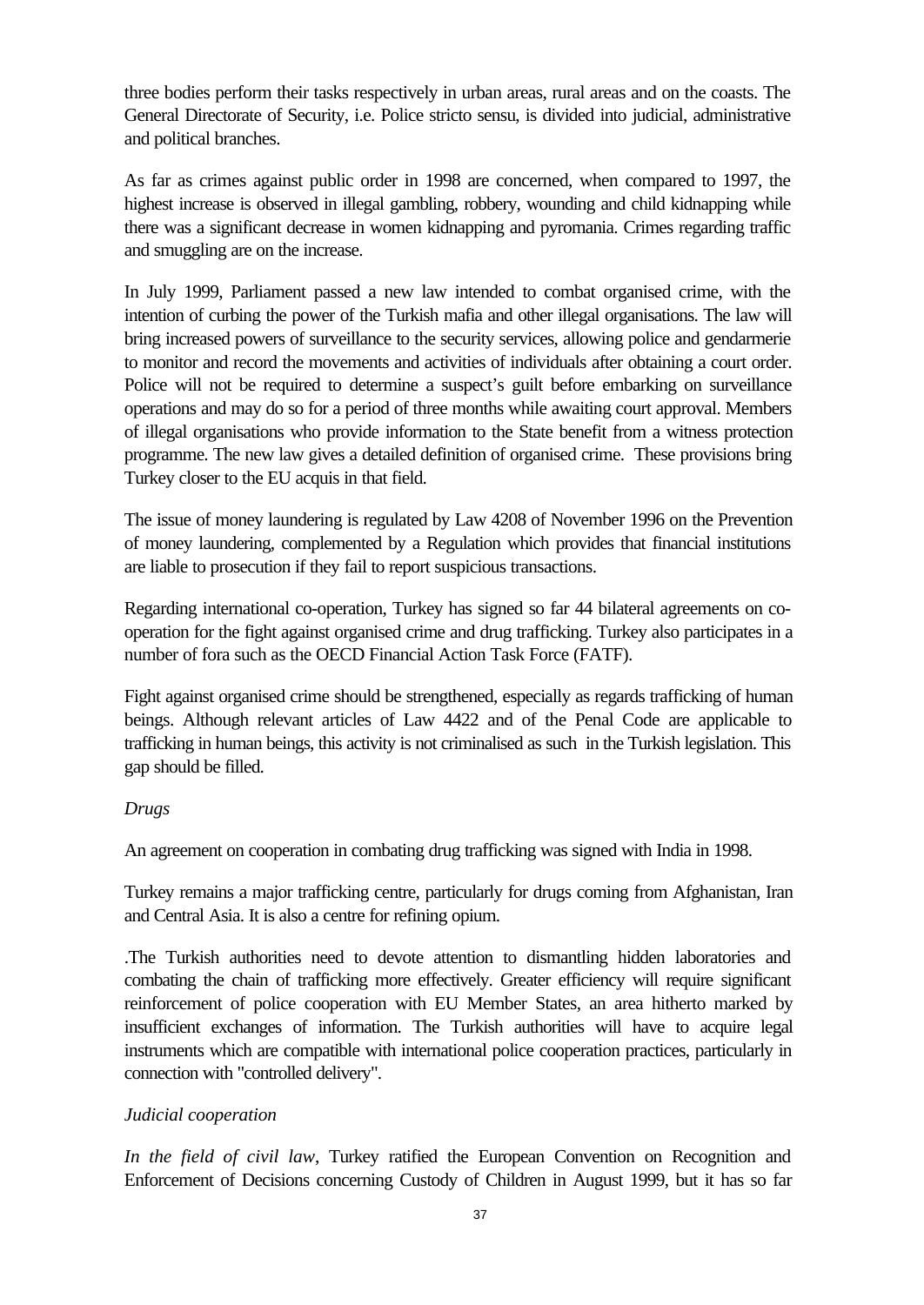failed to ratify the Convention of 25 October 1980 on the Civil Aspects of International Child Abduction, and has not acceded to the Convention on the Taking of Evidence Abroad in Civil or Commercial Matters of 18 March 1970 or the Convention of 25 October 1980 designed to facilitate international access to the Courts.

*In the field of criminal law*, Turkey has yet to accede to two vital Council of Europe instruments: the 1990 Convention on Laundering, Search, Seizure and Confiscation of the Proceeds from Crime and the Agreement on illicit traffic by sea, implementing Article 17 of the United Nations Convention Against Illicit Traffic in Narcotic Drugs and Psychotropic Substances. Furthermore, Turkey has not signed the first additional protocol of 15 October 1975 to the European Convention on Extradition or the additional protocol of 18 December 1997 to the Convention on the Transfer of Sentenced Persons.

#### **Employment and Social affairs**

l

In the framework of the contact group meetings on the European strategy, Turkey has expressed its interest in discussing employment and social affairs under the European strategy.

The unemployment rate (ILO methodology) was 6.3% in 1998, as against 6.4% in 1997. An underemployment rate of 5.9% has to be added to this, according to official figures. It should be noted that no unemployment insurance system exists in Turkey at present, although with the adoption of the social security bill in 1999 (see above, chapter 2), an unemployment insurance scheme is to be introduced in June 2000.

As indicated in the last Regular report, Turkey has a number of workers' and employers' organisations. Progress has been made in recent years on the freedom of workers to organise and join trade unions. The Economic and Social Council has met twice in 1999. Notwithstanding this dialogue between social partners, restrictive provisions on trade union activity remain in Turkish law, particularly with regard to public sector unions and free trade zones. Moreover, there continue to be reports of widespread harassment of trade union activists by both employers and the authorities<sup>8</sup>. Further progress needs to be made to create the conditions for a free and genuine social dialogue.

The degree of alignment of Turkish legislation with the *acquis* in the field of health, social security, labour and equal opportunities is limited.

While Turkey is making serious efforts to address the problem of child labour, the phenomenon remains widespread.

The social security system continues to be in grave financial difficulty. On major health indicators, such as infant mortality, maternal mortality and life expectancy, Turkey continues to fare significantly worse than EU Member States.

<sup>8</sup> Source: International Confederation of Free Trade Unions, Annual Survey of Violations of Trade Union Rights 1999.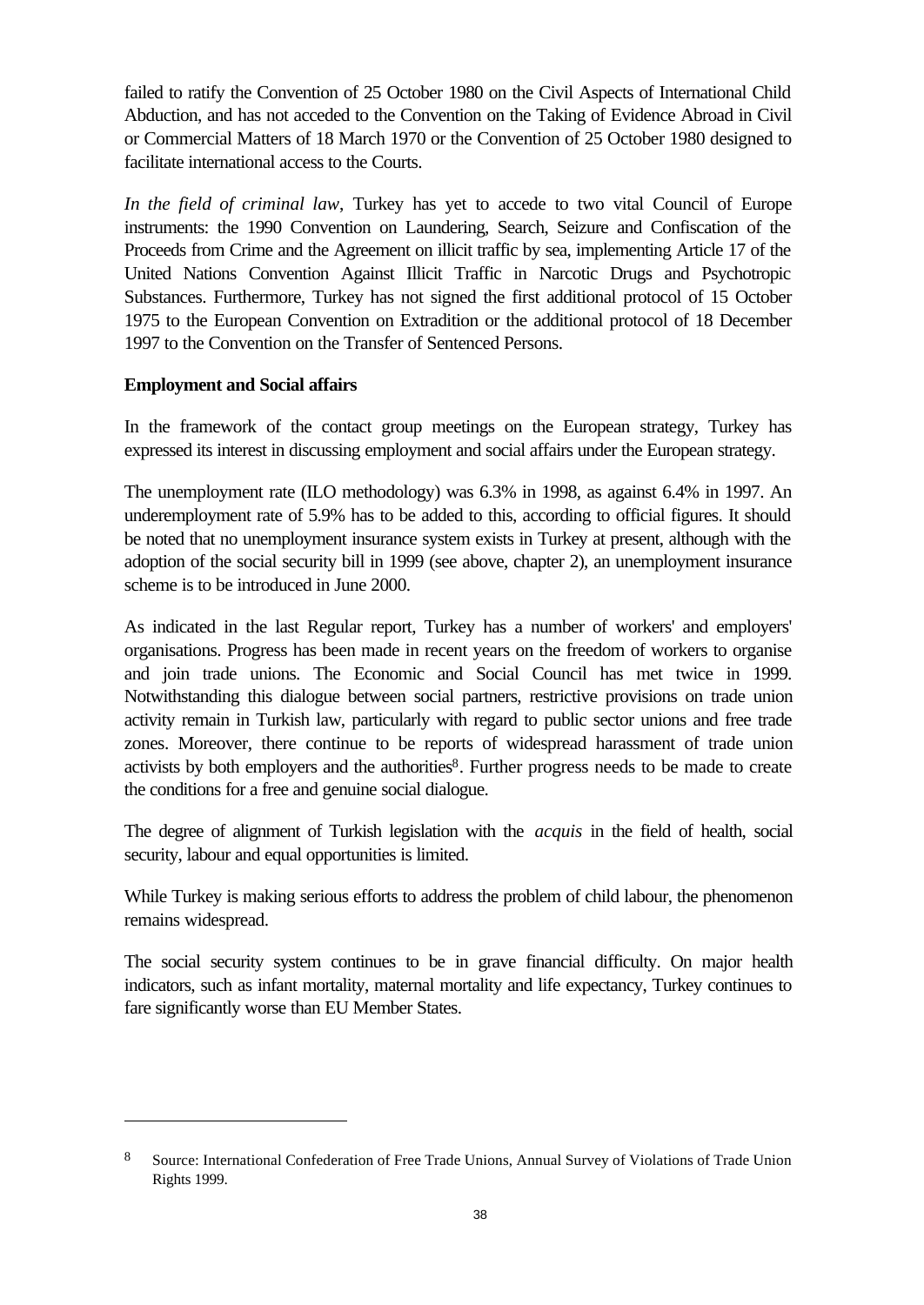Contacts have been established with a view to initiating an exchange of views and experiences between the Turkish authorities and the Community on issues of mutual interest in the field of social and employment policy and to work on approximation of legislation in these fields.

# *Conclusion*

Since the last regular report, alignment efforts on the acquis have been continuing in most of the areas identified in the European strategy. However, much still remains to be done in fields such as the internal market (in particular as regards public procurement), agriculture, transport and environment.

# **3.3 Other sectors of the** *acquis*

It is recalled that we are dealing here with sectors not currently falling within either the Customs Union Decision or the European strategy proposals, but nonetheless important in the context of a far-reaching approximation of laws. Some of them may in due course be brought within the European Strategy framework

# *Internal market*

In the absence of legislation on data protection, no independent supervisory authority exists.

As regards company and accounting law, no specific developments can be reported.

As far as recognition of diplomas and professional qualifications are concerned, the information available does not allow for an evaluation of progress made in terms of alignment with the Community *acquis*. The Commission is in the process of launching a study on the situation in this field in Turkey.

# *Education, training and youth*

The information available does not allow for an evaluation of progress made in this field. The Commission and the Turkish authorities are currently discussing the preparatory measures to be put in place in Turkey to allow future participation in the Community programmes Leonardo da Vinci II, Socrates II and Youth for Europe. EU funding is foreseen for these measures.

# *Audio-visual*

The information available does not allow for an evaluation of progress made in Turkey with respect to the adoption of the audio-visual *acquis*. Turkish broadcasting legislation can not be considered as being in full conformity with the *acquis*.

# *EMU*

Although the Turkish Central Bank enjoys a degree of factual independence, its statutes still need to be aligned to assure the full legal independence of the monetary authorities.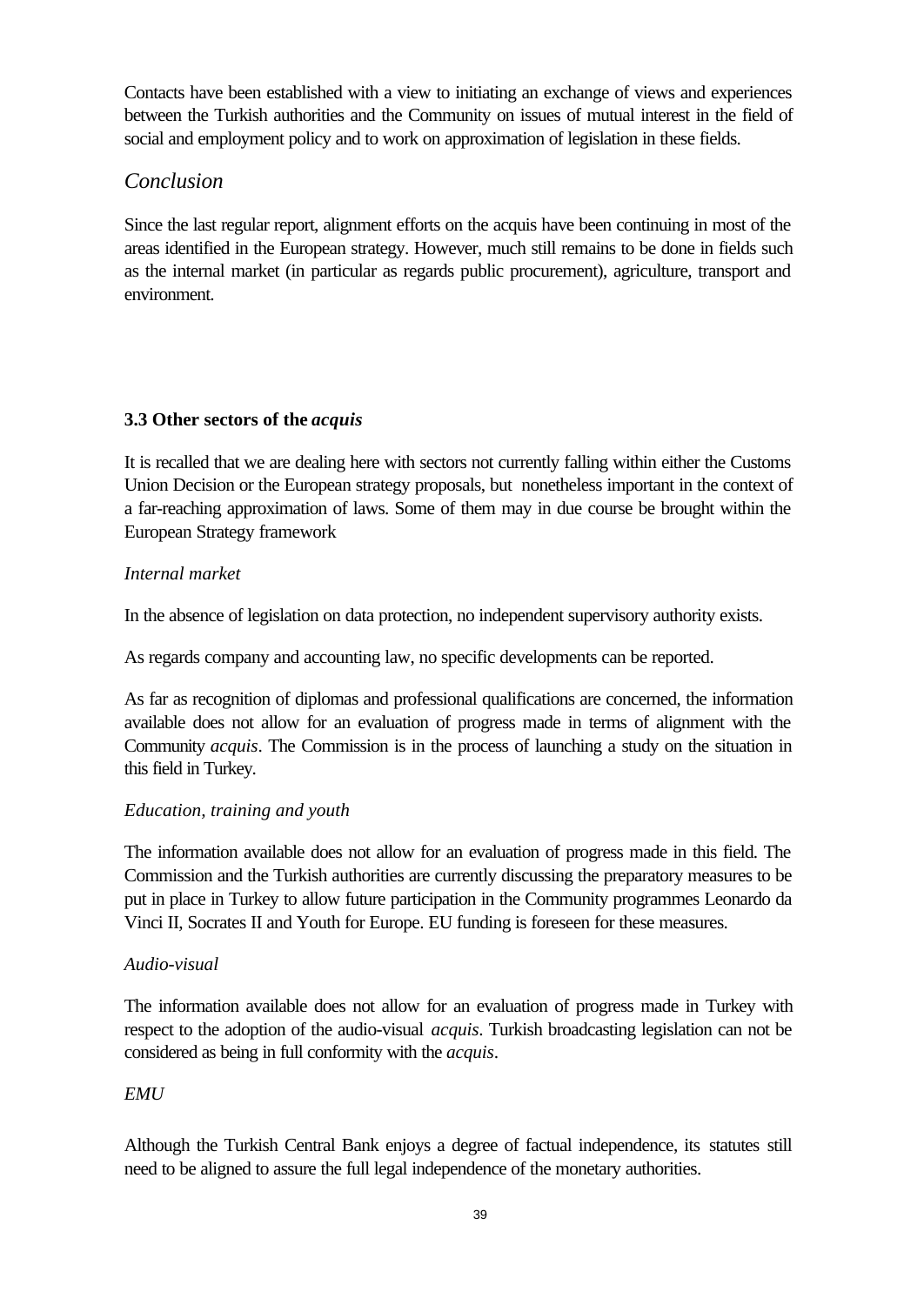Further assessment of existing legislation is needed to assure that no form of privileged access of the public authorities to financial institutions exists.

# *Taxation*

The Turkish VAT system, based on the Community approach, still differs from the *acquis* to some extent. No further alignment in the VAT area has been made since the last Regular Report.

As for the excise duties, Turkey's scheme still differs significantly from that of the Community.

The indirect tax systems applied by Turkey are a solid starting point in its future alignment to the Community tax acquis, although significant adjustements are still required. A more sustained effort is required in particular as regards excise duties. Special attention should also be given so as to ensure that imports are taxed at the same rate as similar domestically produced products. Furthermore, priority should also be given to the eliminiation of the supplementary tax for certain imports (eg. X-ray films).

# *Statistics*

Although to date there have been only minor efforts to implement the *acquis* in co-operation with Eurostat, Turkey is willing to adopt the European statistical legislation. The State Institute of Statistics has made a self-assessment of its conformity with the EU *acquis* which will have to be discussed with Eurostat.

# *Fisheries*

l

The information available does not allow for an evaluation of progress made in this field.

# *Regional policy and cohesion*

Since the last regular report, a significant amount of new information has been made available.

Among all the candidate countries, Turkey is experiencing the most acute regional problems. This is firstly due to the importance of the gap between Turkey's GDP per capita and the EU average as well as the extent of internal disparities; and secondly, due to the population size (of which 38% are classified as lagging behind, according to internal criteria);

Contrary to the other candidate countries, Turkey has already been implementing a regional policy for a number of years*.* However, this policy has been carried out within the framework of a centralised planning system. As such, the regional dimension is not taken explicitly into account in the priorities of the public investment budget (no use of regional indicators in the selection of the projects). In addition, the service in charge of regional policy has very few people (25 officials) and no representatives in the regions.

According to available data, and given the fact that the effort to combat regional disparities is limited, the results are also very limited: the subsidised regions do not attract significant inward investment<sup>9</sup> and infrastructure investments (even the GAP project, very strongly concentrated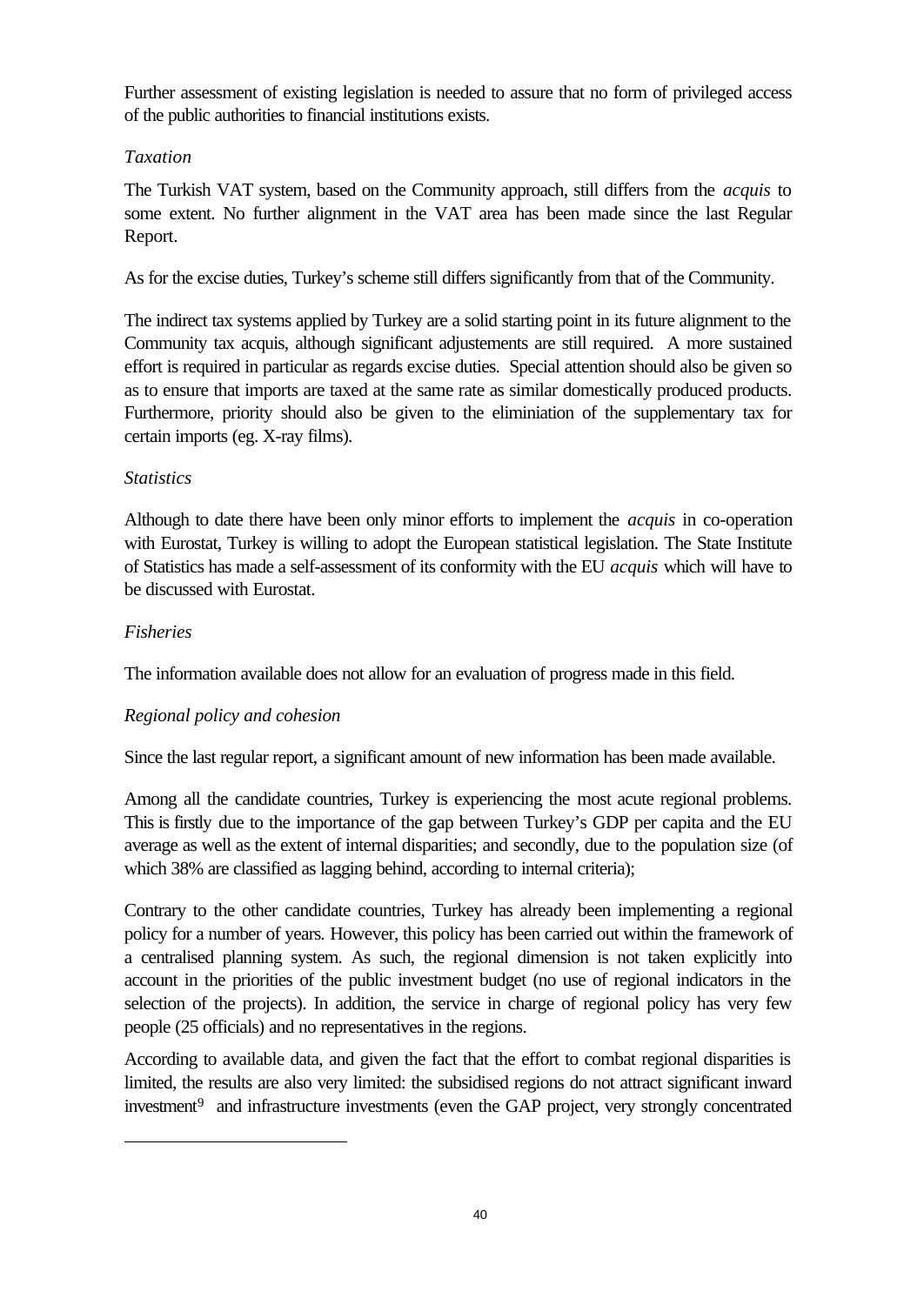on electricity production) have not enough positive impact on the development of the eastern regions.

Therefore, and despite the importance of emigration, the internal disparities have not been reduced.

When preparing for membership, a high level of priority would have to be given to the establishment of an efficient regional policy, addressing the major gaps of the regions lagging behind. Turkey would have to adapt its central administration in order to address this priority in allocating significant human and budgetary resources in this area, improving administrative procedures and establishing operational structures in the regions.

#### *Common foreign and security policy*

l

Following the Luxembourg European Council of December 1997, Turkey has refused to engage in any political dialogue with the European Union on the sensitive issues of the territorial dispute in the Aegean, Cyprus and the democratisation process. It has also continued to decline the invitation issued by the Luxembourg European Council to participate in the European Conference. However, in September 1999, FM Cem participated in the GAC luncheon and in early October, a Political Directors Troika meeting (provided for in the Association Council resolution of 30 October 1995 on EU-Turkey political dialogue) has taken place for the first time since October 1997.

 Turkey has not asked to be associated to the positions taken by the EU in the area of Common and Foreign Security Policy.

Turkey's stance on the Cyprus question remains at odds both with UN resolutions and with the European Union's position and also has a negative impact on the Euro-Mediterranean Partnership. Turkey and the Turkish Cypriots have dismissed the statement of the G-8 Summit of 21 June 1999 and on 20 July a Turkish high level delegation led by PM Ecevit and including deputy PM Bahceli, FM Cem and others ministers travelled to northern Cyprus to mark the 25<sup>th</sup> anniversary of the 1974 intervention and to strengthen political and economic ties between Turkey and the "Turkish Republic of Northern Cyprus".

The territorial dispute in the Aegean remains unsolved but the foreign ministers of Turkey and Greece have recently agreed on a new dialogue, aiming at pragmatic co-operation in a number of non-contentious areas.

Turkey has contributed significantly to crisis management operations in the Western Balkans. Turkish troops are involved in IFOR/SFOR in Bosnia, in the Multinational Protection Force in Albania and most recently in KFOR. During the Kosovo crisis the country has accepted several thousand Kosovo refugees. It applied the NATO-decided oil embargo on Yugoslavia and, on the basis of NATO obligations, a ban on Yugoslav flights, though it did not formally participate in the EU-decided flight ban.

Even in the 29 provinces (out of a total of 49), eligible to regional subsidies and not under the state of emergency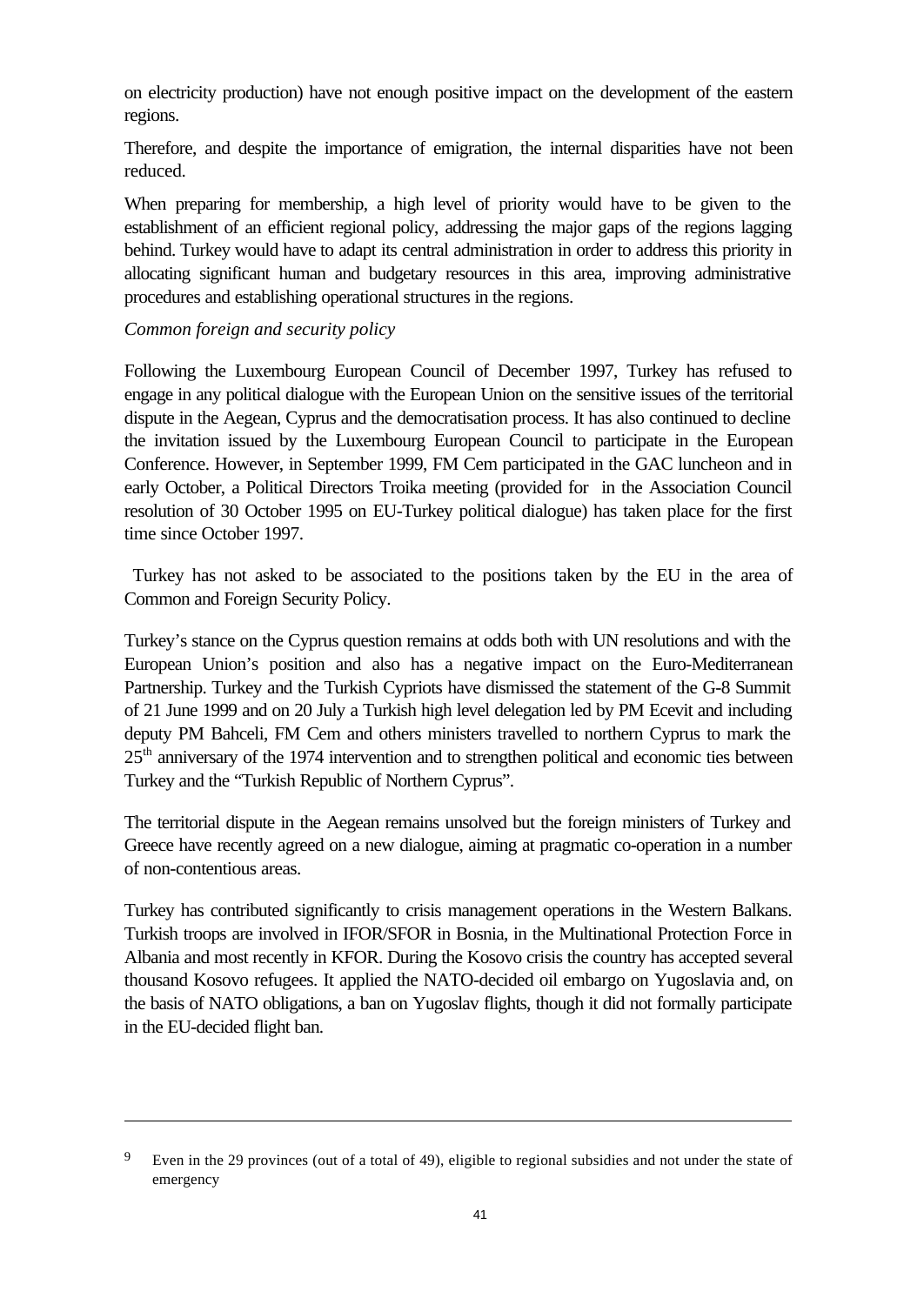Turkey remains concerned about its status with regard to possible EU-led operations in the framework of the European security and defence policy3 It has indicated that the establishment of a satisfactory formal mechanism concerning this issue is a priority condition for its consent to the use of NATO facilities by the EU.

On the basis of the military co-operation agreement between the two countries, Turkey has consolidated its relations with Israel, while relations with Syria and Iraq remain strained. A Iran-Turkey High Security Commission meeting took place in August 1999 and adopted a memorandum of understanding on border security issues. Since the last Regular Report, several operations have been led by the Turkish Army in Northern Iraq. Turkey maintains considerable influence in Central Asia, both through its special relations with the Turkic language republics and its role in multilateral fora such as the Black Sea Co-operation and the Economic Cooperation (BSEC).

# *Conclusion*

l

As regards sectors not covered by the customs union or the European strategy, it is clear that effective alignment on the acquis can not be expected at this stage. Next steps on the alignment of Turkey's legislation with the acquis will depend on a clear perspective on membership. This will also positively influence co-operation on CFSP matters.

<sup>&</sup>lt;sup>3</sup> The Presidency Report on Strengthening the European Policy on Security and Defence approved by the Cologne European Council calls for (1) "satisfactory arrangements for European NATO members who are not EU Member States to ensure their fullest possible involvement in EU-led operations, building on existing consultation arrangements with WEU" and (2) "arrangements to ensure that all participants in an EU-led operation will have equal rights in respect of the conduct of that operation, without prejudice to the principle of the EU's decision-making autonomy, notably the right of the Council to discuss and decide matters of principle and policy".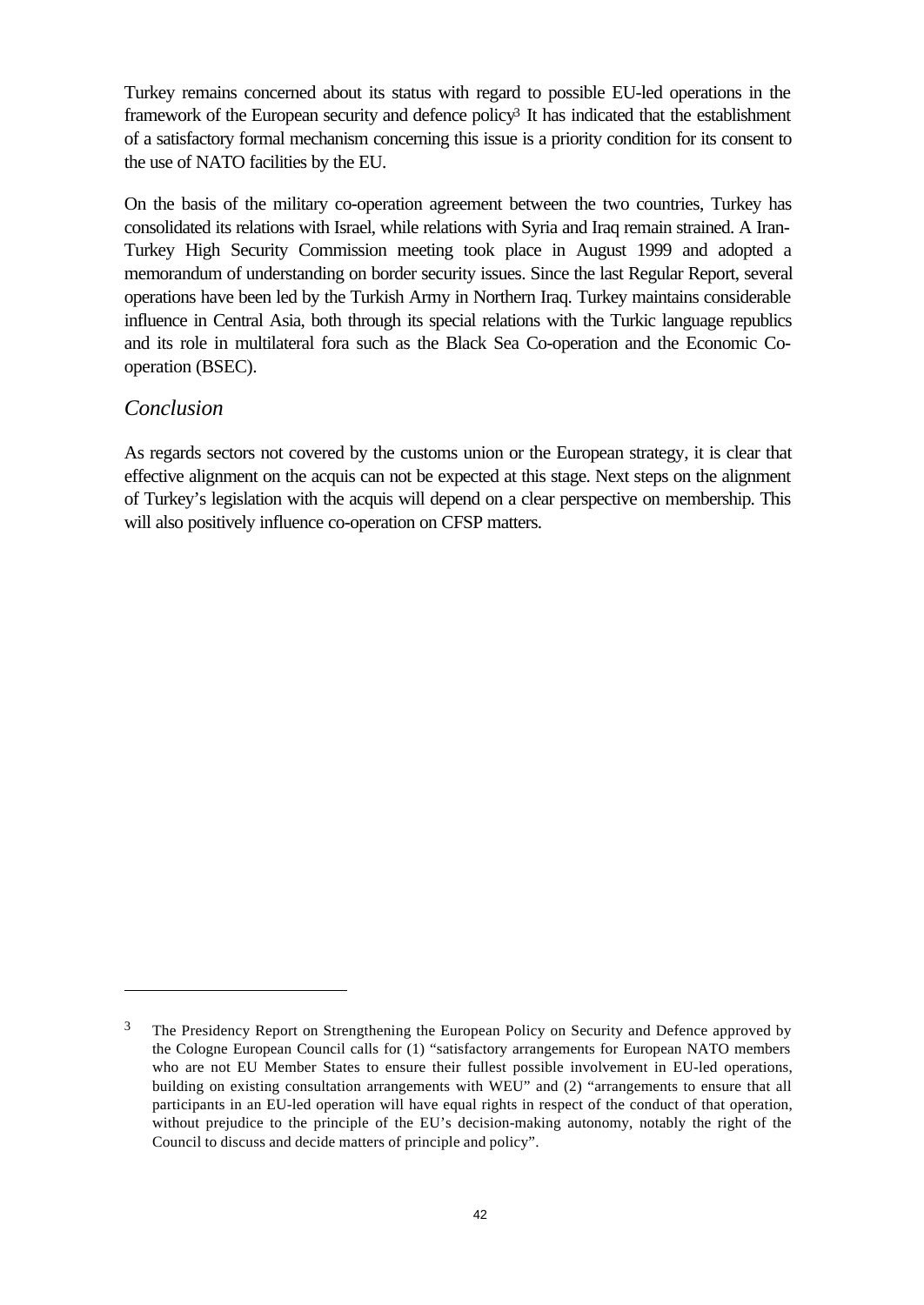# **3.4. General evaluation**

Turkey continues to make most progress in alignment in the areas covered by the Customs Union and, to a lesser extent, in areas covered by the European strategy. In general terms the situation with regard to free movement of goods is satisfactory and Turkey has reached a high level of adoption of European standards even if it has still not adopted a framework law. Despite the high degree of alignment in the customs area there is still a need for a new customs code. The Customs Union was further developed in the last year through the establishment of a common system of outward processing for textiles. There is a need for early progress in the area of copy right law. Although there has been no recent progress in the area of capital movements the general situation is good and the recent adoption of a new Banking act has brought further alignment.

In competition there has been progress in the area of anti-trust although the Commission remains concerned about the operation of the TEKEL monopoly. Turkey has notified its state aid schemes to the Commission and these are under examination. Agriculture is still characterised by high levels of support and protection and there has been no progress in legislative alignment since the last Report.

In public procurement and in some other parts of the internal market acquis the Commission does not have sufficient information available to be able to assess progress.

The administrative capacity to apply the acquis in the context of the Customs Union remains very satisfactory. However, Turkey needs to further modernise its administrative structures and to increase staff training.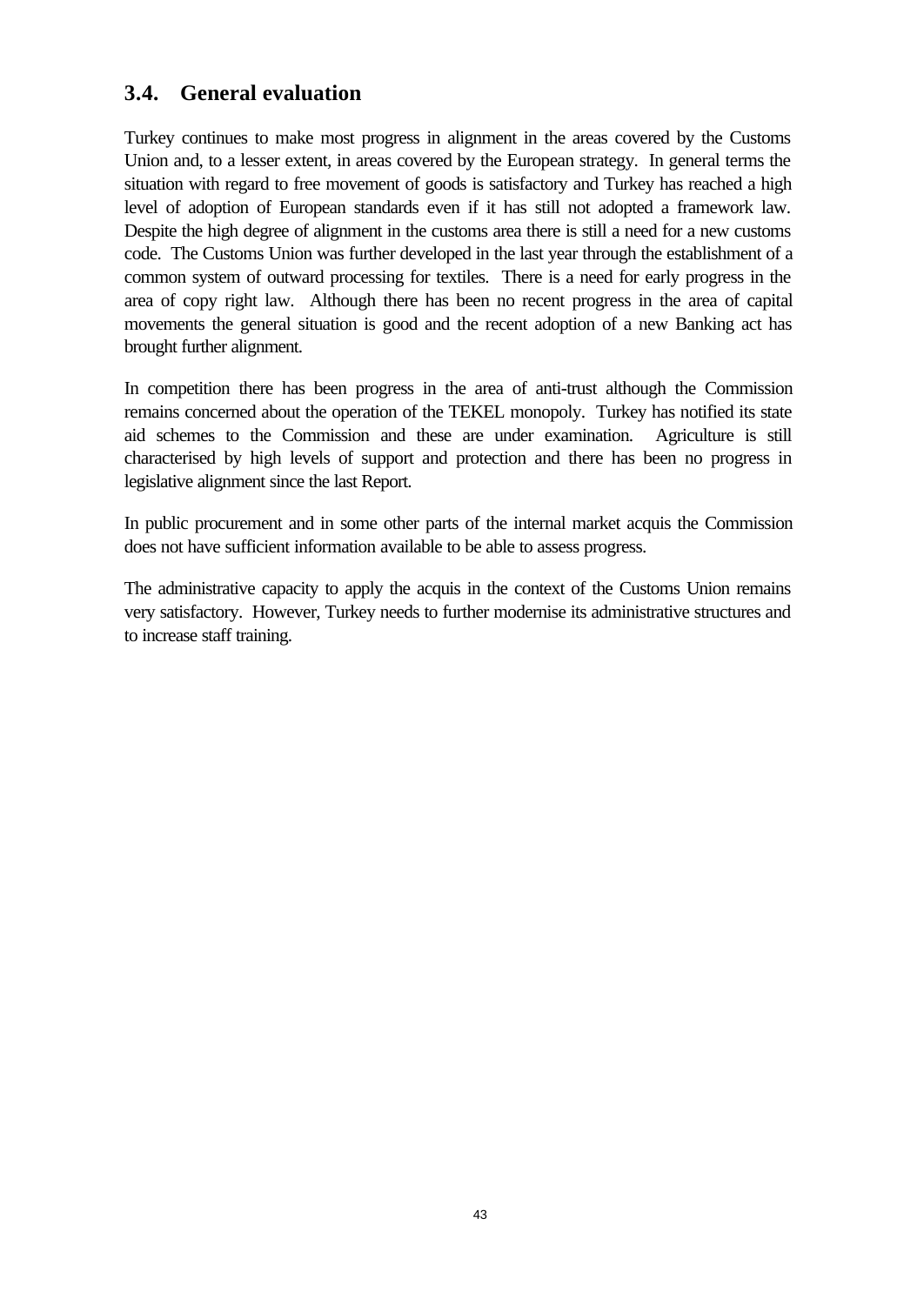#### **4. Administrative capacity to apply the** *acquis.*

**The uniform application of EC law:** As indicated in the last Regular report the judicial system in Turkey suffers from certain deficiencies as far as resources and operating procedures are concerned. This situation has not changed.

The current number of 8.300 judges and prosecutors, of whom 2.723 are women, is to be increased up to 9.400 next year. This increase is a positive step, but in view of the case law seems insufficient to ensure the proper functioning of the judicial system.

**Single Market:** The Patent Institute is the responsible body for the protection of *intellectual property* rights and patents. It carries out its tasks with a staff of 242 persons.

*The administrative capacity for the enforcement of IPR will have to be strengthened, including border enforcement. Particular attention should be paid to measures to combat counterfeit and piracy. Effective co-ordination among law enforcement authorities is required as well as training of judges on IPR issues. Court delays should also be reduced and effective deterrence measures imposed*.

In the area of *standardisation,* the Turkish Institution for Standardisation is the unique body in charge of standardisation in Turkey. It employs 1.162 people and can be considered as a wellequipped, independent body, with enough resources both from the personal and technical point of view. Currently the majority of its work is CEN-Cenelec related. Only 1% is occupied by national standardisation work, the rest being international related. As mentioned in chapter 3, Turkey has made good progress in the adoption of European standards since last year.

In the area of *conformity assessment*, the transformation of existing bodies in conformity assessment bodies in conformity with EC rules has not yet been finalised. Current efforts are concentrated in improving the equipment capacity of these bodies.

In the area of *accreditation,* an independent Turkish Accreditation body still needs to be established.

In the area of *market surveillance*, current efforts are concentrated in training the relevant personnel and in improving the equipment capacity of these bodies.

*The establishment of administrative structures necessary to ensure the proper functioning of the customs union in the field of free movement of goods still needs to be completed. The structures already in place need to be strengthened, in particular through appropriate training of staff.*

**Competition:** The Competition Authority, operative since November 1997, is the governmental Agency (staff of 307 persons), in charge of the enforcement of competition rules. The Competition Board is the decision-making body of the institution. State aid matters are dealt with in the Directorate-General for Incentives in the Undersecretariat for Treasury by a staff of 133 persons.

*Even if administrative structures seem to function in a satisfactory manner, it is at this stage difficult to further assess their capacity to investigate anti-competitive practices*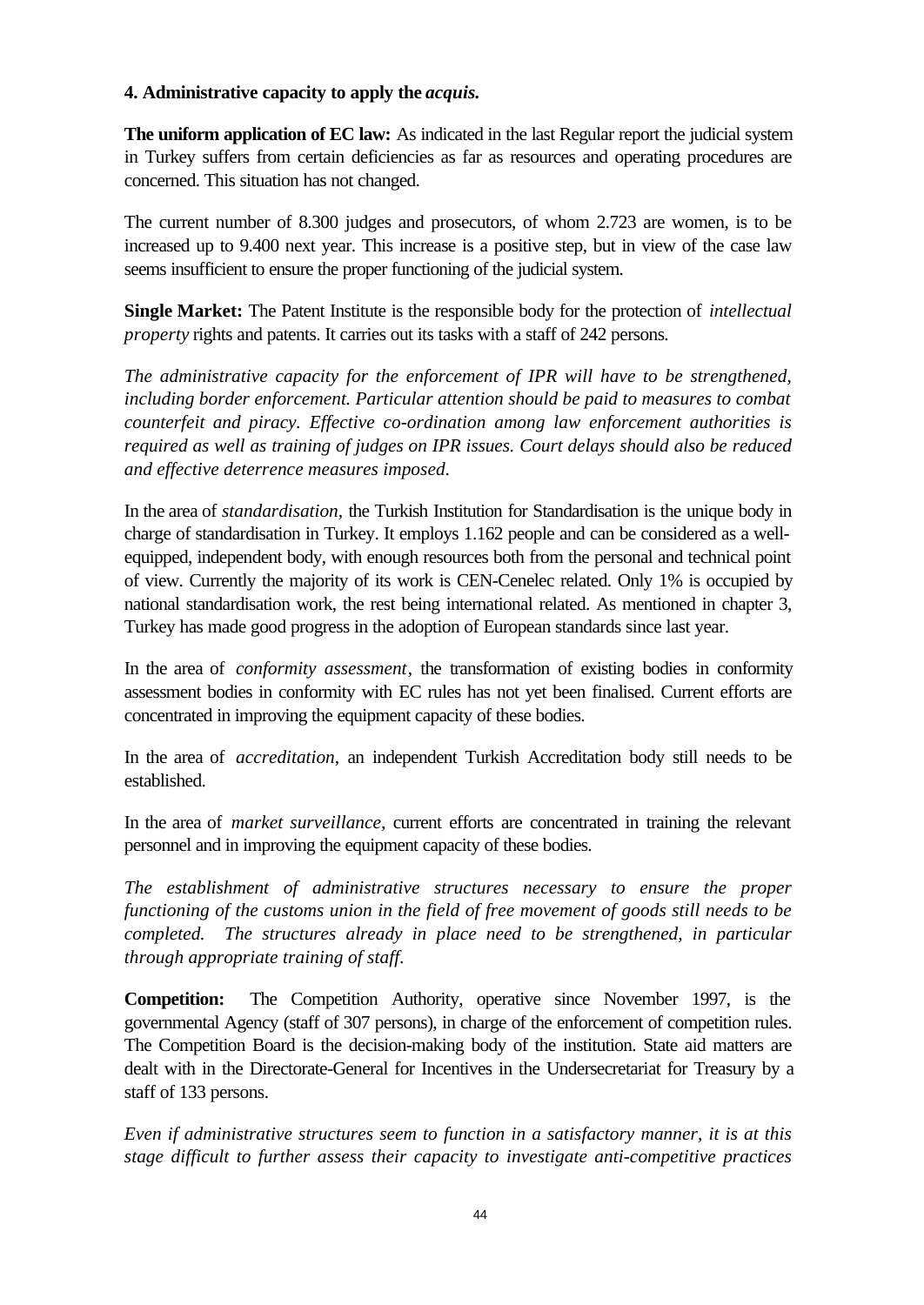*and their power to order the termination of such practices. The situation concerning state aids still needs to be assessed.*

**Commercial Policy:** Commercial Policy matters are dealt with by the Undersecretariat for Foreign Trade with a staff of 1491 persons.

*Existing administrative structures ensure satisfactory implementation of commercial policy regulations in the framework of the customs union.*

**Customs:** The Undersecretariat for customs, which is affiliated to the Prime Ministry is the responsible body for dealing with all matters concerning customs, customs administration services as well as with combat against smuggling. It currently employs 8.539 persons.

*The administrative structures have not yet been sufficiently improved to ensure the proper functioning of a customs regime fully harmonised with that of the EU. Modernisation of the customs administration needs careful attention.*

#### *Conclusion*

Turkey's administrative capacity to apply the acquis in the context of the Customs union remains very satisfactory. However further efforts are needed in terms of modernisation of the structures and staff training.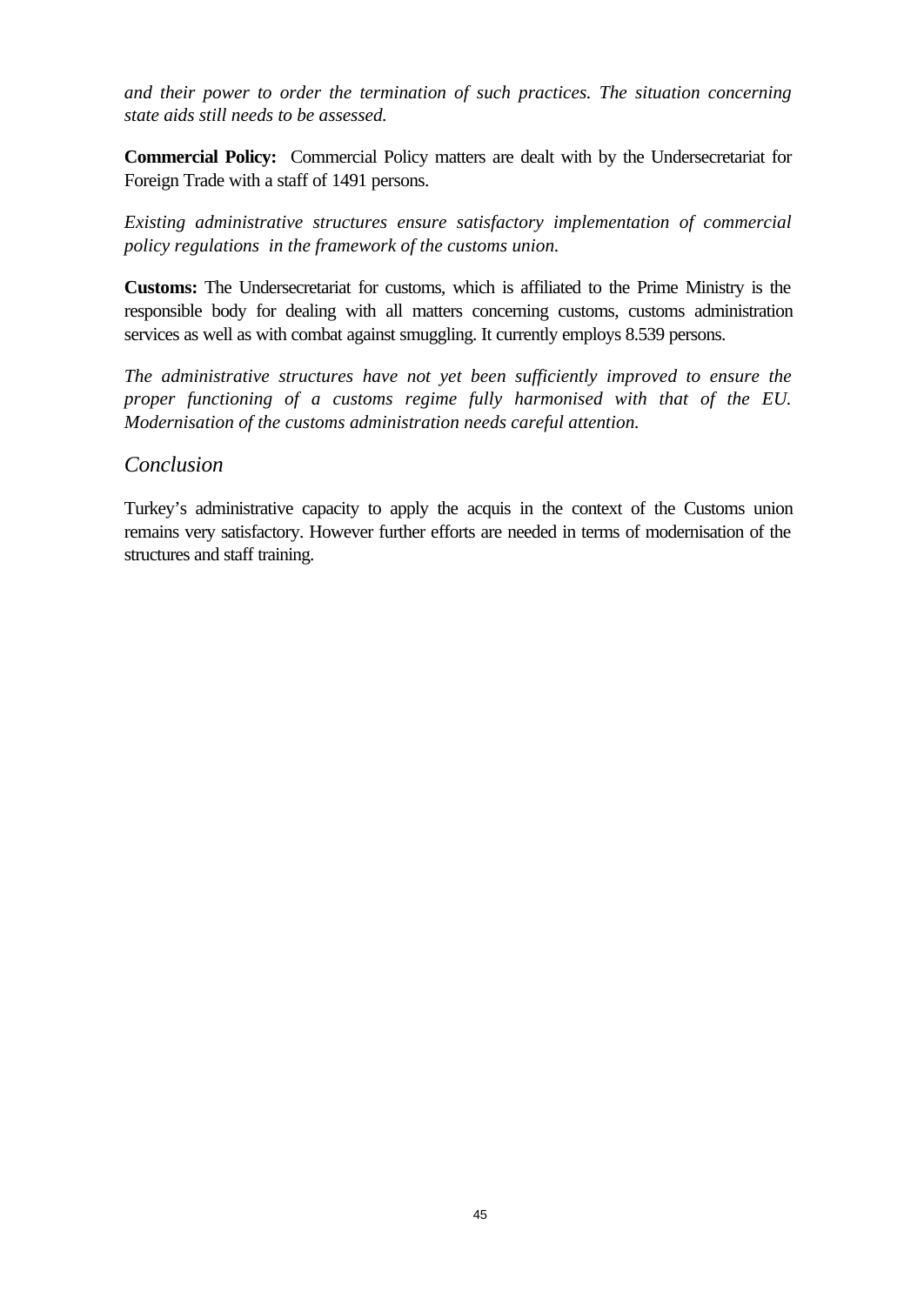# **C. Conclusion**

Recent developments confirm that, although the basic features of a democratic system exist in Turkey, it still does not meet the Copenhagen political criteria. There are serious shortcomings in terms of human rights and protection of minorities. Torture is not systematic but is still widespread and freedom of expression is regularly restricted by the authorities. The National Security Council continues to play a major role in political life. Although there have been some improvements in terms of the independence of the judiciary the emergency courts system remains in place. In recent months there have been some more encouraging signs of democratisation. The government and Parliament have worked to adopt some keys laws regulating political life, the justice system and protection of human rights. It is too early to assess the impact of these measures but these efforts should be pursued and extended to all citizens, including those of Kurdish origin. The Commission hopes that the positive impact of these measures will not be undone by the carrying out of the death sentence passed on Mr Abdullah Öcalan.

Turkey has many of the characteristics of a market economy. It should be able to cope, albeit with difficulties, with competitive pressure and market forces within the Union, provided sustainable macroeconomic stability is attained and there is further progress towards the implementation of legal and structural reform programmes.

Turkey has continued its consolidation policy and economic imbalances have been reduced. The public deficit and inflation have been reduced, the latter through a change in wage and price indexation. Pension reform has been approved by parliament. The efficiency of revenue collection procedures has been improved. The constitution has been changed to permit international arbitration. This should facilitate privatisation of the electricity sector and investment in infrastructure and reomove an important impediment for foreign direct investments.

Priority should be given to reduce inflationary pressures and fiscal deficits in order to reduce real interest rates and high financing needs of the public sector, which are crowding out private sector investment. In view of the financing needs for the repair of earthquake damage, special attention should be paid to the overall fiscal discipline and to the swift implementation of further structural reforms. Privatisation needs to be continued and the promotion of SMEs has to be enhanced. The uneven distribution of income and the huge regional disparities impede sound economic development. Attention should be paid to education as an element of an overall socio-economic development strategy.

Turkey continues to make most progress in alignment in the areas covered by the Customs Union and, to a lesser extent, in areas covered by the European strategy. In general terms the situation with regard to free movement of goods is satisfactory and Turkey has reached a high level of adoption of European standards even if it has still not adopted a framework law. Despite the high degree of alignment in the customs area there is still a need for a new customs code. The Customs Union was further developed in the last year through the establishment of a common system of outward processing for textiles. There is a need for early progress in the area of copy right law. Although there has been no recent progress in the area of capital movements the general situation is good and the recent adoption of a new Banking act has brought further alignment.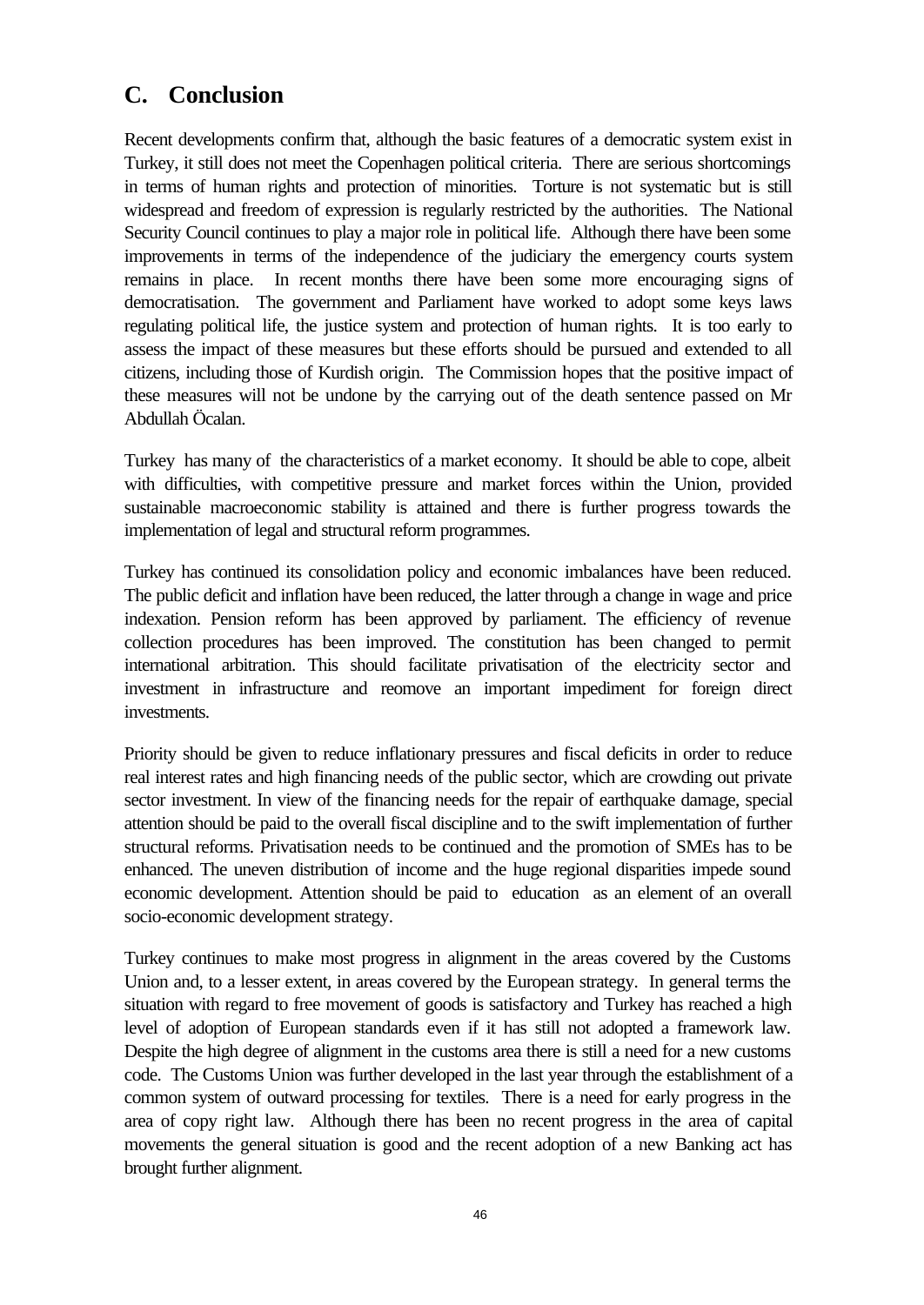In competition there has been progress in the area of anti-trust although the Commission remains concerned about the operation of the TEKEL monopoly. Turkey has notified its state aid schemes to the Commission and these are under examination. Agriculture is still characterised by high levels of support and protection and there has been no progress in legislative alignment since the last Report.

The administrative capacity to apply the acquis in the context of the Customs Union remains very satisfactory. However, Turkey needs to further modernise its administrative structures and to increase staff training.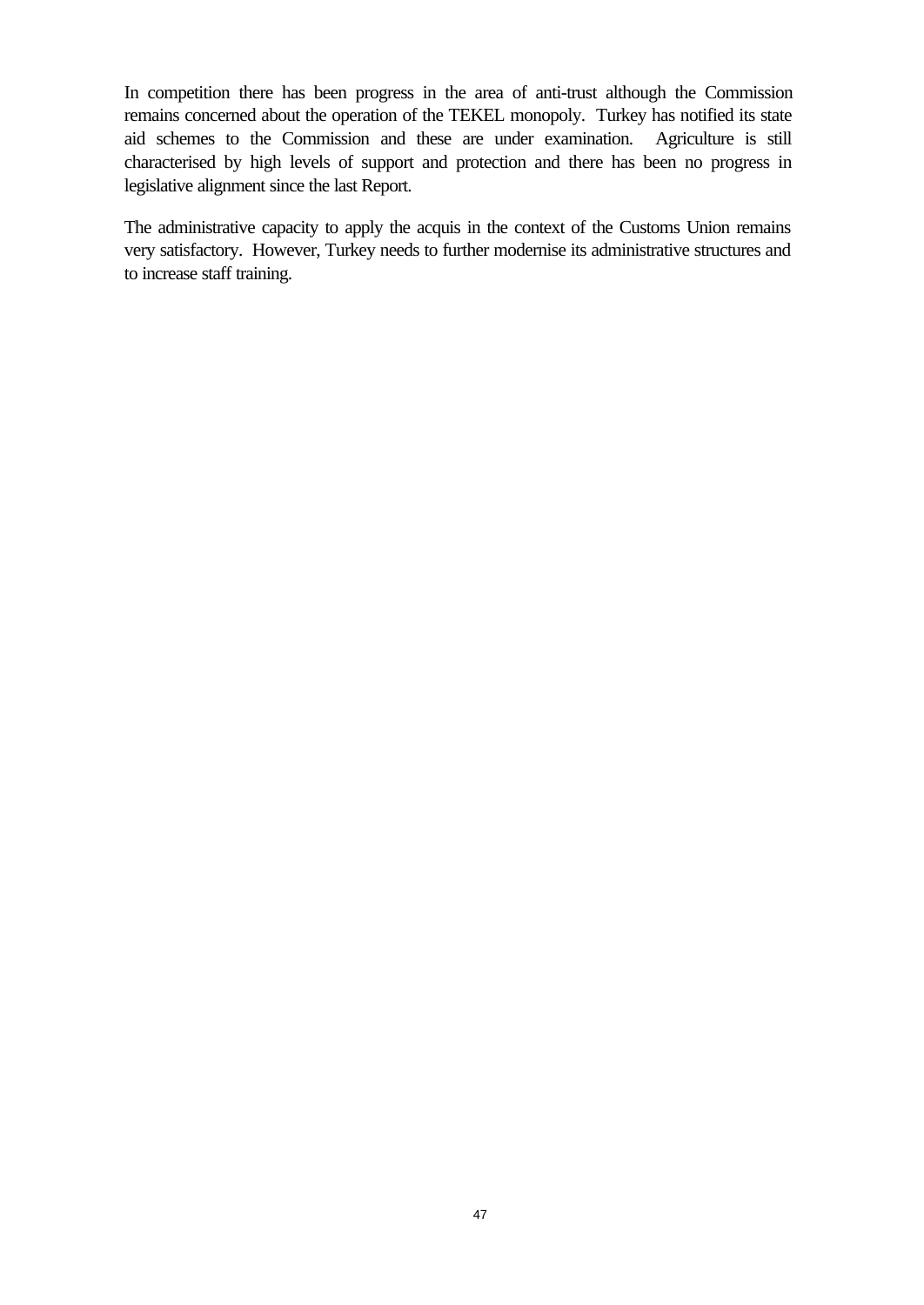# **HUMAN RIGHTS CONVENTIONS RATIFIED BY THE CANDIDATE COUNTRIES, JUNE 1999**

| following<br>Adherence<br>to<br>conventions and protocols                                    | <b>BG</b>                 | <b>CY</b>   | <b>CZ</b>                 | EE                        | HU                        | LV                        | <b>LIT</b>                | <b>MT</b>                 | PL                        | <b>RO</b>                 | <b>SK</b>                 | <b>SV</b>                 | T                         |
|----------------------------------------------------------------------------------------------|---------------------------|-------------|---------------------------|---------------------------|---------------------------|---------------------------|---------------------------|---------------------------|---------------------------|---------------------------|---------------------------|---------------------------|---------------------------|
| <b>ECHR</b> (European Charter for<br><b>Human Rights</b> )                                   | X                         | X           | X                         | X                         | X                         | X                         | X                         | X                         | X                         | X                         | X                         | X                         | X                         |
| Protocol 1 (right of property<br>$\pm$ al.)                                                  | $\mathbf X$               | $\mathbf X$ | $\boldsymbol{\mathrm{X}}$ | $\boldsymbol{\mathrm{X}}$ | $\boldsymbol{\mathrm{X}}$ | $\mathbf X$               | $\boldsymbol{\mathrm{X}}$ | $\boldsymbol{\mathrm{X}}$ | $\boldsymbol{\mathrm{X}}$ | $\boldsymbol{\mathrm{X}}$ | $\boldsymbol{\mathrm{X}}$ | $\boldsymbol{\mathrm{X}}$ | $\boldsymbol{\mathrm{X}}$ |
| (freedom<br>Protocol<br>$\overline{4}$<br>novement et al.)                                   | $\mathbf{O}$              | $\mathbf X$ | $\boldsymbol{\mathrm{X}}$ | $\boldsymbol{\mathrm{X}}$ | $\mathbf X$               | $\mathbf X$               | $\mathbf X$               | $\mathbf X$               | $\mathbf X$               | $\mathbf X$               | $\boldsymbol{\mathrm{X}}$ | $\boldsymbol{\mathrm{X}}$ | $\mathbf{O}$              |
| Protocol 6 (death penalty)                                                                   | $\mathbf{O}$              | $\Omega$    | $\mathbf X$               | $\mathbf X$               | $\boldsymbol{\mathrm{X}}$ | $\mathbf X$               | $\boldsymbol{X}$          | $\boldsymbol{\mathrm{X}}$ | $\mathbf{O}$              | $\mathbf X$               | $\mathbf X$               | $\mathbf X$               | $\mathbf{O}$              |
| Protocol 7 (ne bis in idem)                                                                  | $\mathbf{O}$              | $\mathbf O$ | $\boldsymbol{\mathrm{X}}$ | $\boldsymbol{\mathrm{X}}$ | $\boldsymbol{\mathrm{X}}$ | $\boldsymbol{\mathrm{X}}$ | X                         | $\Omega$                  | $\mathbf O$               | $\mathbf X$               | $\mathbf X$               | $\mathbf X$               | $\mathbf O$               |
| <b>European Convention for</b><br>he Prevention of Torture                                   | $\boldsymbol{\mathrm{X}}$ | $\mathbf X$ | X                         | $\boldsymbol{\mathrm{X}}$ | $\boldsymbol{\mathrm{X}}$ | $\boldsymbol{\mathrm{X}}$ | X                         | X                         | X                         | $\boldsymbol{\mathrm{X}}$ | X                         | $\mathbf X$               | X                         |
| <b>European Social Charter</b>                                                               | $\mathbf{O}$              | X           | $\Omega$                  | $\mathbf{O}$              | X                         | $\mathbf{O}$              | $\mathbf{O}$              | X                         | X                         | $\mathbf{O}$              | X                         | $\mathbf{O}$              | X                         |
| <b>Revised European Social</b><br><b>Charter</b>                                             | $\mathbf{O}$              | $\mathbf O$ | $\mathbf{O}$              | $\mathbf{O}$              | $\Omega$                  | $\Omega$                  | $\mathbf{O}$              | $\Omega$                  | $\mathbf{O}$              | X                         | $\mathbf{O}$              | X                         | $\mathbf{O}$              |
| Additional Protocol to the<br>ESC (system of collective<br>:omplaints)                       | $\Omega$                  | X           | $\Omega$                  | $\Omega$                  | $\mathbf{O}$              | $\Omega$                  | $\Omega$                  | $\Omega$                  | $\mathbf{O}$              | $\Omega$                  | $\Omega$                  | $\Omega$                  | $\mathbf{O}$              |
| <b>Framework Convention for</b><br><b>National Minorities</b>                                | X                         | X           | X                         | X                         | X                         | $\mathbf{O}$              | $\Omega$                  | X                         | $\mathbf{O}$              | X                         | X                         | X                         | $\mathbf{O}$              |
| (International<br><b>ICCPR</b><br>Civil<br><b>Covenant</b><br>and<br>on<br>Political Rights) | X                         | X           | X                         | X                         | X                         | X                         | X                         | X                         | X                         | X                         | X                         | X                         | $\mathbf{O}$              |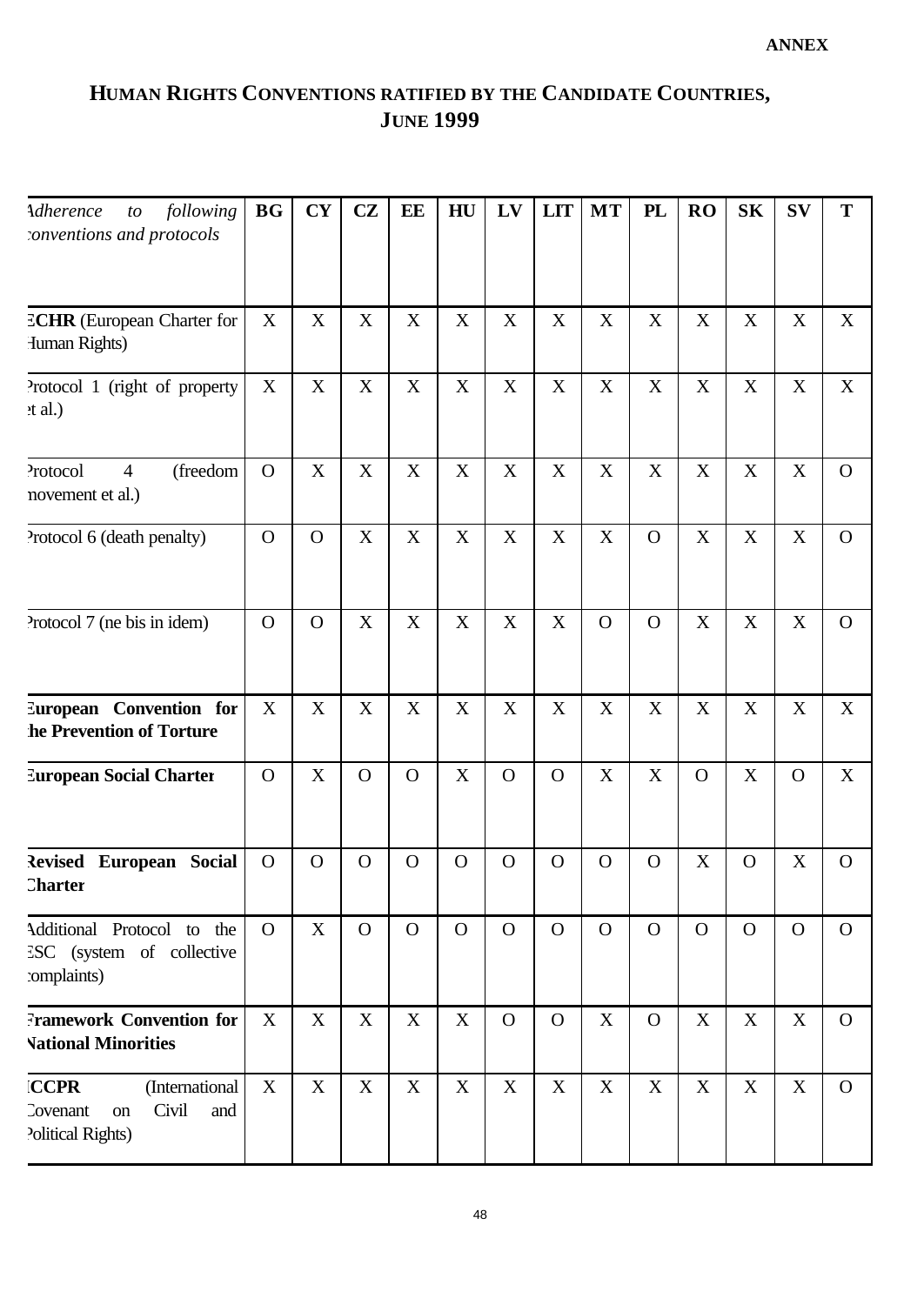| <b>Optional</b><br>Protocol<br>the<br>to<br>CCPR (right of individual<br>communication)               | X | X        | X        | X        | X | X        | X        | X | X        | X                | X        | X | $\Omega$ |
|-------------------------------------------------------------------------------------------------------|---|----------|----------|----------|---|----------|----------|---|----------|------------------|----------|---|----------|
| Second Optional Protocol to<br>(abolition)<br>death<br><b>CCPR</b><br><i>s</i> enalty)                | X | $\Omega$ | $\Omega$ | $\Omega$ | X | $\Omega$ | $\Omega$ | X | $\Omega$ | X                | $\Omega$ | X | $\Omega$ |
| <b>ICESCR</b><br>(International<br>Economic,<br>Covenant<br>on<br>Social and Cultural Rights)         | X | X        | X        | X        | X | X        | X        | X | X        | X                | X        | X | $\Omega$ |
| CAT<br>(Convention)<br>against<br>Torture)                                                            | X | X        | X        | X        | X | X        | X        | X | X        | X                | X        | X | X        |
| CERD (Convention on the<br>Elimination of All Forms of<br>Racial Discrimination)                      | X | X        | X        | X        | X | X        | X        | X | X        | X                | X        | X | $\Omega$ |
| CEDAW (Convention on the<br>Elimination of All Forms of<br><b>Discrimination</b><br>against<br>Women) | X | X        | X        | X        | X | X        | X        | X | X        | X                | X        | X | X        |
| $CRC$ (Convention<br>the<br>on<br>Right of the Child)                                                 | X | X        | X        | X        | X | X        | X        | X | X        | $\boldsymbol{X}$ | X        | X | X        |

X = Convention ratified

O = Convention NOT ratified

BG = Bulgaria; CY = Cyprus; CZ = Czech Republic; EE = Estonia; HU = Hungary; LV = Latvia; LIT = Lithuania;  $MT = M$ alta; PL = Poland;  $\overline{RO} =$  Romania; SK = Slovakia; SV = Slovenia; T = Turkey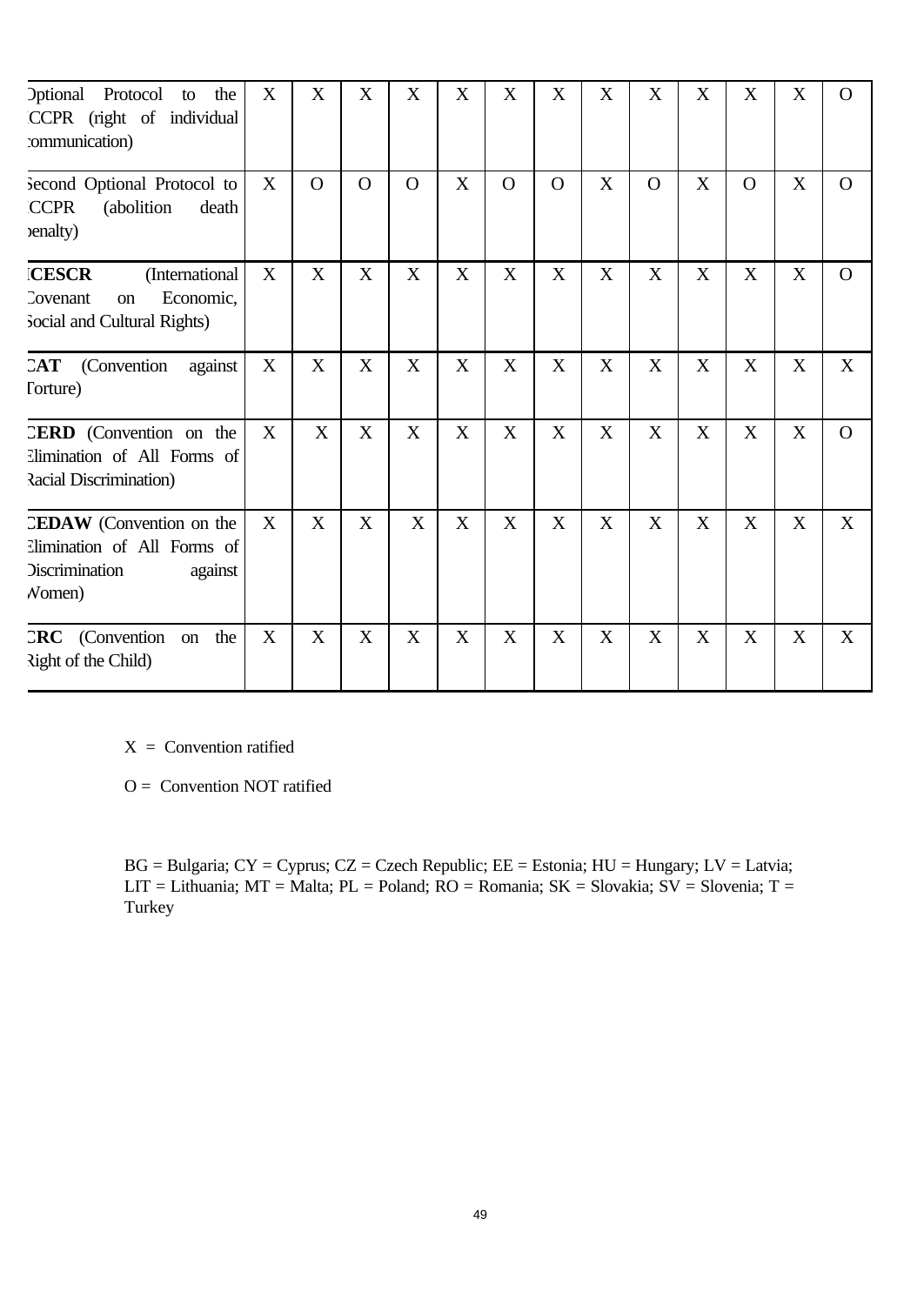# **Annex**

# STATISTICAL DATA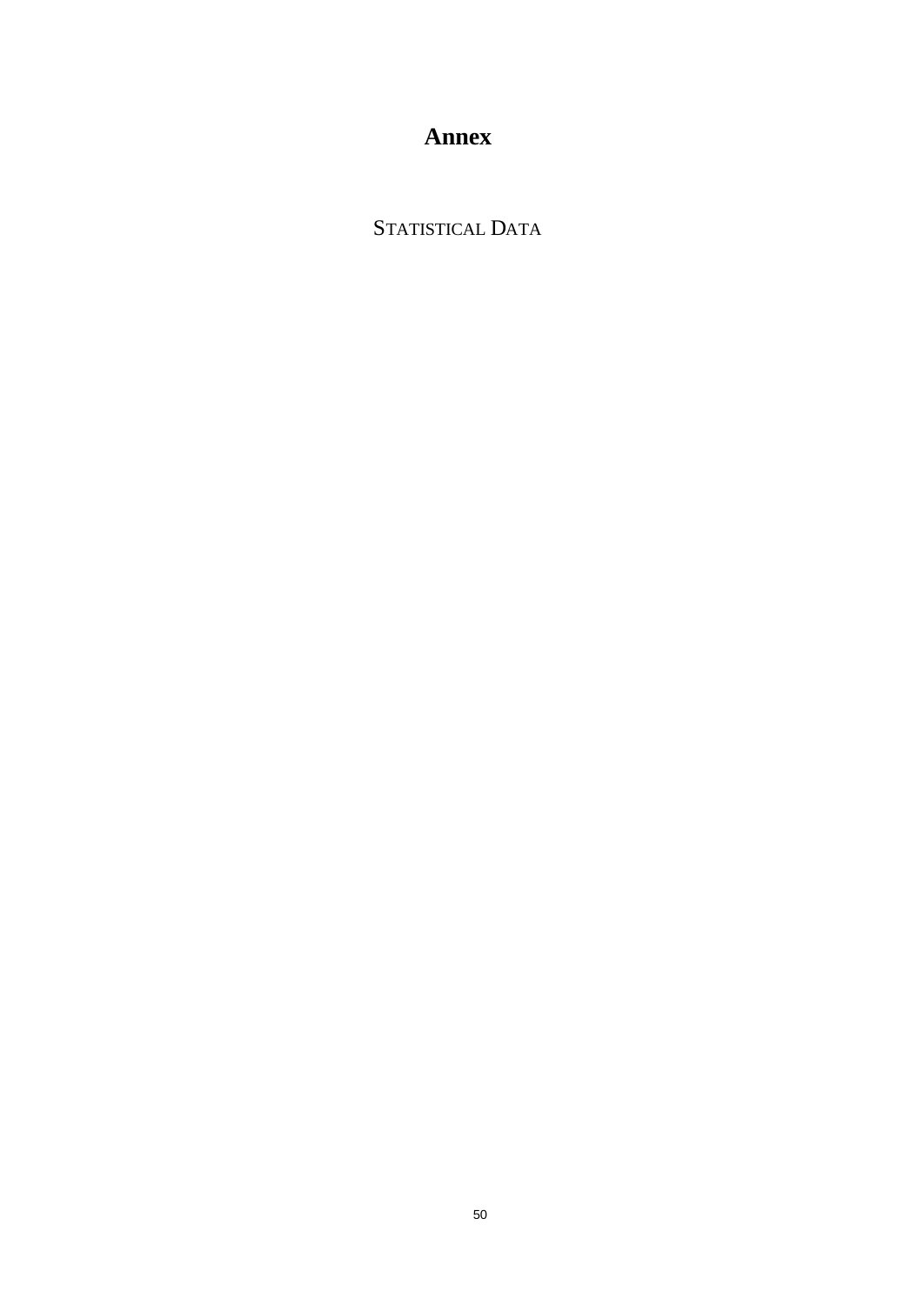|                                                              | 1994          | 1995     | 1996                            | 1997         | 1998          |
|--------------------------------------------------------------|---------------|----------|---------------------------------|--------------|---------------|
| 1.1.1.1.1. Basic<br>data                                     |               |          |                                 |              |               |
|                                                              |               |          | in 1000                         |              |               |
| Population (mid year)                                        | 60 159.9      | 61 074.7 | 62 003.4                        | 62 981.0     | 63 451.0      |
|                                                              |               |          | Km <sup>2</sup>                 |              |               |
| <b>Total area</b>                                            | 774 815       | 774815   | 774815                          | 774815       | 774815        |
|                                                              |               |          |                                 |              |               |
| National Accounts                                            |               |          | In 1000 Mio Turkish Lira        |              |               |
| <b>Gross Domestic Product at current prices</b>              | 3868429       | 7762456  | 14772<br><b>110</b>             | 28835<br>883 | 51 625<br>143 |
|                                                              |               |          |                                 |              |               |
|                                                              | 1000 Mio EURO |          |                                 |              |               |
| <b>Gross Domestic Product at current prices</b>              | 108.9         | 129.6    | 143.1                           | 168.6        | 175.8         |
|                                                              | <b>EURO</b>   |          |                                 |              |               |
| <b>Gross Domestic Product per capita at current prices</b>   | 1810.2        | 2122.0   | 2307.9                          | 2677.0       | 2770.6        |
|                                                              |               |          | % change over the previous year |              |               |
| Gross Domestic Product at constant prices (nat.<br>currency) | $-5.5$        | 7.2      | 7.0                             | 7.5          | 2.8           |
|                                                              |               |          | in Purchasing Power Standards   |              |               |
| <b>Gross Domestic Product per capita at current prices</b>   | 5 2 8 0       | 5 6 2 0  | 5 9 9 9 1                       | 6463         | 6383          |
|                                                              |               |          |                                 |              |               |
| <b>Structure of production</b>                               |               |          | % of Gross Value Added          |              |               |
| - Agriculture                                                | 14.8          | 15.0     | 15.9                            | 13.6         | 16.1          |
| - Industry (excluding construction)                          | 25.7          | 25.8     | 24.2                            | 24.2         | 21.8          |
| - Construction                                               | 6.6           | 5.4      | 5.6                             | 5.8          | 5.6           |
| - Services                                                   | 52.9          | 53.8     | 54.3                            | 56.4         | 56.5          |
|                                                              |               |          |                                 |              |               |
| <b>Structure of expenditure</b>                              |               |          | as % of Gross Domestic Product  |              |               |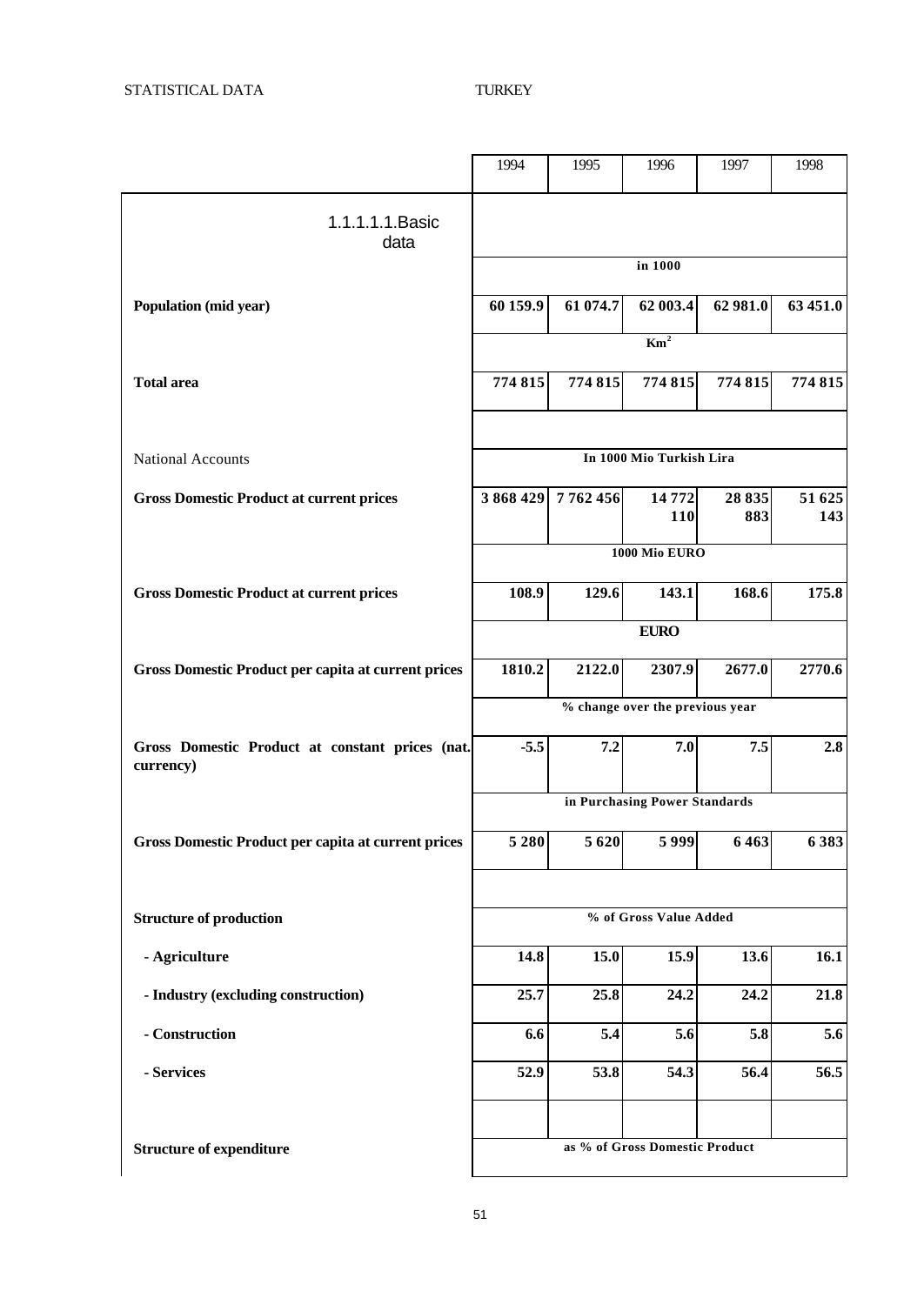| - Final consumption expenditure             | 78.4                            | 79.5     | 81.2        | 80.6     | 79.3     |
|---------------------------------------------|---------------------------------|----------|-------------|----------|----------|
| - household and NPISH                       | 67.2                            | 68.9     | 69.3        | 68.3     | 67.0     |
| - general government                        | 11.2                            | 10.6     | 11.9        | 12.3     | 12.3     |
| - Gross fixed capital formation             | 23.7                            | 23.3     | 25.8        | 26.5     | 24.3     |
| - Stock variation (including discrepancies) | $-3.0$                          | 1.5      | $-0.5$      | $-1.3$   | $-0.2$   |
| - Exports of goods and services             | 20.5                            | 19.5     | 22.2        | 24.7     | 24.2     |
| - Imports of goods and services             | 19.6                            | 23.8     | 28.7        | 30.5     | 27.6     |
|                                             |                                 |          |             |          |          |
| Inflation rate                              | % change over the previous year |          |             |          |          |
| <b>Consumer price</b>                       | 106.3                           | 93.6     | 80.4        | 85.7     | 84.6     |
|                                             |                                 |          |             |          |          |
| Balance of payments                         |                                 |          | In Mio EURO |          |          |
| - Current account                           | 2212                            | $-1787$  | $-1919$     | $-2362$  | 1669     |
| - Trade balance                             | $-3544$                         | $-10101$ | $-8334$     | $-13578$ | $-12784$ |
| <b>Exports of goods</b>                     | 15460                           | 16800    | 25553       | 28774    | 27848    |
| <b>Imports of goods</b>                     | 19004                           | 26901    | 33887       | 42352    | 40632    |
| - Services, net                             | 5901                            | 7326     | 5218        | 9582     | 12007    |
| - Incomes, net                              | $-2744$                         | $-2450$  | $-2305$     | $-2657$  | $-2663$  |
| - Net current transfers                     | 2599                            | 3437     | 3502        | 4291     | 5108     |
| Of which government transfers               | 322                             | 819      | 437         | 277      | 142      |
|                                             |                                 |          |             |          |          |
|                                             |                                 |          |             |          |          |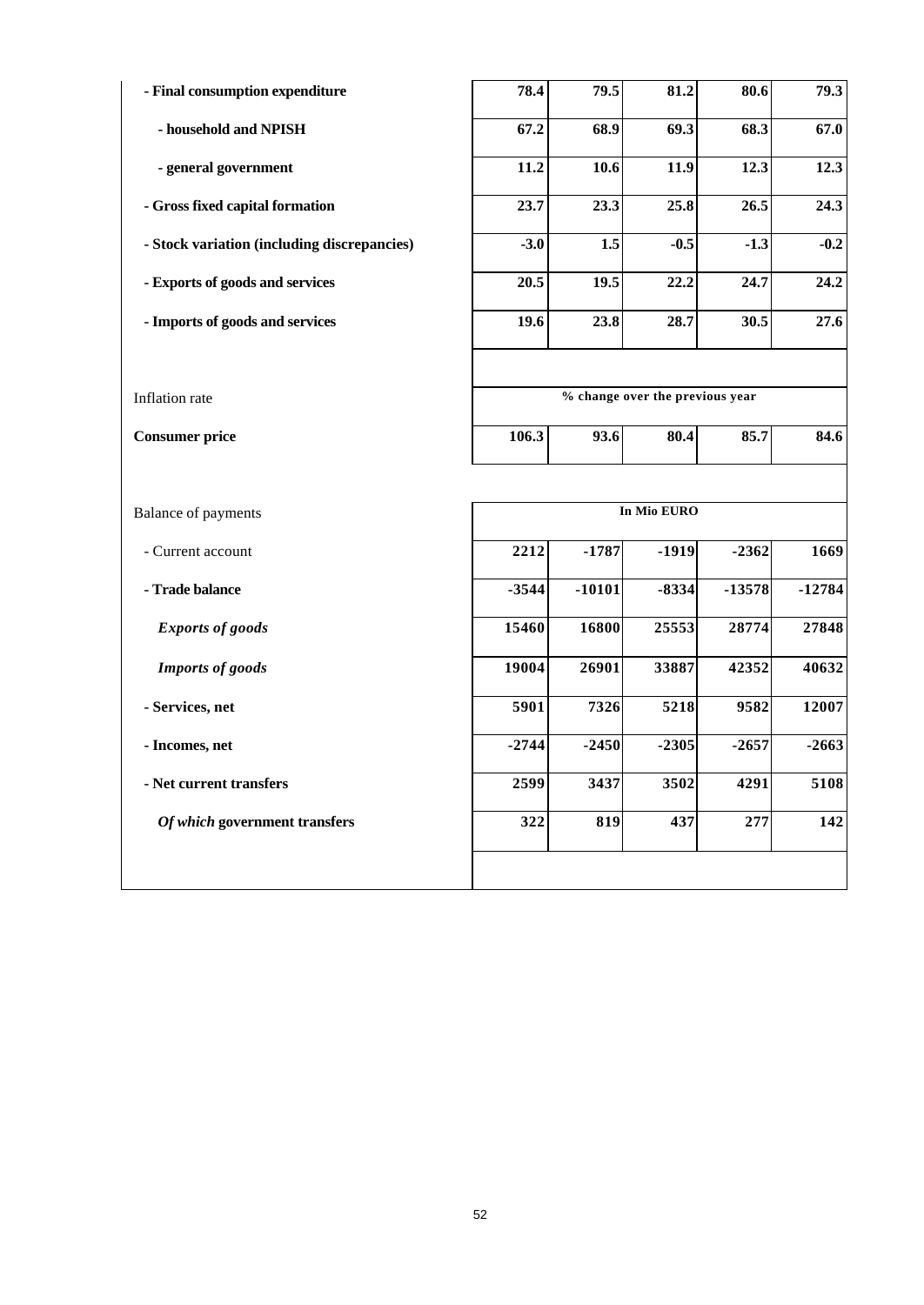|                                         | 1994   | 1995   | 1996                        | 1997     | 1998      |
|-----------------------------------------|--------|--------|-----------------------------|----------|-----------|
| 1.1.1.1.2. Public<br>finance            |        |        | % of Gross Domestic Product |          |           |
| General government deficit 10           | $-3.9$ | $-4.1$ | $-8.4$                      | $-7.611$ | $-7.2$ 12 |
| Finance                                 |        |        | % of Gross Domestic Product |          |           |
|                                         |        |        |                             |          |           |
| Gross foreign debt of the whole economy | 45.4   | 37.6   | 37.3                        | 30.2     | 27.6      |
| Monetary Aggregates <sup>13</sup>       |        |        | 1000 Mio EURO               |          |           |
| $-M1$                                   | 4.8    | 4.8    | 6.5                         | 6.6      | 5.8       |
| $-M2$                                   | 26.1   | 31.3   | 40.4                        | 47.6     | 49.8      |
| - Total credit                          | 23.8   | 27.4   | 36.9                        | 42.6     | 44.8      |
| <b>Interest rates</b>                   |        |        | $%$ per annum               |          |           |
| - Lending rate 14                       | 135.0  | 150.0  | 150.0                       | 126.0    | 126.0     |
| - Deposit rate 15                       | 87.9   | 76.0   | 80.7                        | 79.5     | 81.8      |
| <b>EURO</b> exchange rates              |        |        | $(1$ EURO = Turkish Lira)   |          |           |
| - Average of period                     | 35535  | 59912  | 103214                      | 170992   | 293736    |
| - End of period                         | 47303  | 80442  | 135042                      | 226634   | 365748    |
|                                         |        |        | $1994 = 100$                |          |           |
| - Effective exchange rate index $16$    | 100.0  | 60.0   | 34.8                        | 20.8     | 12.2      |

**10 Central government only.**

l

**12 National source.**

**13 October 1998 data.**

**14 National source.**

**15 November 1998 data.**

**16 National source; Index of nominal exchange rate (end of month).**

**<sup>11</sup> National source.**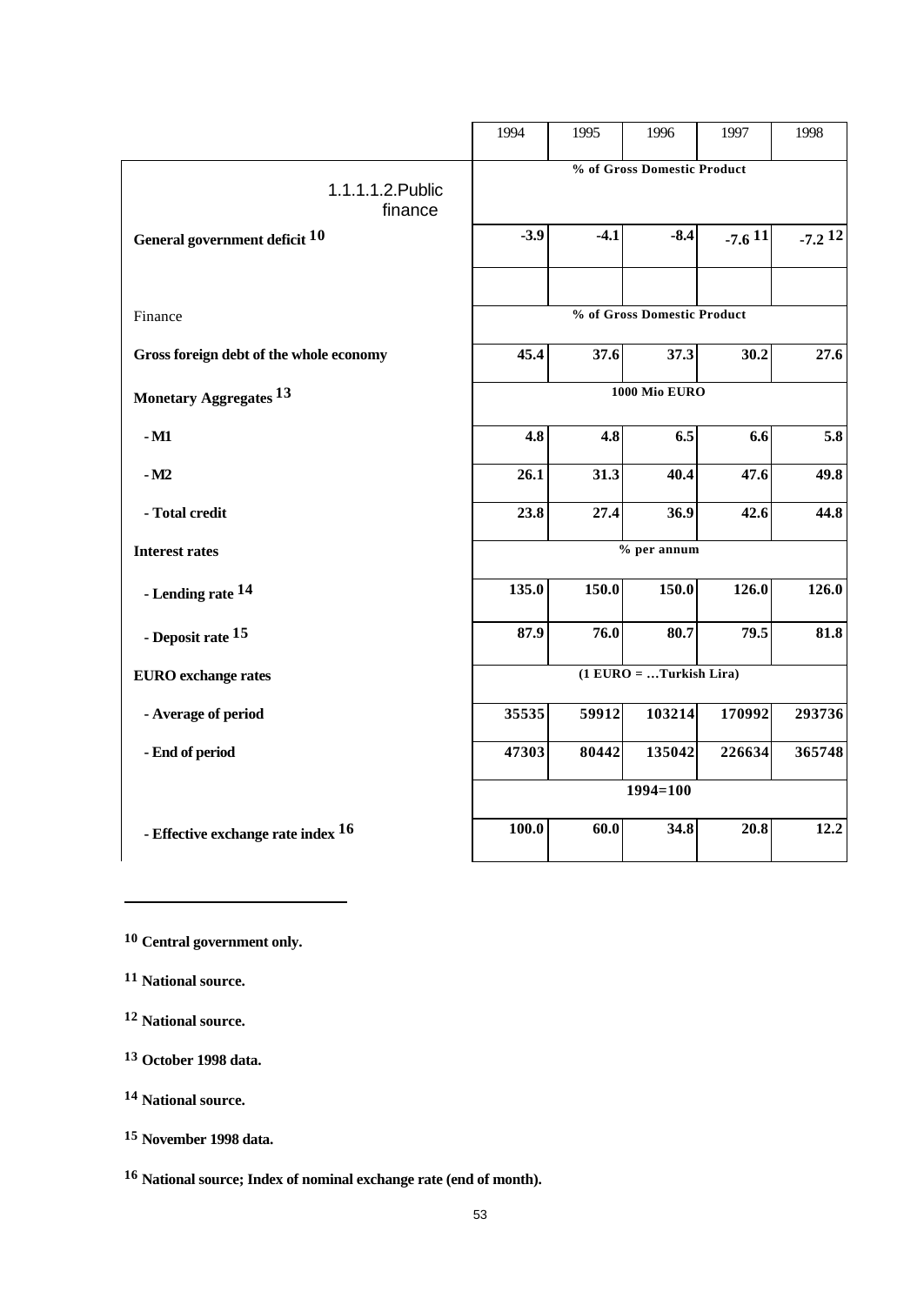| <b>Reserve assets</b>              | Mio EURO          |          |                        |          |          |
|------------------------------------|-------------------|----------|------------------------|----------|----------|
| - Reserve assets (including gold)  | 7018              | 10570    | 14222                  | 17882    | 17628    |
| - Reserve assets (excluding gold)  | 5828              | 9467     | 13117                  | 16897    | 16704    |
|                                    |                   |          |                        |          |          |
| External trade 17                  |                   |          | Mio EURO               |          |          |
| <b>Imports</b>                     | 19 280            | 27777    | 34 879                 | 43 303   | 40 498   |
| <b>Exports</b>                     | 15 5 39           | 16962    | 18771                  | 23784    | 24 140   |
| <b>Balance</b>                     | $-3741$           | $-10816$ | $-16108$               | $-19519$ | $-16359$ |
|                                    | previous year=100 |          |                        |          |          |
| <b>Terms of trade</b>              | 93.6              | 97.2     | 99.3                   | 104.7    | 101.7    |
|                                    | as % of total     |          |                        |          |          |
| Imports with EU-15 (EU-12 in 1994) | 44.2              | 47.2     | 52.9                   | 51.2     | 52.4     |
| Exports with EU-15 (EU-12 in 1994) | 45.7              | 51.3     | 49.8                   | 46.7     | 50.0     |
|                                    |                   |          |                        |          |          |
| Demography                         |                   |          | per 1000 of population |          |          |
| Natural growth rate                | 16.2              | 15.8     | 15.5                   | 15.1     | 15.1     |
| Net migration rate                 |                   |          |                        |          | :        |
|                                    |                   |          |                        |          |          |
|                                    |                   |          | per 1000 live-births   |          |          |
| <b>Infant mortality</b>            | 46.8              | 44.4     | 42.2                   | 39.5     | 37.9     |
|                                    |                   |          |                        |          |          |
|                                    |                   |          | at birth               |          |          |
| <b>Life expectancy: Males</b>      | 66.4              | 65.7     | 65.8                   | 66.2     | 66.5     |
| <b>Females</b>                     | 67.7              | 67.9     | 68.2                   | 68.4     | 71.2     |
|                                    |                   |          |                        |          |          |

l

**<sup>17</sup> United Nations sources except for Terms of Trade.**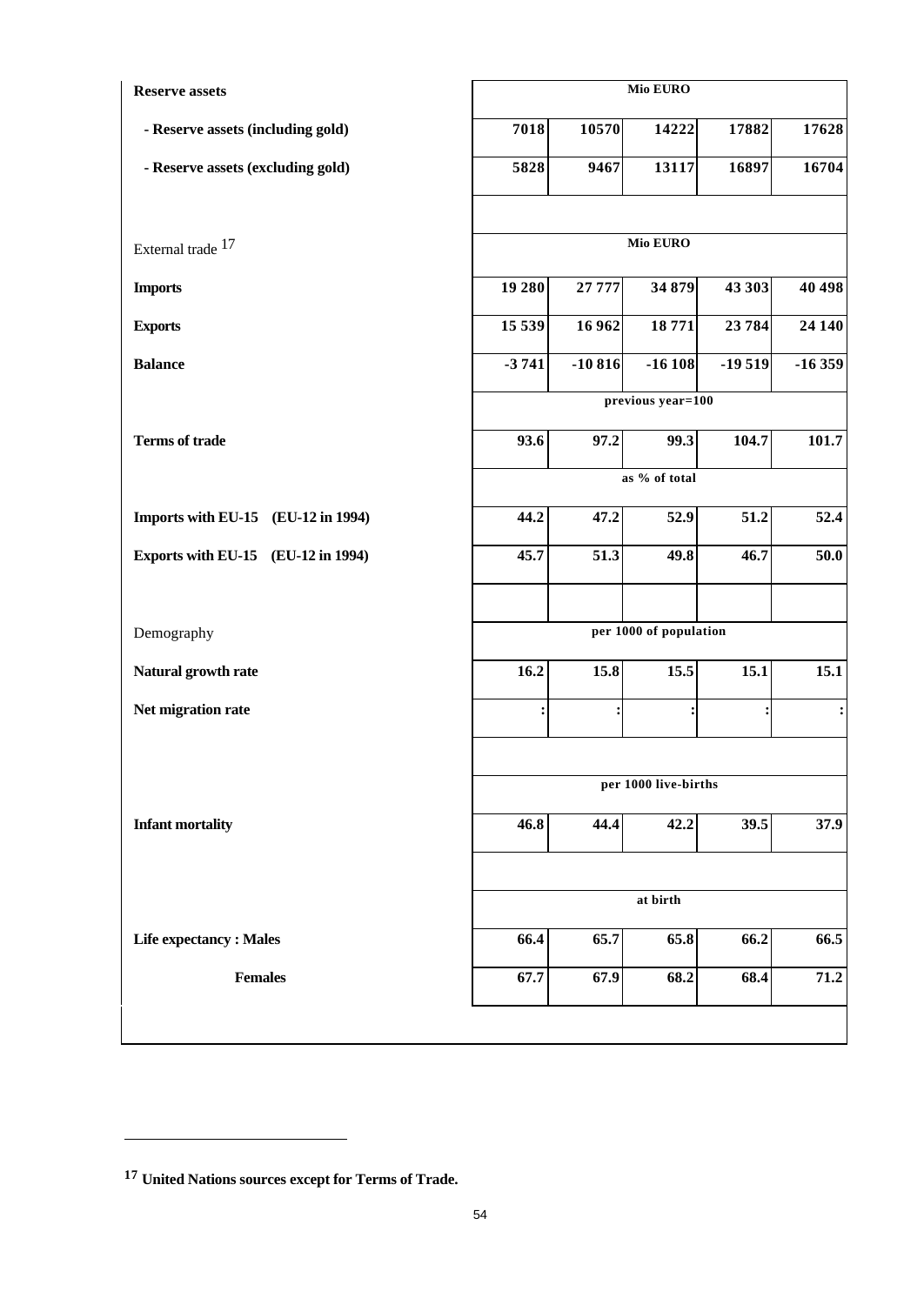|                                                         | 1994    | 1995    | 1996                 | 1997  | 1998           |
|---------------------------------------------------------|---------|---------|----------------------|-------|----------------|
| 1.1.1.1.3. Labour<br>market<br>(ILO<br>methodolog<br>y) |         |         | in % of labour force |       |                |
| <b>Economic activity rate</b>                           | 53.9    | 53.8    | 53.2                 | 50.8  | 51.3           |
| <b>Unemployment rate, total</b>                         | 8.1     | 6.9     | 6.1                  | 6.4   | 6.4            |
| Unemployment rate of persons < 25 years                 | 15.7    | 14.7    | 12.9                 | 14.4  | 13.8           |
| Unemployment rate of persons $>= 25$ years              | 5.4     | 4.4     | 3.9                  | 3.9   | 4.2            |
|                                                         |         |         |                      |       |                |
| Average employment by NACE branches (LFS)               |         |         | in % of total        |       |                |
| - Agriculture and forestry                              | 44.8    | 46.8    | 44.9                 | 41.9  | 42.3           |
| - Industry (excluding construction)                     | 18.4    | 15.3    | 15.9                 | 17.2  | 16.8           |
| - Construction                                          | 5.8     | 5.8     | 6.0                  | 6.2   | 6.1            |
| - Services                                              | 33.0    | 32.2    | 31.1                 | 34.7  | 34.9           |
|                                                         |         |         |                      |       |                |
| Infrastructure                                          |         |         | in Km                |       |                |
| Railway network                                         | 8452    | 8549    | 8607                 | 8607  | 8607           |
|                                                         |         |         | in Km                |       |                |
| Length of motorways                                     | 1 1 6 7 | 1 2 4 6 | 1405                 | 1528  | 1726           |
|                                                         |         |         |                      |       |                |
| Industry and agriculture                                |         |         | previous year=100    |       |                |
| <b>Industrial production volume indices</b>             | 101.5   | 114.3   | 122.9                | 137.0 | 139.4          |
| Gross agricultural volume indices                       |         |         |                      |       | $\ddot{\cdot}$ |
|                                                         |         |         |                      |       |                |
| Standard of living                                      |         |         | per 1000 inhabitants |       |                |
| Number of cars                                          | 47.9    | 50.5    | 53.2                 | 57.1  | 60.5           |
| <b>Telephone subscribers</b>                            | 206.1   | 219.9   | 232.2                | 251.9 | 267.2          |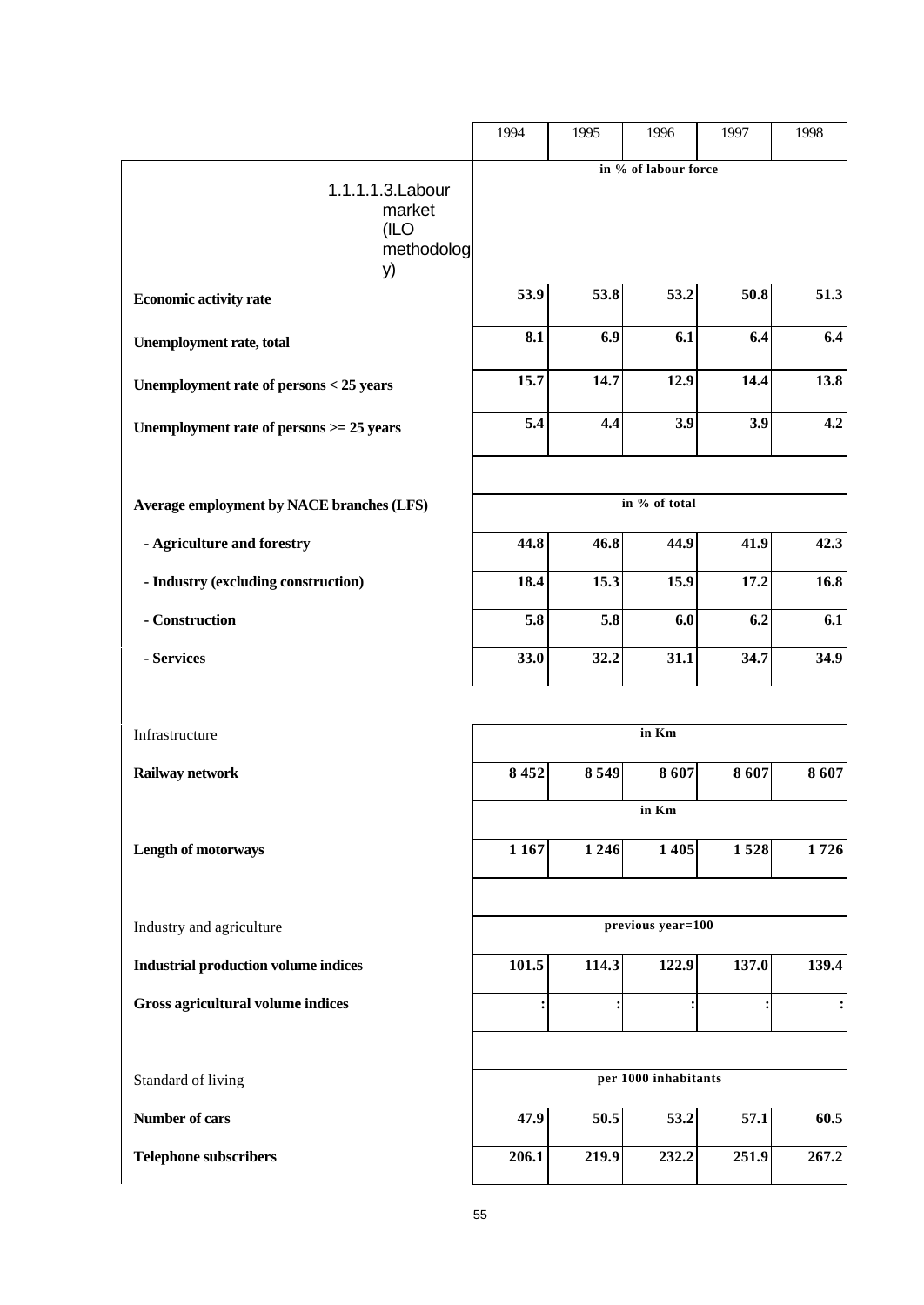**: not available**

#### **2. METHODOLOGICAL NOTES**

Balance of payment

*Exports of goods.* **Recorded on FOB basis, including shuttle and transit trade**

*Imports of goods.* **Recorded on FOB basis, including imports of non monetary gold and transit trade1992/93**

*Services and incomes, net***. Sums of services and income**

#### *2.1.1. Finance*

**Sources**

**The IMF's 'International Financial Statistics' publication has been used as the main source. The European Commission (DG II) is used as the source for exchange rates against the EURO, where available.**

**Concerning** *gross foreign debt***, the OECD External Debt Statistics publication has been used as the source for 1994-6. The data for 1997-8 are the result of closer cooperation between BIS/ IMF/ OECD/ World Bank, and published jointly by them. Debt is of the whole economy, and includes both short- and long-term. According to the convention, the stock of outstanding debt is converted from US dollars into EURO at end-year exchange rates, whereas GDP is converted into EURO using annual average exchange rates.**

**Concerning** *general government deficit / surplus***, Candidate Countries are presently unable to provide reliable data on a national accounts basis. Given the lack of reliable data, an approximation for general government deficit / surplus is derived from the IMF's Government Finance Statistics Yearbook (for an explanation of methodology, see below).**

#### **Method**

*Reserve assets* **are end-year stock data. They are defined as the sum of central bank holdings of gold, foreign exchange, and other (gross) claims on non-residents. Gold is valued at end-year market price.**

*General government deficit / surplus***: is an approximation of the national accounts definition, derived from data based on the IMF's GFS (government finance statistics) methodology. The general government deficit / surplus is obtained by adding the central government deficit / surplus (normally including certain extrabudgetary funds) to the local government deficit / surplus. The total is adjusted for net lending / borrowing for specific policy purposes, which is a financing item in the national accounts.**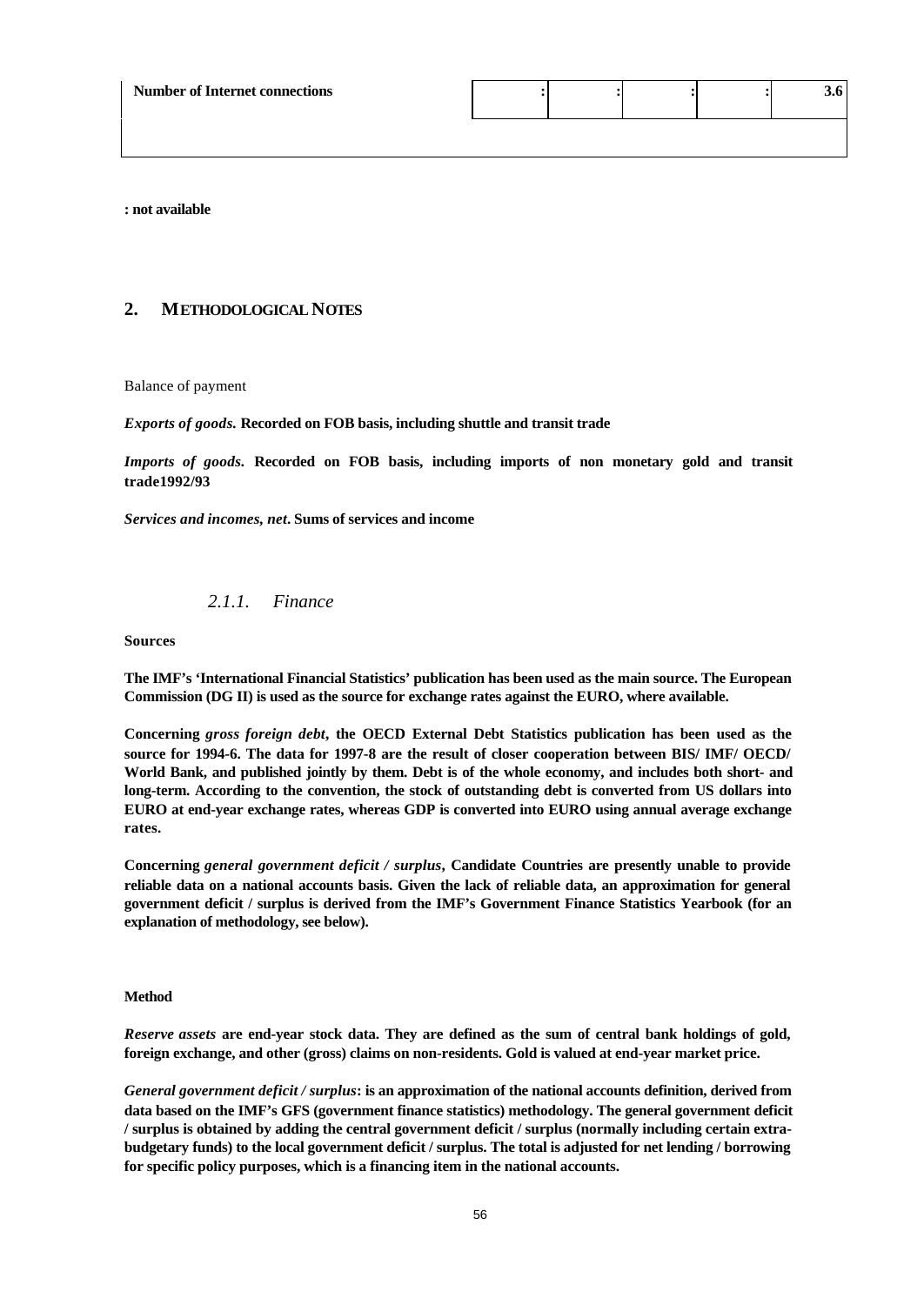*Gross foreign debt:* **Gross foreign debt (in US \$) / GDP ( in US \$ converted via exports weighted effective exchange rate)\*100**

*Monetary aggregates***: are end-year stock data. M1 generally means notes and coin in circulation plus bank sight deposits. M2 generally means M1 plus savings deposits plus other short-term claims on banks. Total credit generally means domestic credit to the government and private sectors. It should be noted that the problem of measuring the circulation of foreign currency in some Candidate Countries may affect the reliability of the data.**

*Interest rates***. Annual average rates. Lending rates generally consist of the average rate charged on loans granted by reporting banks. Deposit rates generally refer to average demand and time deposit rates.**

*Lending rate*. **Lending rate applied to medium term management credits by Turkish Development Bankend of period.**

*Exchange rates* **Where available, the EURO exchange rates are those officially notified.**

#### *2.1.2. External trade*

*Imports and exports (current prices).* **The data are based upon the "special trade" system, according to which, external trade comprises goods crossing the customs border of the country. Trade data includes direct re-exports, trade in services and trade with customs free zones as well as licences, know-how and patents. Value of external trade turnover includes the market value of the goods and the additional costs (freight, insurance etc.).** *Trade Classification***. Merchandise trade flows should be using the commodity classification according to the Combined Nomenclature (CN).**

**Imports are recorded on CIF basis, exports on FOB basis.**

*Imports and exports with EU-15***. Data declared by the republic of Turkey.**

#### Labour force

*Economic activity rate (ILO Methodology).* **Percentage of labour force in the total population aged 15+. This rate is derived from LFSS (Labour Force Sample Survey) observing the following ILO definitions and recommendations:**

**Labour force: employed and unemployed persons in the sense of the ILO definitions stated below.**

**The employed: all persons aged 15+, who during the reference period worked at least one hour for wage or salary or other remuneration as employees, entrepreneurs, members of cooperatives or contributing family workers. Members of armed forces (excluding residence of military barracks) and women on childcare leave are included.**

**The unemployed: all persons aged 15+, who concurrently meet all three conditions of the ILO definition for being classified as the unemployed: (i) have no work, (ii) are actively seeking a job and (iii) are ready to take up a job within a fortnight.**

*Unemployment rate (by ILO methodology).* **Percentage of the unemployed in labour force. This rate is derived from LFSS (Labour Force Survey) observing the ILO definitions and recommendations (see ILO definitions above)**

*Average employment by NACE branches***. This indicator is derived observing the ILO definitions and recommendations.**